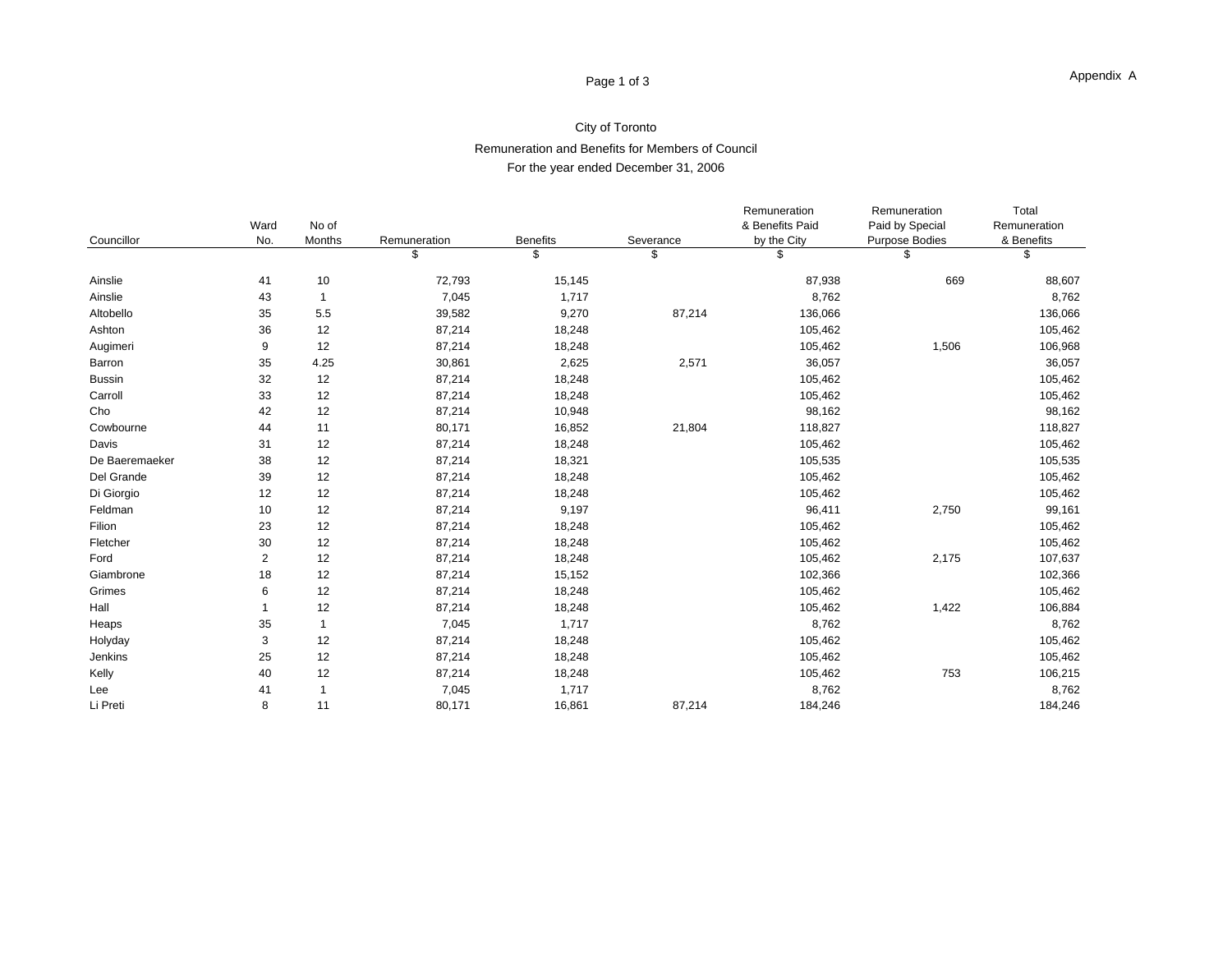#### Page 2 of 3 Page 2 of 3

### City of Toronto Remuneration and Benefits for Members of Council

### For the year ended December 31, 2006

|              | Ward           | No of           |              |                 |           | Remuneration<br>& Benefits Paid | Remuneration<br>Paid by Special | Total<br>Remuneration |
|--------------|----------------|-----------------|--------------|-----------------|-----------|---------------------------------|---------------------------------|-----------------------|
|              | No.            | Months          | Remuneration | <b>Benefits</b> | Severance | by the City                     | Purpose Bodies                  | & Benefits            |
| Councillor   |                |                 |              |                 |           |                                 |                                 |                       |
|              |                |                 |              |                 |           |                                 |                                 |                       |
| Lindsay Luby | $\overline{4}$ | 12              | 87,214       | 18,248          |           | 105,462                         |                                 | 105,462               |
| Mammoliti    |                | 12              | 87,214       | 18,248          |           | 105,462                         |                                 | 105,462               |
| McConnell    | 28             | 12              | 87,214       | 18,248          |           | 105,462                         |                                 | 105,462               |
| Mihevc       | 21             | 12              | 87,214       | 18,248          |           | 105,462                         |                                 | 105,462               |
| Milczyn      |                | 12              | 87,214       | 18,248          |           | 105,462                         | 585                             | 106,047               |
| Minnan-Wong  | 34             | 12              | 87,214       | 15,152          |           | 102,366                         |                                 | 102,366               |
| Moeser       | 44             |                 | 7,045        | 1,717           |           | 8,762                           |                                 | 8,762                 |
| Moscoe       | 15             | 12              | 87,214       | 18,248          |           | 105,462                         |                                 | 105,462               |
| Nunziata     | 11             | 12              | 87,214       | 18,248          |           | 105,462                         |                                 | 105,462               |
| Ootes        | 29             | 12              | 87,214       | 18,248          |           | 105,462                         |                                 | 105,462               |
| Palacio      | 17             | 12              | 87,214       | 18,248          |           | 105,462                         |                                 | 105,462               |
| Pantalone    | 19             | 12              | 87,214       | 18,248          |           | 105,462                         |                                 | 105,462               |
| Parker       | 26             |                 | 7,045        | 1,717           |           | 8,762                           |                                 | 8,762                 |
| Perks        | 14             |                 | 7,045        | 1,717           |           | 8,762                           |                                 | 8,762                 |
| Perruzza     |                |                 | 7,045        | 1,109           |           | 8,154                           |                                 | 8,154                 |
| Pitfield     | 26             | 11              | 80,171       | 16,848          | 59,428    | 156,447                         |                                 | 156,447               |
| Rae          | 27             | 12              | 87,214       | 18,248          |           | 105,462                         |                                 | 105,462               |
| Saundercook  | 13             | 12              | 87,214       | 18,248          |           | 105,462                         |                                 | 105,462               |
| Shiner       | 24             | 12              | 87,214       | 18,248          |           | 105,462                         |                                 | 105,462               |
| Silva        | 20             | 10 <sup>1</sup> | 72,790       | 15,481          | 6,065     | 94,336                          |                                 | 94,336                |
| Soknacki     | 43             | 11              | 80,171       | 16,853          | 52,189    | 149,213                         |                                 | 149,213               |
| Stintz       | 16             | 12              | 87,214       | 18,248          |           | 105,462                         |                                 | 105,462               |
| Thompson     | 37             | 12              | 87,214       | 18,248          |           | 105,462                         | 167                             | 105,629               |
| Vaughan      | 20             |                 | 7,045        | 1,717           |           | 8,762                           |                                 | 8,762                 |
| Walker       | 22             | 12              | 87,214       | 18,248          |           | 105,462                         |                                 | 105,462               |
|              | 14             |                 | 72,793       | 9,548           | 21,804    | 104,145                         |                                 |                       |
| Watson       |                |                 |              |                 |           |                                 |                                 | 104,145               |
| Vacant       | 20             |                 | $\sim$ $-$   | $\sim 10^{-10}$ |           | <b>Contract Contract</b>        |                                 | <b>Contractor</b>     |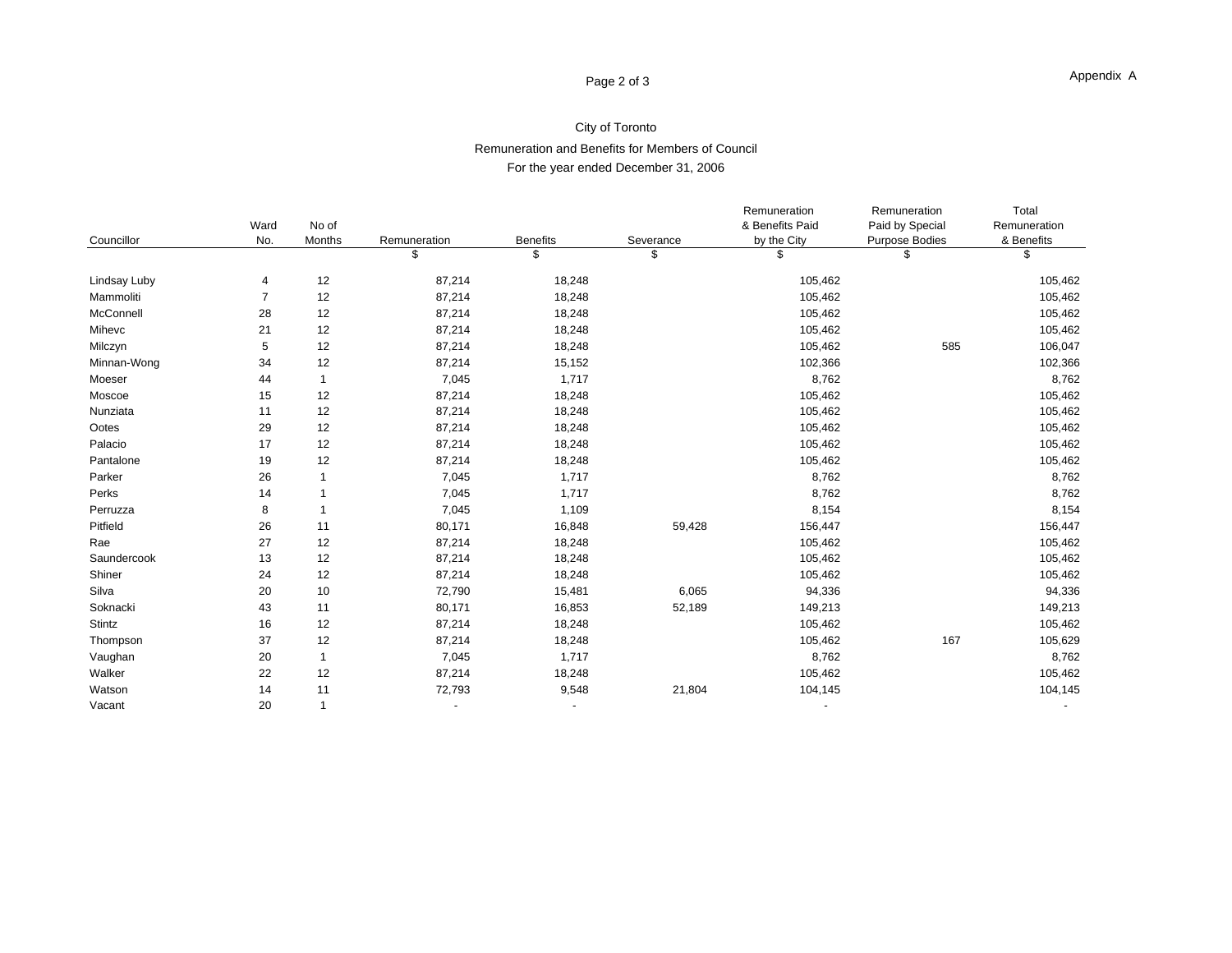#### Page 3 of 3 and 2 of 3 and 2 of 3 and 2 of 3 and 2 of 3 and 2 of 3 and 2 of 3 and 2 of 3 and 2 of 3 and 2 of 3 and 2 of 3 and 2 of 3 and 2 of 3 and 2 of 3 and 2 of 3 and 2 of 3 and 2 of 3 and 2 of 3 and 2 of 3 and 2 of 3 a

# City of Toronto

Remuneration and Benefits for Members of Council

For the year ended December 31, 2006

|            |       |            |                    |          |               |                 | Remuneration    | Total        |
|------------|-------|------------|--------------------|----------|---------------|-----------------|-----------------|--------------|
|            |       | No of      |                    |          |               | & Benefits Paid | Paid by Special | Remuneration |
| Councillor |       | No. Months | Remuneration       | Benefits | Severance     | by the City     | Purpose Bodies  | & Benefits   |
|            |       |            |                    |          |               |                 |                 |              |
| Vacant     |       | 35 1.25    |                    |          |               |                 |                 |              |
| Vacant     | 41 -  |            |                    |          |               |                 |                 |              |
| Miller     | Mayor | 12         | 147,857            |          |               | 174841          |                 | 174,841      |
| Total      |       |            | 3,953,424          | 794.053  | 338,289       | 5.085.766       | 10,027          | 5,095,793    |
|            |       |            | $N = 1$ $\alpha$ 4 |          | (Notes 2 & 3) |                 | (Mote 5)        |              |

notes: when the contract of the contract of the contract of the contract of the contract of the contract of the contract of the contract of the contract of the contract of the contract of the contract of the contract of th

1 Councillor Watson reimbursed the City the amount of \$8,155 for the 23 days leave of absence during the Provincial by-election campaign in 2006. She resigned effective November 30, 2006.

2 Councillor Altobello resigned June 14, 2006 and received severance pay in the amount of \$87,214.

# 3 Councillors who did not seek re-election or were not re-elected were entitled to severance remuneration as follows:<br>
Parable

|             | Paid                                | Payable                           |
|-------------|-------------------------------------|-----------------------------------|
| Entitlement |                                     | 2007                              |
|             |                                     |                                   |
| 2,571       |                                     | 2,571                             |
|             |                                     | 21,804<br>45,214                  |
| 87,214      |                                     |                                   |
|             |                                     |                                   |
|             |                                     |                                   |
|             |                                     | 52,189                            |
| 21,804      | 21,804                              |                                   |
| 251,075     | 129,297                             | 121,778                           |
|             | 21,804<br>59,428<br>6,065<br>52,189 | 2006<br>42,000<br>59,428<br>6,065 |

The severance entitlement is equal to one-twelfth of the annual remuneration of the eligible Member for each year of consecutive service to a maximum of twelve (12) years. An eligible Member is a person who has served for a minimum period of thirty (30) days.

- 4 Councillor Soknacki donated \$ 10,615 of his remuneration to the City in 2006.
- 5 The remuneration was paid by the following organizations:
	- Toronto and Region Conservation Authority (being a per diem of \$ 83.64 per meeting attended per twenty-four hour period)
	- Social Housing Services Corporation (paid honorarium of \$ 2,750).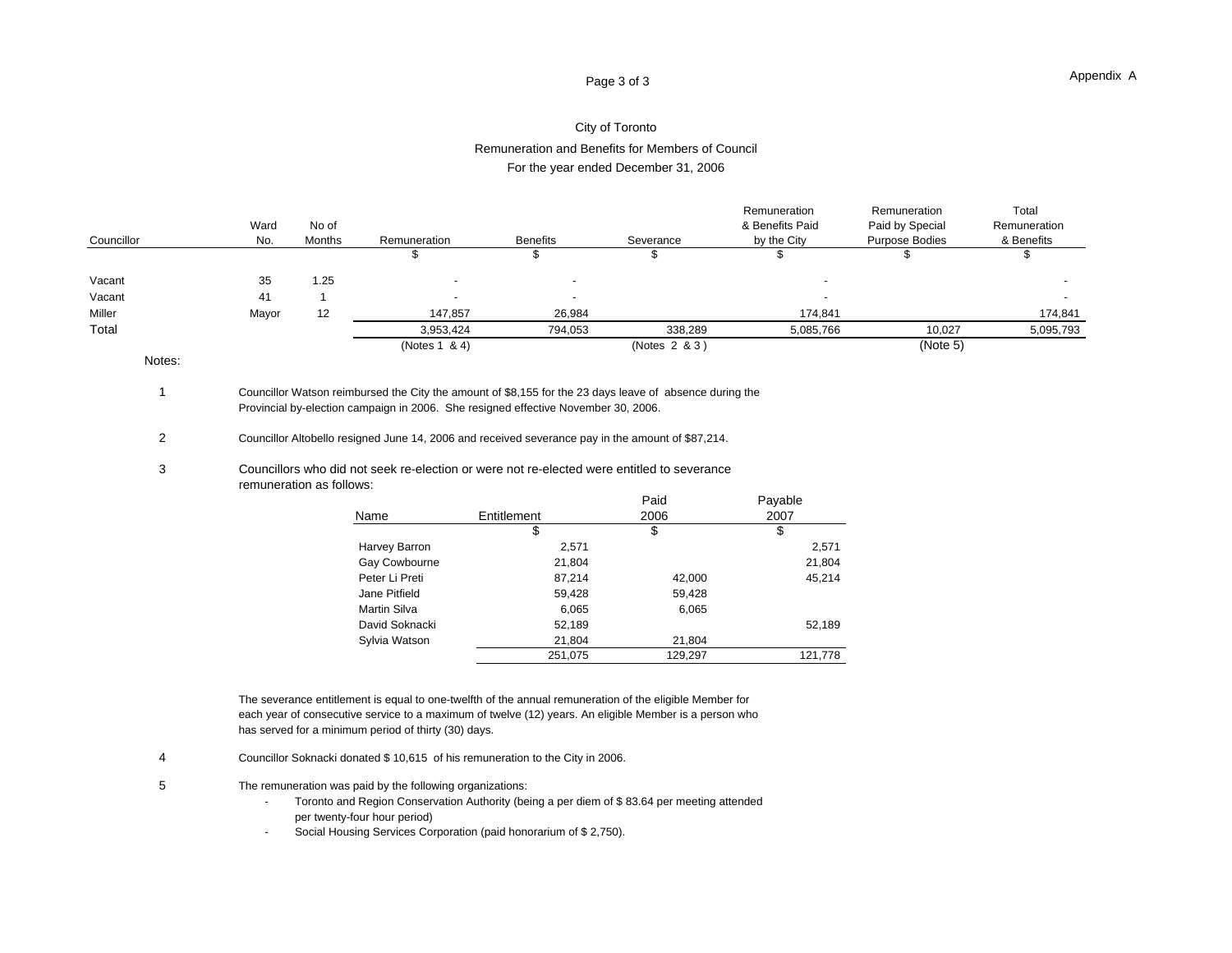#### City of Toronto Councillors' Office Expenses For the year ended December 31, 2006

|                |                 |                        |            |                          |           |           |          | Civic Centre/     |             |              |             |        |        |            |
|----------------|-----------------|------------------------|------------|--------------------------|-----------|-----------|----------|-------------------|-------------|--------------|-------------|--------|--------|------------|
|                |                 |                        |            |                          |           |           |          | City hall         |             |              |             |        |        |            |
|                |                 |                        |            |                          |           |           | Constcy. | Rent &            |             |              |             |        |        | 2006       |
|                |                 | Staff                  | Office     | Transportation           | Printing  | Wireless  | Business | Constcy.          | Advertising | Professional | Travel      |        |        | Individual |
|                | Ward No of      | Salaries               | Equipment  | Kilometrage              | Postage & | Communic. | Meeting  | Office            | and         | & Technical  | (See        |        |        | Office     |
| Councillor     | No. Months      | & Benefits             | & Supplies | & Parking                | Courier   | Services  | Expenses | Expenses          | Promotion   | Services     | Appendix C) | Other  | Total  | Budget     |
|                |                 |                        |            | 147                      |           |           |          |                   |             |              |             |        |        |            |
| Ainslie        | 41              | 10<br>8,396            | 1,758      |                          | 12,691    | 2,179     | 2,573    | 1.967             | 1,653       | 44           |             | 774    | 32,182 | 44,250     |
| Ainslie        | 43              | 225                    | 2,013      | <b>Contract Contract</b> | 191       | 221       |          | 200               |             |              |             |        | 2,850  | 4,425      |
| Altobello      | 35              | 5.5                    | 567        |                          | 14,658    | 261       | 1,366    |                   | 2,334       |              |             |        | 19,186 | 24,032     |
| Ashton         | 36              | 12<br><b>Contract</b>  | 2,892      | 3,261                    | 10,856    | 1,772     | 3.717    | 4,800             | 5.404       | 600          |             | 1,063  | 34,365 | 53,100     |
| Augimeri       | 9               | 12<br>6,707            | 2,405      | 1,224                    | 14,627    | 1,376     | 1,960    |                   | 661         | 5.343        |             | 3,572  | 40,185 | 53,100     |
| Barron         | 35              | 4.25<br>9,428          | 760        | 231                      | 349       | 108       | 323      |                   | 501         |              |             | 850    | 12,550 | 18,737     |
| <b>Bussin</b>  | 32              | 12<br>4,093            | 3,723      | 3,088                    | 8,154     | 5,466     | 4,511    | $\sim$ 100 $\sim$ | 10,376      | 7,679        |             | 3,576  | 50,666 | 53,100     |
| Carroll        | 33              | 12<br>$\sim 100$       | 2,458      | 284                      | 21,342    | 4,296     | 2,328    | 400               | 89          | 2,788        | 599         | 2,645  | 37,229 | 53,100     |
| Cho            | 42              | 12<br>$\sim$ 100 $\pm$ | 2,125      | 4,854                    | 26,224    | 2,184     | 7,670    | 1,440             | 2,368       | 322          |             | 1,340  | 48,527 | 53,100     |
| Cowbourne      | 44              | 11<br>$\sim 100$       | 1,041      | 1,904                    | 9,763     | 1,671     | 4,817    | 2,200             | 974         | 89           | $\sim$      | 1,118  | 23,577 | 48,675     |
| Davis          | 31              | 12<br>445              | 2,480      | 280                      | 22,057    | 3,713     | 5,011    | 4,626             | 5,527       | 1,280        |             | 296    | 45,715 | 53,100     |
| De Baeremaeker | 38              | 12<br>$\sim$ $-$       | 3,652      | 504                      | 20,182    | 1,993     | 13,022   |                   | 6,689       | 1,370        |             | 4,371  | 51,783 | 53,100     |
| Del Grande     | 39              | 12<br>$\sim$ $-$       | 2,963      | 3,689                    | 19,688    | 662       | 1,497    | 2,004             | 66          | 1,390        |             | 1,862  | 33,821 | 53,100     |
| Di Giorgio     | 12              | 12<br>20,352           | 1,601      | 12                       | 15,478    | 1,424     | 2,964    | 2,796             | 663         | 1,587        |             | 2,868  | 49,745 | 53,100     |
| Feldman        | 10              | 12<br>$\sim 100$       | 1,899      | 881                      | 1,638     | 2,054     | 3,108    | 3,337             | 1,164       |              |             | 238    | 14,319 | 53,100     |
| Filion         | 23              | 12<br>16,253           | 1,729      | 574                      | 9,074     | 2,454     | 2,611    | 3,864             | 977         | 6,766        |             | 1,081  | 45,383 | 53,100     |
| Fletcher       | 30 <sup>2</sup> | 12<br>$\sim$ $ \sim$   | 7,809      | 336                      | 24,227    | 4,192     | 2,042    |                   | 5,714       | 3,791        | $\sim$      | 2,739  | 50,850 | 53,100     |
| Ford           | $\overline{2}$  | 12                     |            |                          |           |           |          |                   |             |              |             |        |        | 53,100     |
| Giambrone      | 18              | 12<br>$\sim$ $ \sim$   | 6,245      | 3,875                    | 21,196    | 1,311     | 779      | 13.418            | 1,568       | 1,800        | 725         | 2,005  | 52,922 | 53,100     |
| Grimes         | 6               | 12<br>$\sim$ $-$       | 1,475      | 218                      | 28,186    | 4,707     | 4,967    |                   | 7,357       | 4,268        |             | 1,580  | 52,758 | 53,100     |
| Hall           | $\overline{1}$  | 12                     |            | 3,736                    | 9,673     |           | 1,866    | 21.001            | 466         |              |             | 1,873  | 41,637 | 53,100     |
|                | 35              | $\sim$ $ \sim$         | 1,764      |                          |           | 1,258     |          |                   |             |              |             |        |        |            |
| Heaps          | $\mathbf{3}$    | $\sim$ $-$             | 573        |                          |           |           |          | 3,275             |             |              |             |        | 3,862  | 4,425      |
| Holyday        |                 | 12<br><b>Contract</b>  | 423        | 139                      | 336       | 383       |          |                   | 65          |              |             | 125    | 1,471  | 53,100     |
| Jenkins        | 25              | 12<br>7,123            | 499        | 1,785                    | 11,871    | 270       | 1,727    | 3,672             | 1,034       | 120          |             | 1,650  | 29,751 | 53,100     |
| Kelly          | 40              | 12<br>$\sim 100$       | 3,178      | 8,040                    | 19,753    | 2,089     | 5,615    |                   | 583         | 7,029        | 3,148       | 2,323  | 51,758 | 53,100     |
| Lee            | 41              | $\sim$ $-$             | 349        | 158                      | 2,964     | -29       |          | 167               |             |              |             | 120    | 3,787  | 4,425      |
| Li Preti       | 8               | 11<br>$\sim 100$       | 1,547      | 857                      | 12,603    | 1,083     | 10.147   | 4,702             | 1,540       | 2,158        | 1,769       | 11,540 | 47,946 | 48,675     |
| Lindsay Luby   | 4               | 12<br>5,978            | 4,530      | 434                      | 22,897    | 1,887     | 468      |                   | 475         | 133          |             | 260    | 37,062 | 53,100     |
| Mammoliti      |                 | 12<br>$\sim 100$       | 12,779     | 7,698                    | 4,371     | 3,812     | 7,013    | 8,078             | 1,774       | 1,770        | $\sim$ $-$  | 2,500  | 49,795 | 53,100     |
| McConnell      | 28              | 12<br>$\sim$ $ \sim$   | 6,236      | 4,562                    | 18,023    | 1,518     | 3,809    | 2,004             | 649         | 5,353        |             | 1,395  | 43,549 | 53,100     |
| Mihevc         | 21              | 12<br>637              | 2,096      | 201                      | 27,057    | 2,469     | 4,864    | 7,484             | 1,146       | 953          | $\sim$ $-$  | 5,878  | 52,785 | 53,100     |
| Milczyn        | 5               | 12<br>$\sim$ $-$       | 1,053      | 134                      | 9,828     | 4,967     | 1,288    |                   | 5,202       | 1,082        | 2,310       | 169    | 26,033 | 53,100     |
| Minnan-Wong    | 34              | 12<br>$\sim$ $ \sim$   | 3,149      | 1,848                    | 20,719    | 3,248     | 1,647    | 4,800             | 290         | 5,621        | 4,161       | 1,150  | 46,633 | 53,100     |
| Moeser         | 44              | $\sim$                 | 3,283      |                          |           | 243       | 47       |                   |             |              |             |        | 3,658  | 4,425      |
| Moscoe         | 15              | 12                     | 1,834      | 2,363                    | 3,992     | 1,608     | 363      |                   | 326         |              |             | 150    | 10,636 | 53,100     |
| Nunziata       | 11              | 12                     | 431        |                          | 1,313     |           | 108      |                   | 826         | 138          |             |        | 2,816  | 53,100     |
|                |                 |                        |            |                          |           |           |          |                   |             |              |             |        |        |            |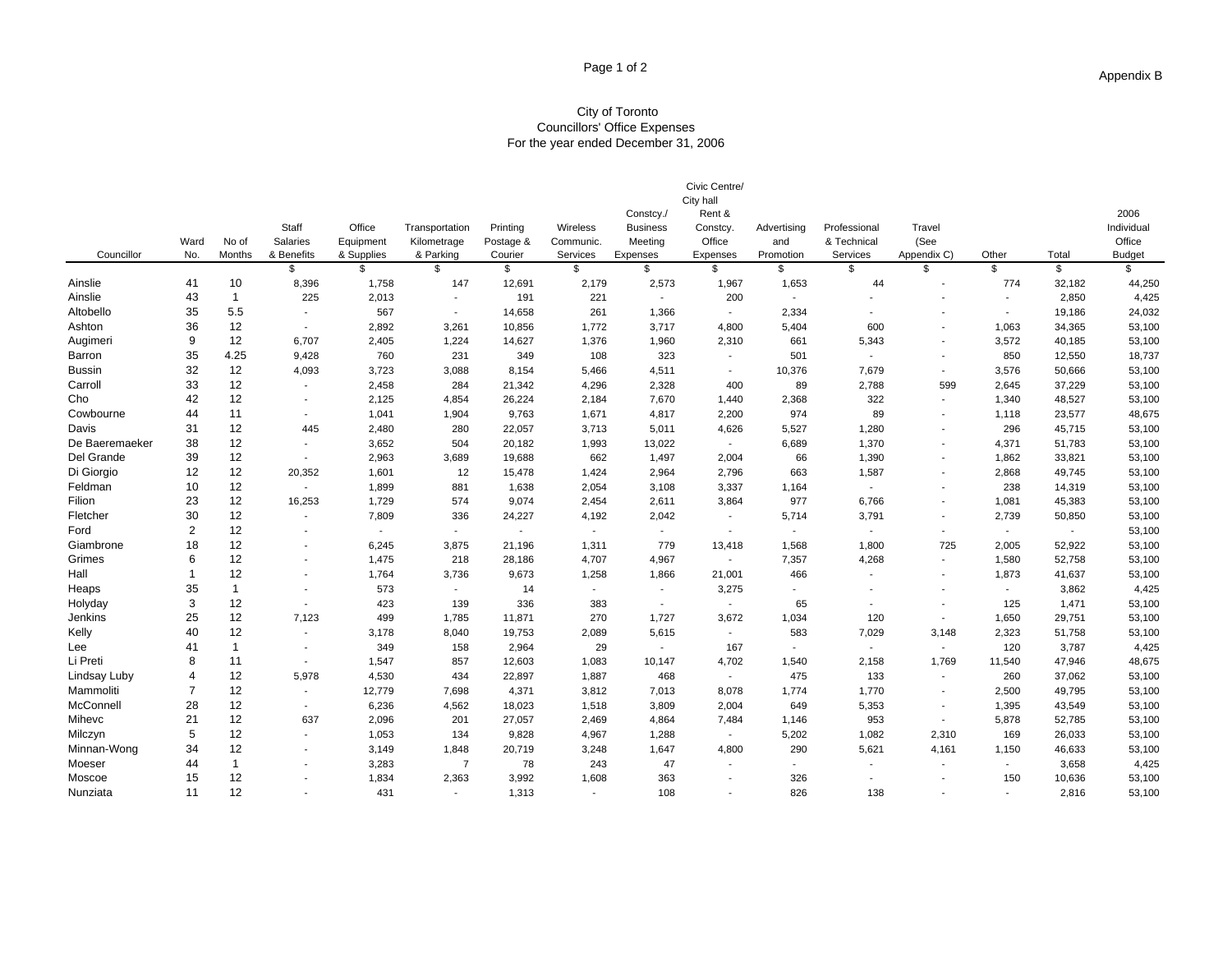#### City of Toronto Councillors' Office Expenses For the year ended December 31, 2006

|                 |            |            |                      |            |             |         |          |                 | Civic Centre/ |                                          |                                             |                                |                    |              |               |
|-----------------|------------|------------|----------------------|------------|-------------|---------|----------|-----------------|---------------|------------------------------------------|---------------------------------------------|--------------------------------|--------------------|--------------|---------------|
|                 |            |            |                      |            |             |         |          |                 | City hall     |                                          |                                             |                                |                    |              |               |
|                 |            |            |                      |            |             |         |          | Constcy./       | Rent &        |                                          |                                             |                                |                    |              | 2006          |
|                 |            |            | Staf                 |            |             |         |          | <b>Business</b> | Constcy.      |                                          |                                             |                                |                    |              | Individual    |
|                 | Ward No of |            |                      |            | Kilometrage |         | Communic | Meeting         | Office        | and                                      | & Technica                                  | (See                           |                    |              | Office        |
| Councillor      |            | No. Months | & Benefits           | & Supplies | & Parkino   | Courier | Services | Expenses        | Expenses      | Promotion                                | Services                                    | Appendix C)                    | Other              | Total        | <b>Budget</b> |
|                 |            |            |                      |            |             |         |          |                 |               |                                          |                                             |                                |                    |              |               |
| Ootes           | 29         |            |                      | 2,059      |             | 20,927  | 1,103    | 1,100           | 4,080         | 15,184                                   | 533                                         |                                | 350                | 45,372       | 53,100        |
| Palacio         | 17         |            |                      | 1,074      |             |         | 2,500    | 3,049           | 5,648         | 3,337                                    | 556                                         |                                | 4,516              | 52,353       | 53,100        |
| Pantalone       | 19         |            | 2,082                | 3,730      | 326         | 16,746  | 499      | 3,783           | 1,200         | 6,354                                    | 2,920                                       |                                | 5,673              | 43,313       | 53,100        |
| Parker          | 26         |            |                      |            |             | 1,230   |          |                 |               | 1,170                                    |                                             |                                |                    | 2,510        | 4,425         |
| Perks           | 14         |            |                      | 348        |             | 956     |          |                 |               |                                          |                                             |                                |                    |              | 4,425         |
| Perruzza        |            |            |                      | 489        |             |         |          |                 |               |                                          |                                             |                                |                    | 4,256        | 4,425         |
| Pitfield        | 26         |            | 8,162                | 1,249      |             | 12,883  | 126      | 4,356           |               | 2,098                                    |                                             | 1,258                          | 3,999              | 40,926       | 48,675        |
| Rae             | 27         | 12         | 2,495                | 3,177      | 3,636       | 14,736  | 333      | 1,864           | 2,796         | 7,967                                    | 2,760                                       |                                | 6,405              | 46,169       | 53,100        |
| Saundercook     | 13         | 12         |                      | 1,890      | 949         | 15,149  | 2,843    | 1,922           | 16,231        | 4,017                                    |                                             |                                | 3,770              | 47,757       | 53,100        |
| Shiner          | 24         | 12         | 6,110                | 13,177     | 3,090       | 8,960   | 3,613    | 1,645           | 2,640         | 922                                      | 3,605                                       |                                | 2,683              | 46,445       | 53,100        |
| Silva           | 20         | 10         |                      | 252        |             | 6,020   |          | 1,302           |               | 63                                       | 1,439                                       |                                | 2,970              | 12,089       | 44,250        |
| Soknacki        | 43         |            |                      | 669        |             | 17,478  |          | 1,624           | 2,200         | 498                                      |                                             |                                | 935                | 23,404       | 48,675        |
| Stintz          | 16         | 12         | 4,746                | 1,575      | 809         |         | 3,386    | 2,290           |               | 1,084                                    | 3,495                                       | 995                            | 8,692              | 42,724       | 53,100        |
| Thompson        | 37         | 12         | $\sim$ 100 $\sim$    | 4,104      | 5,149       | 13,732  | 3,012    | 4,136           | 500           | 3,274                                    | 1,500                                       | 3,202                          | 2,861              | 41,470       | 53,100        |
| Vaughan         | 20         |            |                      | 2.471      |             | 423     |          |                 |               |                                          | 1,529                                       |                                |                    | 4,423        | 4,425         |
| Walker          | 22         |            | 2,699                | 2,233      |             |         |          |                 |               | 3.018                                    |                                             |                                | 6,775              |              | 53,100        |
| Watson          | 14         |            | 5,733                | 1.287      |             |         |          |                 |               | 632                                      |                                             |                                | 3,566              | 34,556       | 48,675        |
| Vacant          | 20         |            |                      |            |             |         |          |                 |               |                                          |                                             |                                |                    | 698          | 4,425         |
| Vacant          | 35 1.25    |            |                      |            |             |         |          |                 |               |                                          |                                             |                                |                    |              | 5,906         |
|                 | 41         |            | 3,594                | 196        |             |         |          |                 | 167           |                                          |                                             |                                |                    | 4,023        | 4,425         |
| Vacant<br>Total |            |            |                      | 133.331    | 71.777      | 657.535 | 86.382   | 133,333         | 157,999       | and the state of the state of<br>118.079 | <b>Contract Contract Contract</b><br>91.551 | and the state of the<br>18.167 | 114,346  1,697,758 |              | 2,336,400     |
|                 |            |            | $\overline{115,258}$ |            |             |         |          |                 | (Note 2)      |                                          |                                             |                                |                    | (Notes 1, 3) |               |
|                 |            |            |                      |            |             |         |          |                 |               |                                          |                                             |                                |                    |              |               |

#### notes and the contract of the contract of the contract of the contract of the contract of the contract of the contract of the contract of the contract of the contract of the contract of the contract of the contract of the

1. Each councillor has been provided with a report of expenses charged against his/her budget. The reports were reviewed and approved by the Councillors who are currently in office.

2. As per Administration Committee Report No 2, Clause 6d , approved by Council on July 25, 26 and 27, 2006, Councillor Holyday and Councillor Ford were requested to reimburse the City retroactively, to their Constituency Budget or their Global Office Budget for the office space used at Etobicoke Civic Centre. Invoices totalled \$1,123.20 for each councillor were subsequently sent and remain outstanding. The amounts are not reflected in the Councillors' total office expenses reports.

3. As per Administration Committee Report 10, Clause 4a, approved by Toronto City Council at its meeting on October 1, 2 and 3, 2004, expenses incurred by Councillors for postage and distribution costs, printing services, advertising and promotion and related office expenses, and photocopying must be paid from members' office budget and not through personal funds. Members of Council are permitted to pay office and related expenses from personal funds only when dealing with over-expenditures of members' office budgets. No Councillor has reported use of personal funds in 2006.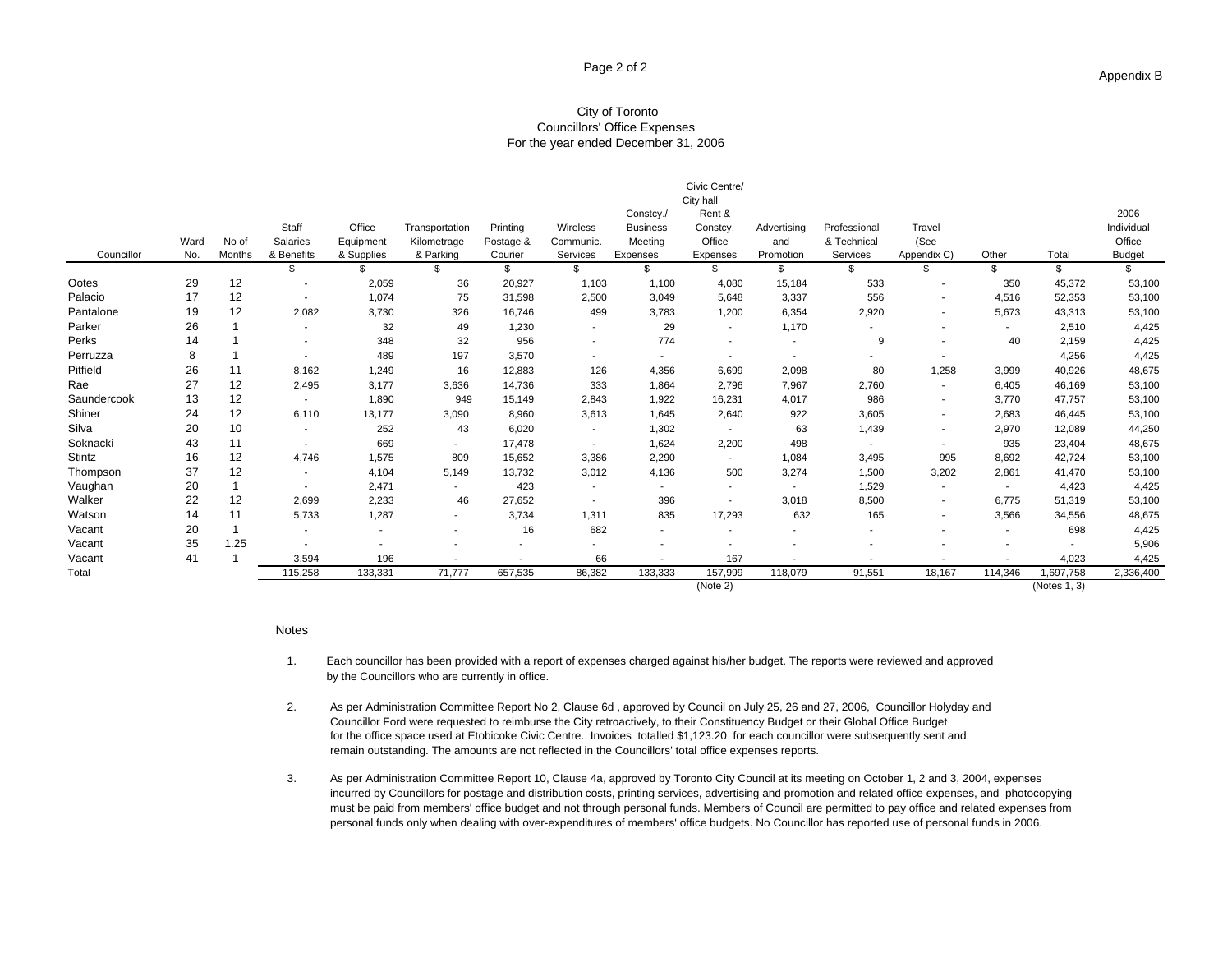#### Page 1 of 13

|                  |                                                     |                                                                                       | Details of Conference & Other Travel Costs for Members of Council<br>For the year ended December 31, 2006                                             |                                                                 |                   |
|------------------|-----------------------------------------------------|---------------------------------------------------------------------------------------|-------------------------------------------------------------------------------------------------------------------------------------------------------|-----------------------------------------------------------------|-------------------|
| Councillor       | Ward<br>N <sub>0</sub>                              | Name of Conference/Event<br>(Location, Date)                                          | <b>Council Authority</b><br>(approved under Administration Committee Report<br>No. 4, Clause 8, May 17, 18 & 19, 2005)<br>unless otherwise specified) | Source                                                          | Total             |
| Ashton, Brian    | Meeting<br>Paris, France<br>April 8 - 11, 2006      | 36 World Expo - BIE (Bureau International des Expositions)                            | 2006 Budget<br>Approved at Board Meeting, July 12, 2006                                                                                               | Local Board - TEDCO                                             | 4,046             |
|                  | Meeting<br>Paris, France<br>June 27 - July 2, 2006  | World Expo - BIE (Bureau International des Expositions)                               | 2006 Budget<br>Approved at Board Meeting, July 12, 2006                                                                                               | Local Board - TEDCO                                             | 3,390<br>7,436    |
| Augimeri, Maria  | Trade Show<br>London, England<br>July 16 - 20, 2006 | Farnborough International Aerospace                                                   |                                                                                                                                                       | City Division - Economic<br>Development, Culture and<br>Toursim | 3,458             |
| Bussin, Sandra   | Toronto, Ontario<br>June 7, 2006                    | 32 Emergency Commission Meeting<br>Management and Labour Issues                       | Commission Meeting No. 1872 - Minutes<br>July 19, 2006                                                                                                | Local Board -<br>Toronto Transit Commission                     | $\frac{1,133}{2}$ |
| Carroll, Shelley | Montreal, Quebec<br>June 2 - 5, 2006                | 33 Federation of Canadian Municipalities<br>69th Annual Conference and Municipal Expo |                                                                                                                                                       | Council - Corporate Travel                                      | 2,678             |

# City of Toronto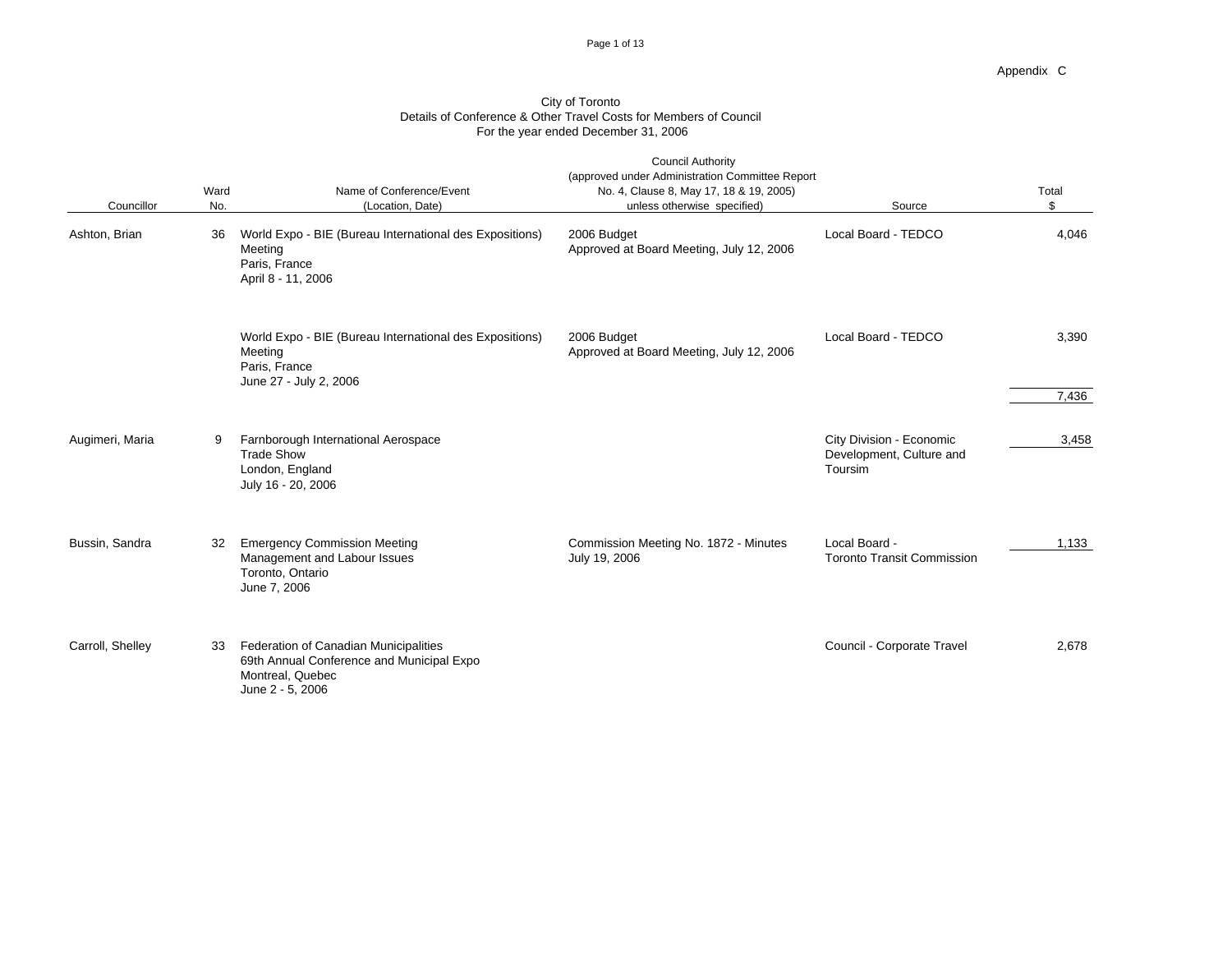#### Page 2 of 13

|                 |                        |                                                                                                                                | For the year ended December 31, 2006                                                                                                                  |                                                                 |                |
|-----------------|------------------------|--------------------------------------------------------------------------------------------------------------------------------|-------------------------------------------------------------------------------------------------------------------------------------------------------|-----------------------------------------------------------------|----------------|
| Councillor      | Ward<br>N <sub>0</sub> | Name of Conference/Event<br>(Location, Date)                                                                                   | <b>Council Authority</b><br>(approved under Administration Committee Report<br>No. 4, Clause 8, May 17, 18 & 19, 2005)<br>unless otherwise specified) | Source                                                          | Total          |
|                 |                        | Toronto Youth Cabinet - Youth Conference<br>Toronto, Ontario<br>June 3, 2006                                                   |                                                                                                                                                       | Council - Office Travel                                         | 599            |
|                 |                        | (Airfare only, Councillor had to return from FCM Annual<br>Conference to make an opening address at the Youth<br>Conference)   |                                                                                                                                                       |                                                                 | 3,277          |
| Feldman, Mike   |                        | 10 Presentation of Toronto Bid for FIFA - U20<br>World Cup Canada 2007<br>Vancouver, British Columbia<br>January 16 - 17, 2006 |                                                                                                                                                       | City Division - Economic<br>Development, Culture and<br>Toursim | 1,414          |
| Fletcher, Paula |                        | 30 Federation of Canadian Municipalities<br>69th Annual Conference and Municipal Expo<br>Montreal, Quebec<br>June 2 - 5, 2006  |                                                                                                                                                       | Council - Corporate Travel                                      | 1,313          |
|                 |                        | Study Tour of Glasgow Housing Company<br>Glasgow, Scotland, United Kingdom<br>July 28 - August 2, 2006                         | Approved by the Board Chair                                                                                                                           | Local Board - Toronto<br>Community Housing Corp.                | 3,660<br>4,973 |
| Giambrone, Adam |                        | 18 CUTA (Canadian Urban Transit Association)<br><b>Annual Meeting</b><br>Saskatoon, Saskatchewan<br>May 27 - 31, 2006          | Commission Meeting No. 1866 - Minutes<br>February 22, 2006                                                                                            | Local Board -<br><b>Toronto Transit Commission</b>              | 2,242          |
|                 |                        | Federation of Canadian Municipalities<br>69th Annual Conference and Municipal Expo<br>Montreal, Quebec<br>June 2 - 5, 2006     |                                                                                                                                                       | Council - Corporate Travel                                      | 2,517          |

# City of Toronto Details of Conference & Other Travel Costs for Members of Council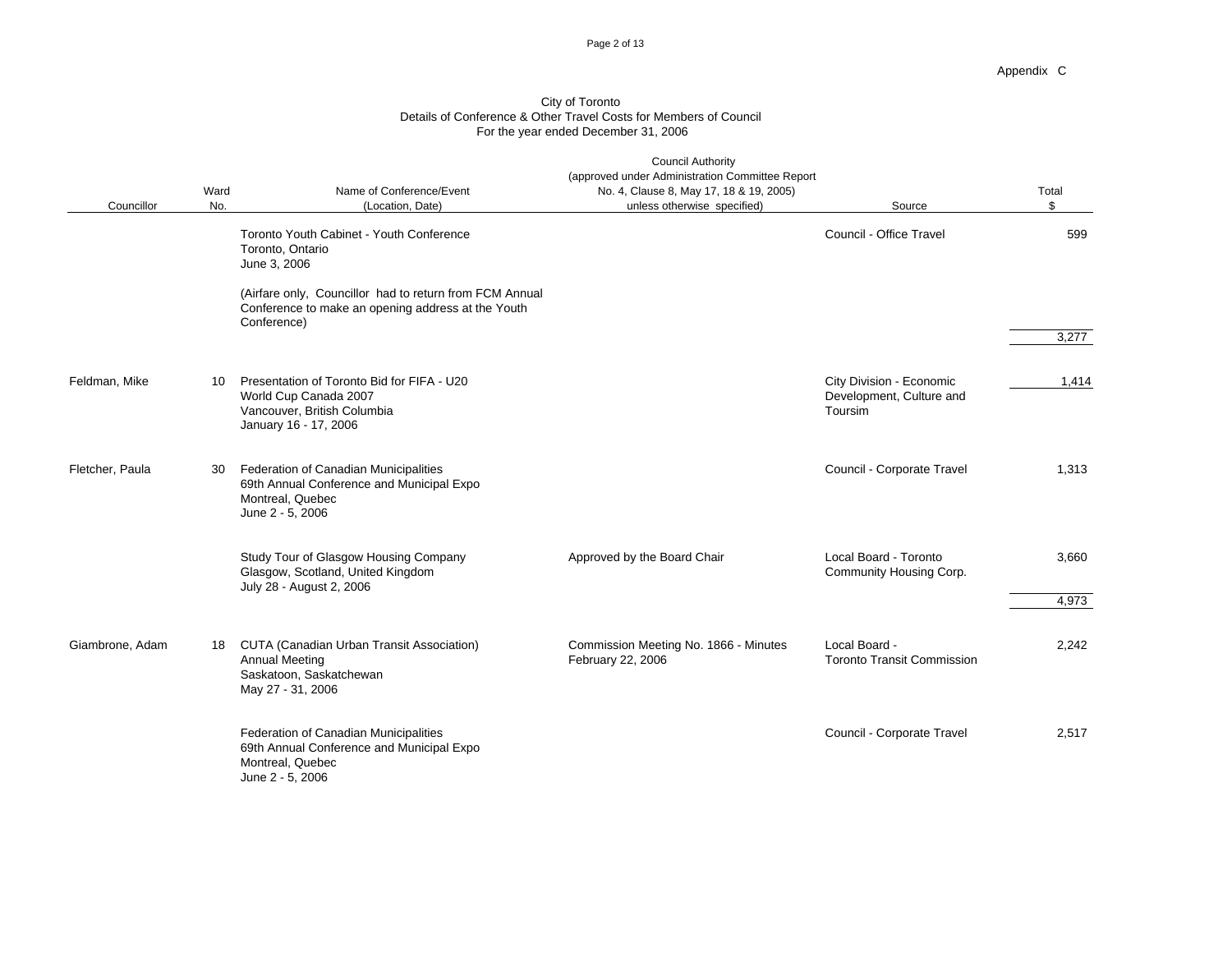#### Page 3 of 13

Appendix C

|             |                  |                                                                                                        | For the year ended December 31, 2006                                                                                                                  |                            |       |
|-------------|------------------|--------------------------------------------------------------------------------------------------------|-------------------------------------------------------------------------------------------------------------------------------------------------------|----------------------------|-------|
| Councillor  | Ward<br>No.      | Name of Conference/Event<br>(Location, Date)                                                           | <b>Council Authority</b><br>(approved under Administration Committee Report<br>No. 4, Clause 8, May 17, 18 & 19, 2005)<br>unless otherwise specified) | Source                     | Total |
|             |                  | 2006 World Peace Forum<br>Vancouver, British Columbia<br>June 27 - 28, 2006                            |                                                                                                                                                       | Council - Office Travel    | 725   |
|             | Hearst, Ontario  | Association of Francophone Municipalities of Ontario<br>Annual Conference<br>September 14 - 16, 2006   |                                                                                                                                                       | Council - Corporate Travel | 1,559 |
|             |                  |                                                                                                        |                                                                                                                                                       |                            | 7,043 |
| Hall, Suzan | June 2 - 5, 2006 | Federation of Canadian Municipalities<br>69th Annual Conference and Municipal Expo<br>Montreal, Quebec |                                                                                                                                                       | Council - Corporate Travel | 2,248 |
|             |                  | Mayors & Regional Chairs of Ontario Meeting<br>Niagara Falls, Ontario<br>July 31 - August 1, 2006      |                                                                                                                                                       | Council - Corporate Travel | 224   |

# City of Toronto Details of Conference & Other Travel Costs for Members of Council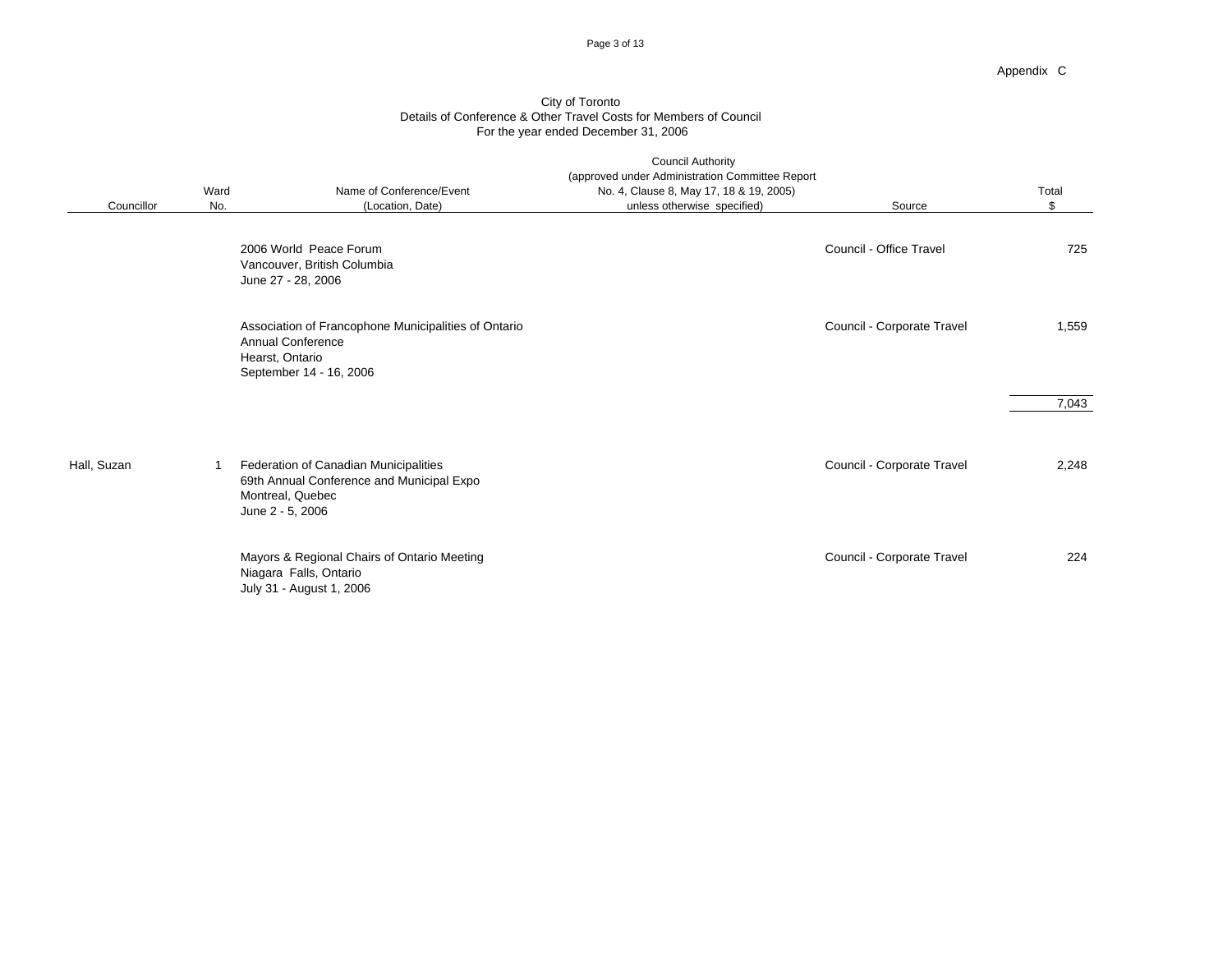#### Page 4 of 13

#### City of Toronto Details of Conference & Other Travel Costs for Members of Council For the year ended December 31, 2006

|                      |                        |                                                                                                                                                                                                                                                                                                              | <b>Council Authority</b><br>(approved under Administration Committee Report |                                                                                               |                                                                   |
|----------------------|------------------------|--------------------------------------------------------------------------------------------------------------------------------------------------------------------------------------------------------------------------------------------------------------------------------------------------------------|-----------------------------------------------------------------------------|-----------------------------------------------------------------------------------------------|-------------------------------------------------------------------|
| Councillor           | Ward<br>N <sub>0</sub> | Name of Conference/Event<br>(Location, Date)                                                                                                                                                                                                                                                                 | No. 4, Clause 8, May 17, 18 & 19, 2005)<br>unless otherwise specified)      | Source                                                                                        | Total                                                             |
|                      |                        | Federation of Canadian Municipalities<br><b>Board of Directors Meeting</b><br>Ottawa, Ontario<br>November 22 - 25, 2006                                                                                                                                                                                      |                                                                             | Council - Corporate Travel                                                                    | 1,648<br>the contract of the contract of the contract of<br>4,120 |
| Kelly, Norman        |                        | 40 Visit to various municipalities in China<br>for the purpose of policy and practice exchange<br>Guangxi, China<br>April 6 - 21, 2006                                                                                                                                                                       |                                                                             | Council - Office Travel                                                                       | 3,148                                                             |
| Lindsay Luby, Gloria |                        | Australia Exchange through Greater Toronto<br>Marketing Alliance (GTMA) - Trade Mission<br>Sydney/Melbourne/Brisbane, Australia<br>May 8 - 17, 2006<br>The mission was organized by GTMA with<br>shared funds between the City (\$2,400.00)<br>and TEDCO (\$7,500.00), TEDCO also paid<br>per diem of \$650. | 2006 Budget<br>Approved at Board Meeting, July 12, 2006                     | Local Board - TEDCO<br>City Division - Economic<br>Development, Culture and<br>Toursim        | 8,150<br>2,400                                                    |
|                      |                        | Federation of Canadian Municipalities<br>69th Annual Conference and Municipal Expo<br>Montreal, Quebec<br>June 2 - 5, 2006<br><b>Intelligent Community Forum Awards</b><br>New York City, New York, USA<br>June 8 - 9, 2006                                                                                  |                                                                             | Council - Corporate Travel<br>City Division - Economic<br>Development, Culture and<br>Toursim | 2,580<br>1,026<br>14,156                                          |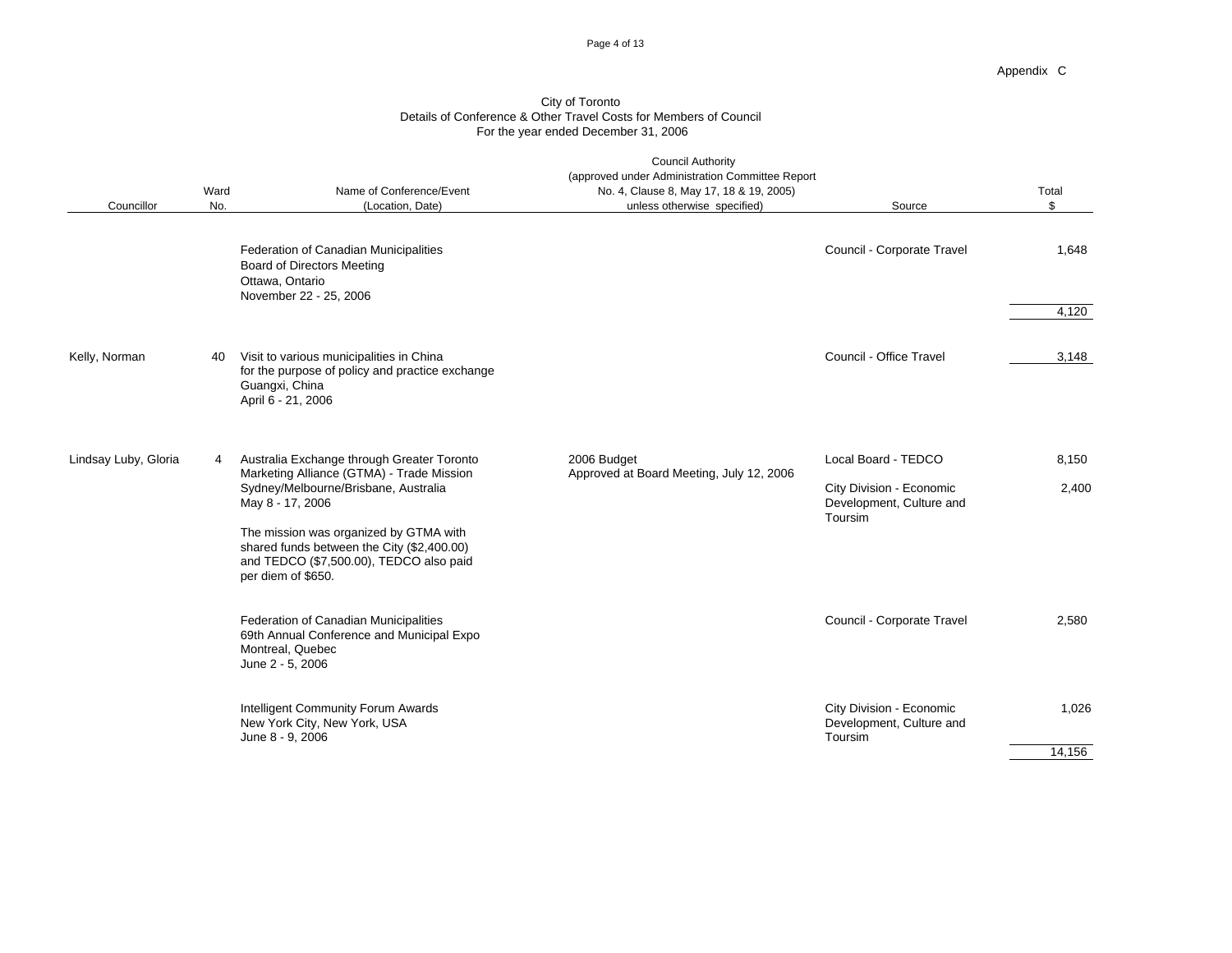#### Page 5 of 13

|                    |                                                                                                                                                      |                                                                                        | <b>Details of Conference &amp; Other Travel Costs for Internet's or Council</b><br>For the year ended December 31, 2006                               |                            |                |
|--------------------|------------------------------------------------------------------------------------------------------------------------------------------------------|----------------------------------------------------------------------------------------|-------------------------------------------------------------------------------------------------------------------------------------------------------|----------------------------|----------------|
| Councillor         | Ward<br>N <sub>0</sub>                                                                                                                               | Name of Conference/Event<br>(Location, Date)                                           | <b>Council Authority</b><br>(approved under Administration Committee Report<br>No. 4, Clause 8, May 17, 18 & 19, 2005)<br>unless otherwise specified) | Source                     | Total          |
| Li Preti, Peter    | <b>Partnership Conference</b><br>Ho Chi Minh, Vietnam<br>February 10 - 24, 2006                                                                      | Ho Chi Minh City and The City of Toronto Twin City                                     |                                                                                                                                                       | Council - Office Travel    | 1,769          |
| Mammoliti, Giorgio | Annual Congress<br>Ottawa, Ontario<br>April 19 - 22, 2006                                                                                            | CHRA (Canadian Housing and Renewal Association)                                        | Approved at Board Meeting, February 7, 2006 Local Board - Toronto                                                                                     | Community Housing Corp.    | 1,930          |
|                    | Montreal, Quebec<br>June 2 - 5, 2006                                                                                                                 | FCM (Federation of Canadian Municipalities)<br>69th Annual Conference & Municipal Expo | Approved at Board Meeting, February 7, 2006 Local Board - Toronto                                                                                     | Community Housing Corp.    | 2,225<br>4,155 |
| McConnell, Pam     | 28 Federation of Canadian Municipalities<br>Sustainable Communities National<br>Conference and Trade Show<br>Ottawa, Ontario<br>February 2 - 4, 2006 |                                                                                        |                                                                                                                                                       | Council - Corporate Travel | 2,250          |
|                    | Federation of Canadian Municipalities<br><b>Board of Director's Meeting</b><br>Bromont, Quebec<br>March 1 - 4, 2006                                  |                                                                                        |                                                                                                                                                       | Council - Corporate Travel | 1,327          |
|                    | Federation of Canadian Municipalities<br>Montreal, Quebec<br>June 2 - 5, 2006                                                                        | 69th Annual Conference and Municipal Expo                                              |                                                                                                                                                       | Council - Corporate Travel | 2,460          |

# City of Toronto Details of Conference & Other Travel Costs for Members of Council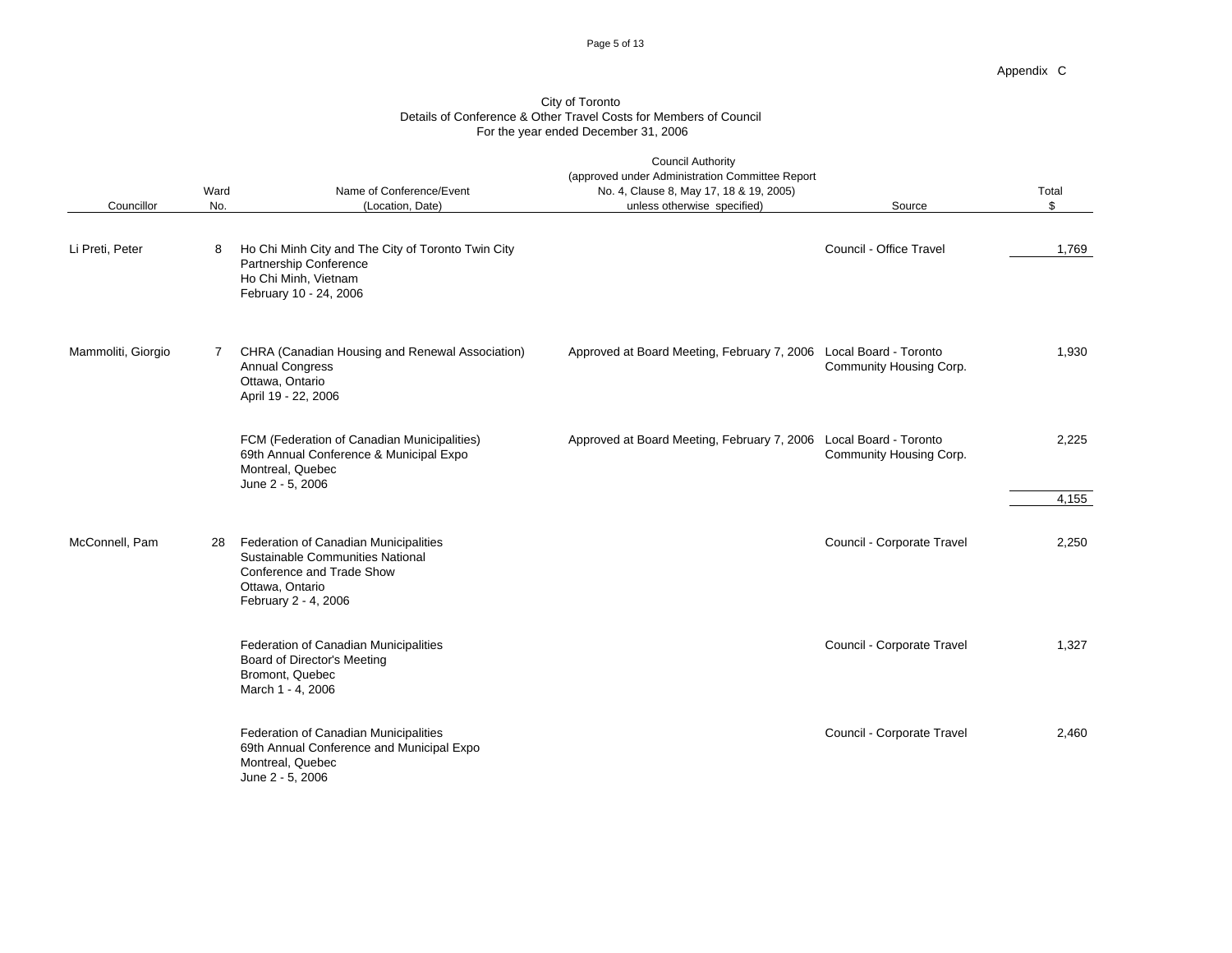Page 6 of 13

| City of Toronto                                                   |  |
|-------------------------------------------------------------------|--|
| Details of Conference & Other Travel Costs for Members of Council |  |
| For the year ended December 31, 2006                              |  |

| Councillor  | Ward<br>N <sub>0</sub>                     | Name of Conference/Event<br>(Location, Date)                                                                                                                | <b>Council Authority</b><br>(approved under Administration Committee Report<br>No. 4, Clause 8, May 17, 18 & 19, 2005)<br>unless otherwise specified) | Source                                             | Total           |
|-------------|--------------------------------------------|-------------------------------------------------------------------------------------------------------------------------------------------------------------|-------------------------------------------------------------------------------------------------------------------------------------------------------|----------------------------------------------------|-----------------|
|             |                                            | World Urban Forum IIII, UNESCO<br>(United Nations Educational Scientific and<br>Cultural Organization)<br>Vancouver, British Columbia<br>June 20 - 24, 2006 |                                                                                                                                                       | Council - Corporate Travel                         | 2,294           |
|             |                                            | (Sponsored by United Nations Habitat with local<br>government. Part of the Forum was coordinated by<br>Federation of Canadian Municipalities)               |                                                                                                                                                       |                                                    |                 |
|             |                                            | Federation of Canadian Municipalities<br><b>Board of Director's Meeting</b><br>Yellowknife, Northwest Territories<br>September 6 - 9, 2006                  |                                                                                                                                                       | Council - Corporate Travel                         | 2,243           |
|             | Ottawa, Ontario                            | Federation of Canadian Municipalities<br>Board of Director's Meeting<br>November 21 - 26, 2006                                                              |                                                                                                                                                       | Council - Corporate Travel                         | 2,510<br>13,084 |
| Mihevc, Joe | Ottawa, Ontario<br>April 3 - 4, 2006       | 21 CUTA (Canadian Urban Transit Association)<br>Government Relations Day and Executive<br><b>Committee Meeting</b>                                          | Commission Meeting No. 1870 - Minutes<br>May 17, 2006                                                                                                 | Local Board -<br><b>Toronto Transit Commission</b> | 810             |
|             | <b>Annual Meeting</b><br>May 27 - 31, 2006 | CUTA (Canadian Urban Transit Association)<br>Saskatoon, Saskatchewan                                                                                        | Commission Meeting No. 1866 - Minutes<br>February 22, 2006                                                                                            | Local Board -<br><b>Toronto Transit Commission</b> | 2,285           |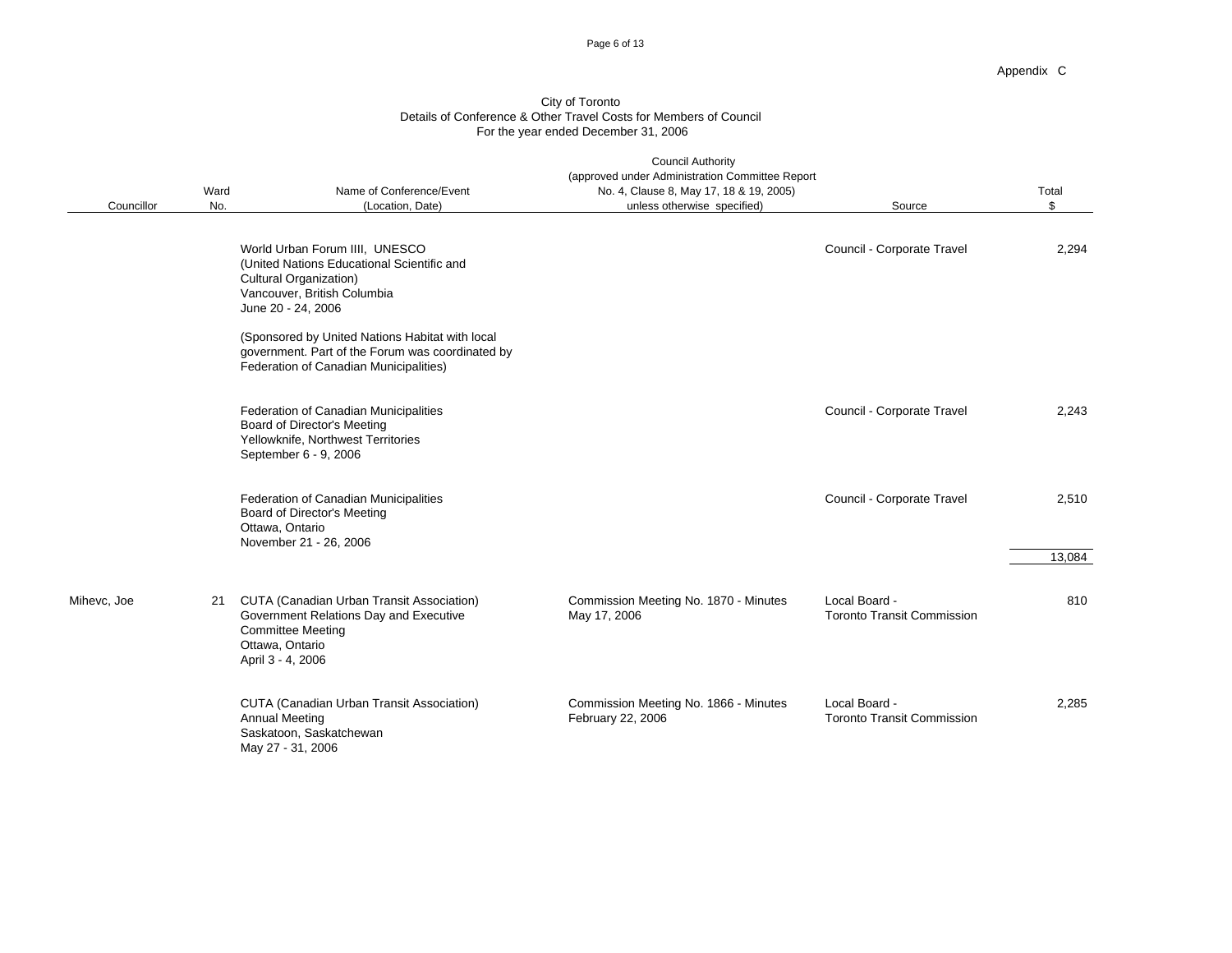#### Page 7 of 13

|                |                                                |                                                                                                                                                       | Details of Conference & Other Travel Costs for Members of Council<br>For the year ended December 31, 2006                                             |                            |                    |  |  |
|----------------|------------------------------------------------|-------------------------------------------------------------------------------------------------------------------------------------------------------|-------------------------------------------------------------------------------------------------------------------------------------------------------|----------------------------|--------------------|--|--|
| Councillor     | Ward<br>N <sub>0</sub>                         | Name of Conference/Event<br>(Location, Date)                                                                                                          | <b>Council Authority</b><br>(approved under Administration Committee Report<br>No. 4, Clause 8, May 17, 18 & 19, 2005)<br>unless otherwise specified) | Source                     | Total<br>$\bullet$ |  |  |
|                | June 2 - 5, 2006                               | Federation of Canadian Municipalities<br>69th Annual Conference and Municipal Expo<br>Montreal, Quebec                                                |                                                                                                                                                       | Council - Corporate Travel | 2,216<br>5,312     |  |  |
| Milczyn, Peter | Meeting<br>Paris, France<br>April 9 - 12, 2006 | World Expo - BIE (Bureau International des Expositions) 2006 Budget                                                                                   | Approved at Board Meeting, July 12, 2006                                                                                                              | Local Board - TEDCO        | 2,920              |  |  |
|                | Meeting                                        | World Expo - BIE (Bureau International des Expositions) 2006 Budget<br>Geneva, Switzerland<br>May 17 - 21, 2006                                       | Approved at Board Meeting, July 12, 2006                                                                                                              | Local Board - TEDCO        | 1,427              |  |  |
|                | June 8 - 9, 2006                               | <b>Intelligent Community Forum</b><br>2006 Building the Broadband Economy<br>New York City, New York, USA                                             |                                                                                                                                                       | Council - Office Travel    | 2,310              |  |  |
|                | Meeting<br>Paris, France                       | World Expo - BIE (Bureau International des Expositions) 2006 Budget<br>June 27 - July 2, 2006                                                         | Approved at Board Meeting, July 12, 2006                                                                                                              | Local Board - TEDCO        | 3,773<br>10,430    |  |  |
|                |                                                | Minnan-Wong, Denzil 34 Ho Chi Minh City and The City of Toronto Twin City<br>Partnership Conference<br>Ho Chi Minh, Vietnam<br>February 11 - 22, 2006 |                                                                                                                                                       | Council - Office Travel    | 1,098              |  |  |
|                | London, England                                | Common Wealth Study Conference - 50th Anniversary<br>May 21 - 25, 2006                                                                                |                                                                                                                                                       | Council - Office Travel    | 2,156              |  |  |

# City of Toronto Details of Conference & Other Travel Costs for Members of Council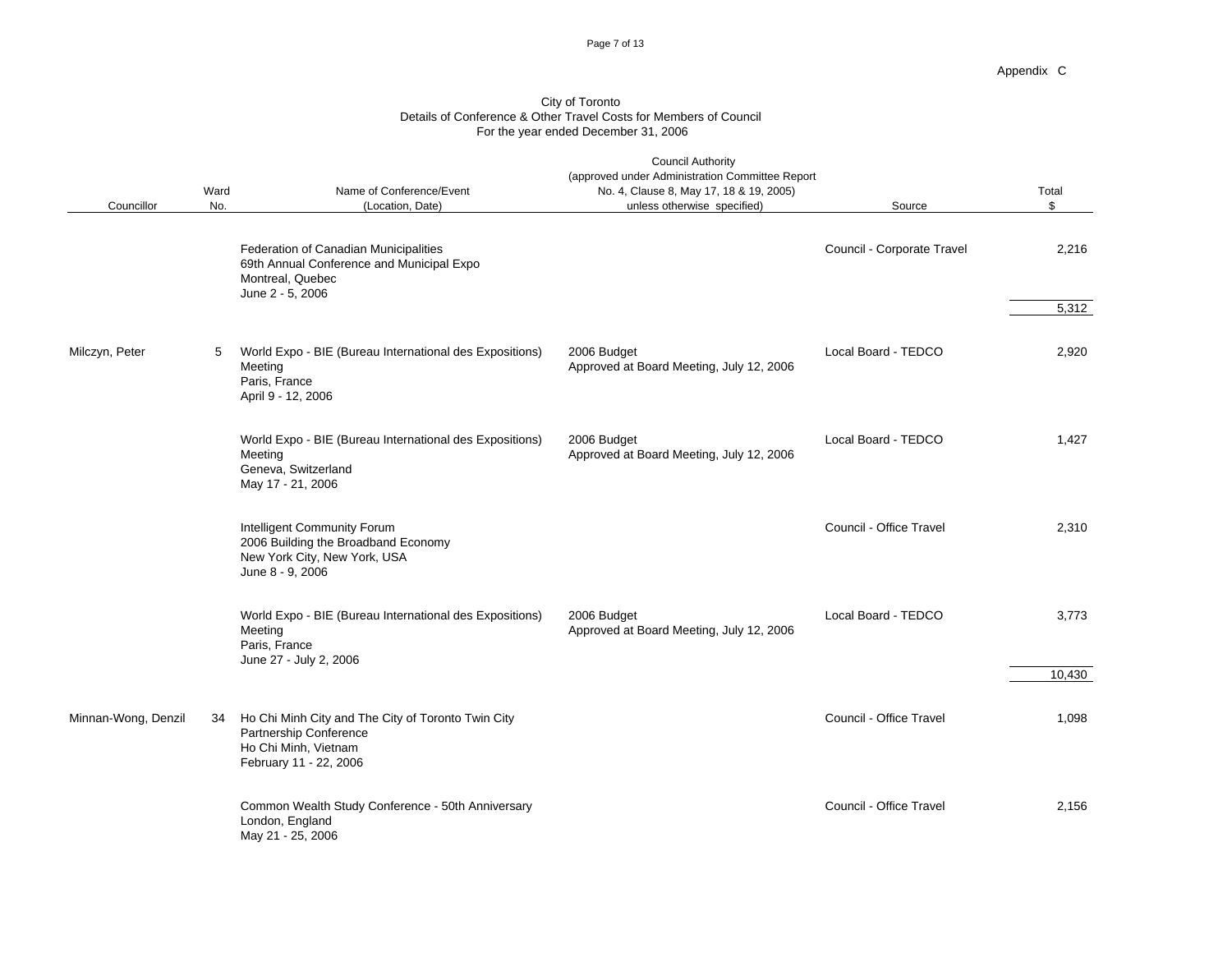#### Page 8 of 13

Appendix C

|                |                | For the year ended December 31, 2006                                                                                                           |                                                                                                                                                       |                                                    |                 |
|----------------|----------------|------------------------------------------------------------------------------------------------------------------------------------------------|-------------------------------------------------------------------------------------------------------------------------------------------------------|----------------------------------------------------|-----------------|
| Councillor     | Ward<br>No.    | Name of Conference/Event<br>(Location, Date)                                                                                                   | <b>Council Authority</b><br>(approved under Administration Committee Report<br>No. 4, Clause 8, May 17, 18 & 19, 2005)<br>unless otherwise specified) | Source                                             | Total           |
|                | Taipei, Taiwan | 2006 Taipei International Healthy City Conference<br>August 22 - 24, 2006                                                                      |                                                                                                                                                       | Council - Office Travel                            | 907<br>$-4,161$ |
| Moscoe, Howard |                | 15 Federation of Canadian Municipalities<br>AIC/OEAQ Best Practices Workshop<br>Ottawa, Ontario<br>February 22 - 23, 2006                      |                                                                                                                                                       | Council - Corporate Travel                         | 893             |
|                |                | Federation of Canadian Municipalities<br>National Board of Director's Meeting<br>Bromont, Quebec<br>March 1 - 4, 2006                          |                                                                                                                                                       | Council - Corporate Travel                         | 1,393           |
|                |                | CUTA (Canadian Urban Transit Association) and<br>FCM (Federation of Canadian Municipalities) Meeting<br>Ottawa, Ontario<br>March 22 - 23, 2006 | Commission Meeting No. 1867 - Minutes<br>March 22, 2006                                                                                               | Local Board -<br><b>Toronto Transit Commission</b> | 975             |
|                | Annual Meeting | CUTA (Canadian Urban Transit Association)<br>Saskatoon, Saskatchewan<br>May 27 - 31, 2006                                                      | Commission Meeting No. 1866 - Minutes<br>February 22, 2006                                                                                            | Local Board -<br><b>Toronto Transit Commission</b> | 2,148           |
|                |                | Federation of Canadian Municipalities<br>69th Annual Conference and Municipal Expo<br>Montreal, Quebec<br>June 2 - 5, 2006                     |                                                                                                                                                       | Council - Corporate Travel                         | 2,583           |

# City of Toronto Details of Conference & Other Travel Costs for Members of Council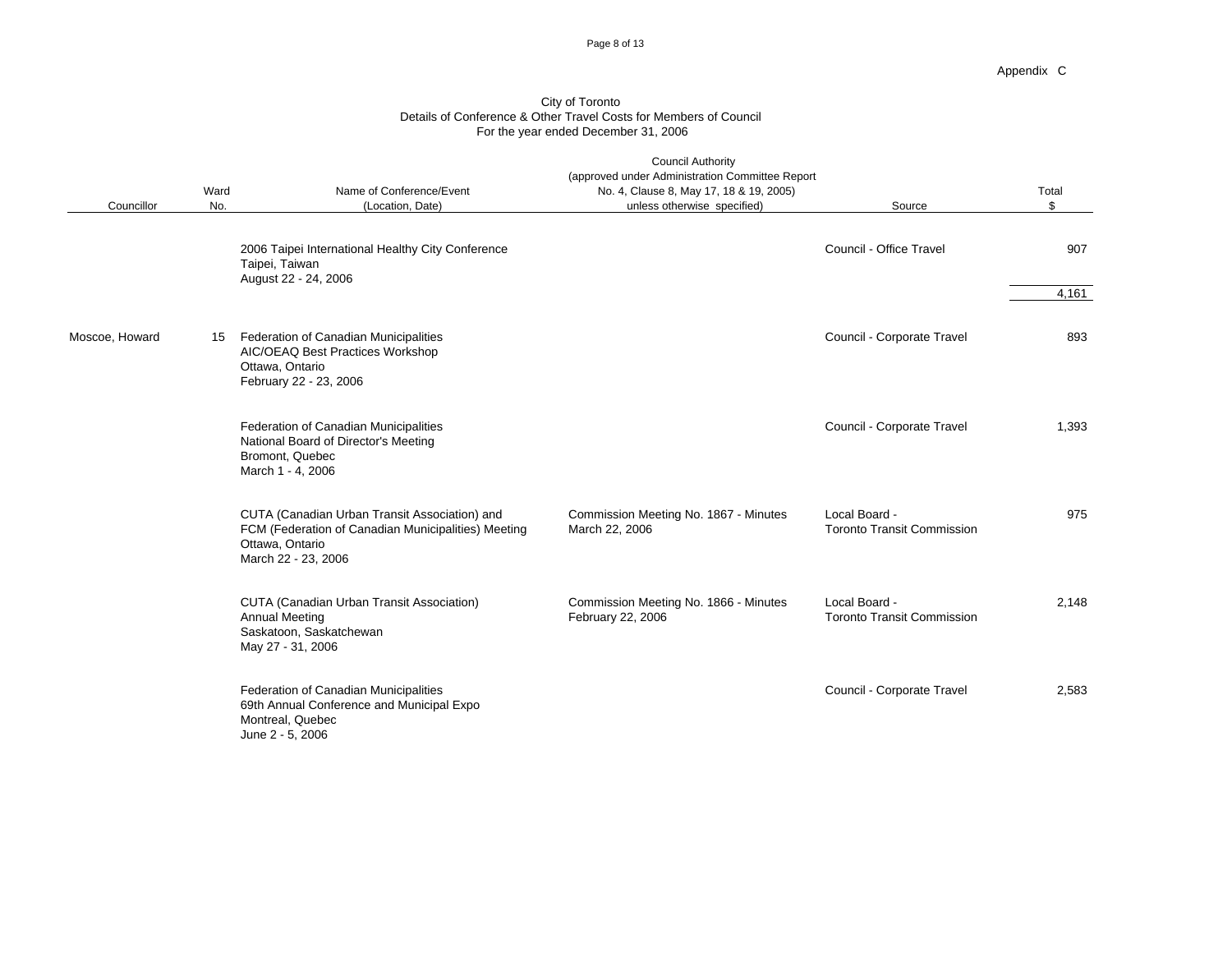#### Page 9 of 13

Appendix C

|                | Betallis of Conference & Other Travel Costs for Members of Council |                                                                                                                                                     |                                                                                                                                                       |                                                                 |                |  |  |
|----------------|--------------------------------------------------------------------|-----------------------------------------------------------------------------------------------------------------------------------------------------|-------------------------------------------------------------------------------------------------------------------------------------------------------|-----------------------------------------------------------------|----------------|--|--|
| Councillor     | Ward<br>N <sub>0</sub>                                             | Name of Conference/Event<br>(Location, Date)                                                                                                        | <b>Council Authority</b><br>(approved under Administration Committee Report<br>No. 4, Clause 8, May 17, 18 & 19, 2005)<br>unless otherwise specified) | Source                                                          | Total          |  |  |
|                | Ottawa, Ontario                                                    | Federation of Canadian Municipalities<br>National Board of Director's Meeting<br>November 22 - 25, 2006                                             |                                                                                                                                                       | Council - Corporate Travel                                      | 1,863<br>9,855 |  |  |
| Pantalone, Joe |                                                                    | 19 International Council for Local Environment Issues<br>World Congress Annual Conference<br>Cape Town, South Africa<br>February 24 - March 4, 2006 |                                                                                                                                                       | Council - Corporate Travel                                      | 3,384          |  |  |
|                | Championship<br>Calgary, Alberta<br>April 17 - 19, 2006            | Toronto Bid - 2009 World Junior Hockey                                                                                                              |                                                                                                                                                       | City Division - Economic<br>Development, Culture and<br>Toursim | 1,478          |  |  |
|                | May 10 - 14, 2006                                                  | <b>Green Roof Conference</b><br>Boston, Massachusetts, USA                                                                                          | Approved by CEO                                                                                                                                       | Local Board - Board of<br>Governors of Exhibition Place         | 1,731          |  |  |
|                | Montreal, Quebec<br>June 2 - 5, 2006                               | Federation of Canadian Municipalities<br>69th Annual Conference and Municipal Expo                                                                  |                                                                                                                                                       | Council - Corporate Travel                                      | 1,722          |  |  |

# City of Toronto Details of Conference & Other Travel Costs for Members of Council

 $\sim$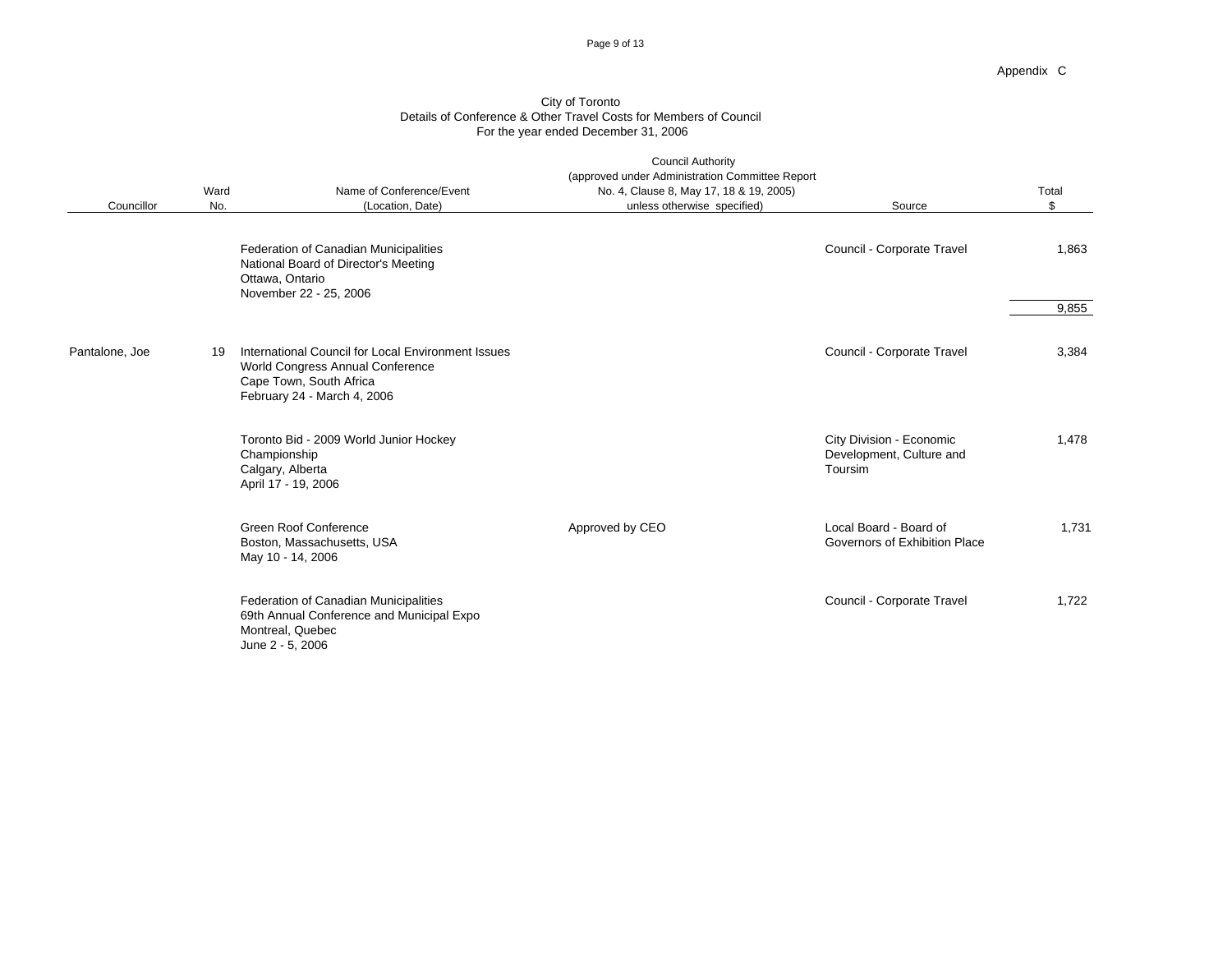#### Page 10 of 13

|                   | Ward  | Name of Conference/Event                                                                                                                                                               | <b>Council Authority</b><br>(approved under Administration Committee Report<br>No. 4, Clause 8, May 17, 18 & 19, 2005) |                                                                 | Total          |  |  |
|-------------------|-------|----------------------------------------------------------------------------------------------------------------------------------------------------------------------------------------|------------------------------------------------------------------------------------------------------------------------|-----------------------------------------------------------------|----------------|--|--|
| Councillor        | $N_0$ | (Location, Date)                                                                                                                                                                       | unless otherwise specified)                                                                                            | Source                                                          |                |  |  |
|                   |       | International Council for Local Environment Issues<br>North American Congress Annual Conference                                                                                        |                                                                                                                        | Council - Corporate Travel                                      | 640            |  |  |
|                   |       | Chicago, Illinois, USA<br>July 11 - 14, 2006                                                                                                                                           |                                                                                                                        |                                                                 | 8,955          |  |  |
| Pitfield, Jane    |       | 26 Ontario Good Roads Association<br>Toronto, Ontario<br>February 21, 2006                                                                                                             |                                                                                                                        | Council - Corporate Travel                                      | 285            |  |  |
|                   |       | Meeting with Commissioner Kelly,<br>Head of New York Police Department<br>New York City, New York, USA<br>April 5 - 6, 2006                                                            |                                                                                                                        | Council - Office Travel                                         | 1,258          |  |  |
| Rae, Kyle         |       | 27 Chicago Cultural Mission<br>Chicago, Illinois, USA<br>February 20 - 22, 2006                                                                                                        |                                                                                                                        | City Division - Economic<br>Development, Culture and<br>Toursim | 1,186          |  |  |
|                   |       | Intertraffic Amsterdam 2006 - Exhibit of latest<br>products and services for Infrastructure, Traffic<br>Management, Safety and Parking.<br>Amsterdam, Netherlands<br>April 4 - 7, 2006 | Approved at Board Meeting, January 11, 2006 Local Board - Toronto                                                      | <b>Parking Authority</b>                                        | 1,686<br>2,872 |  |  |
| Saundercook, Bill |       | 13 CUTA (Canadian Urban Transit Association)<br>Annual Meeting<br>Saskatoon, Saskatchewan<br>May 27 - 31, 2006                                                                         | Commission Meeting No. 1866 - Minutes<br>February 22, 2006                                                             | Local Board -<br><b>Toronto Transit Commission</b>              | 1,863          |  |  |

#### City of Toronto Details of Conference & Other Travel Costs for Members of Council For the year ended December 31, 2006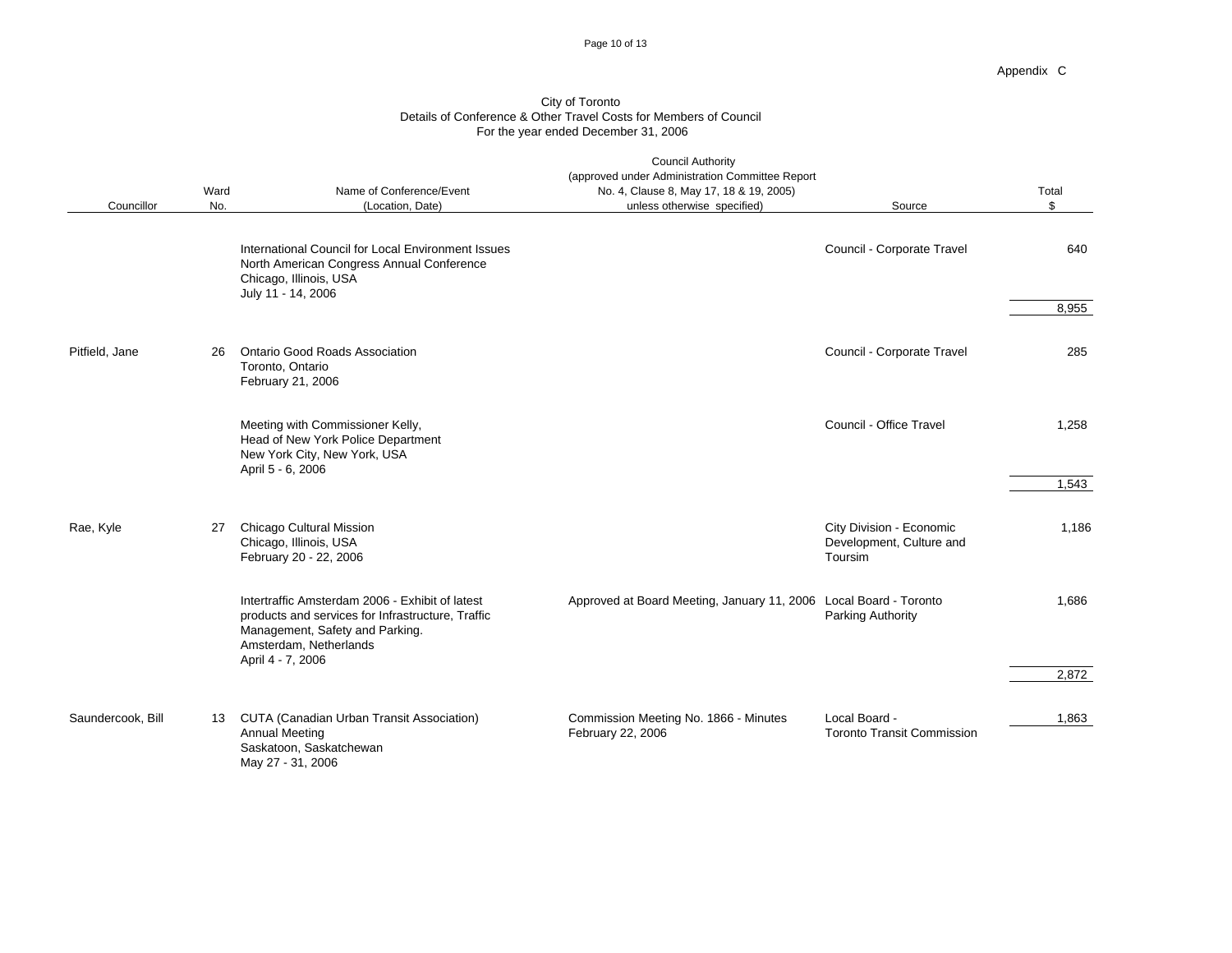#### Page 11 of 13

|                   |                                      | $\sim$                                                                                                                                                               |                                                                                                                                                       |                            |                         |
|-------------------|--------------------------------------|----------------------------------------------------------------------------------------------------------------------------------------------------------------------|-------------------------------------------------------------------------------------------------------------------------------------------------------|----------------------------|-------------------------|
| Councillor        | Ward<br>N <sub>0</sub>               | Name of Conference/Event<br>(Location, Date)                                                                                                                         | <b>Council Authority</b><br>(approved under Administration Committee Report<br>No. 4, Clause 8, May 17, 18 & 19, 2005)<br>unless otherwise specified) | Source                     | Total                   |
| Silva, Martin     | Montreal, Quebec<br>June 2 - 5, 2006 | 20 Federation of Canadian Municipalities<br>69th Annual Conference and Municipal Expo                                                                                |                                                                                                                                                       | Council - Corporate Travel | 1,554                   |
| Stintz, Karen     | Toronto, Ontario                     | 16 Greater Toronto Area Transportation Summit -<br>Reducing Gridlock with Integration Strategies and<br><b>Alternative Financing Solution</b><br>March 21 - 22, 2006 |                                                                                                                                                       | Council - Office Travel    | 995<br>$\sim$ 100 $\mu$ |
| Thompson, Michael | Bromont, Quebec<br>March 1 - 4, 2006 | 37 Federation of Canadian Municipalities<br><b>Board of Director's Meeting</b>                                                                                       |                                                                                                                                                       | Council - Corporate Travel | 1,282                   |
|                   | March 30, 2006                       | To witness the swearing-in of The Honourable<br>Portia Simpson Miller as Prime Minister of Jamaica<br>Jamaica, West Indies                                           |                                                                                                                                                       | Council - Office Travel    | 1,368                   |
|                   | April 5 - 7, 2006                    | To speak with Commissioner Kelly, Head of New York<br>Police Department on Crime<br>New York City, New York, USA                                                     |                                                                                                                                                       | Council - Office Travel    | 1,834                   |
|                   | Montreal, Quebec<br>June 2 - 5, 2006 | Federation of Canadian Municipalities<br>69th Annual Conference and Municipal Expo                                                                                   |                                                                                                                                                       | Council - Corporate Travel | 2,396                   |

#### City of Toronto Details of Conference & Other Travel Costs for Members of Council For the year ended December 31, 2006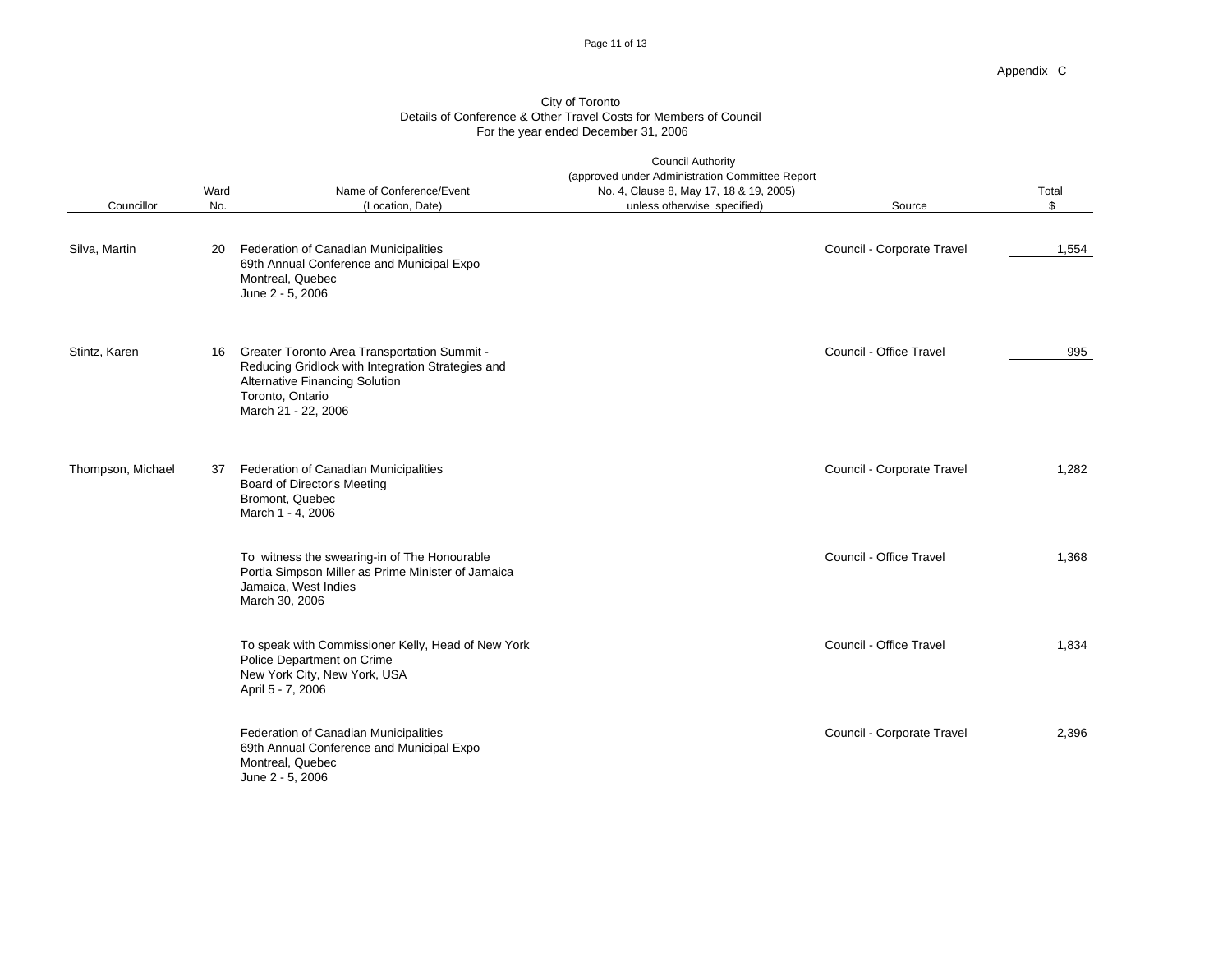Page 12 of 13

| <b>Sity of Toronto</b>                                            |  |
|-------------------------------------------------------------------|--|
| Details of Conference & Other Travel Costs for Members of Council |  |
| For the year ended December 31, 2006                              |  |

|               |                        |                                                                                                                                            | <b>Council Authority</b>                                                                   |                            |                 |
|---------------|------------------------|--------------------------------------------------------------------------------------------------------------------------------------------|--------------------------------------------------------------------------------------------|----------------------------|-----------------|
|               |                        | Name of Conference/Event                                                                                                                   | (approved under Administration Committee Report<br>No. 4, Clause 8, May 17, 18 & 19, 2005) |                            |                 |
| Councillor    | Ward<br>N <sub>0</sub> | (Location, Date)                                                                                                                           | unless otherwise specified)                                                                | Source                     | Total           |
|               |                        |                                                                                                                                            |                                                                                            |                            |                 |
|               |                        | Federation of Canadian Municipalities<br><b>Board of Director's Meeting</b><br>Yellowknife, Northwest Territories<br>September 6 - 9, 2006 |                                                                                            | Council - Corporate Travel | 2,342           |
|               |                        | Federation of Canadian Municipalities<br>National Board of Director's Meeting<br>Ottawa, Ontario<br>November 22 - 25, 2006                 |                                                                                            | Council - Corporate Travel | 1,204<br>10,426 |
|               |                        |                                                                                                                                            |                                                                                            |                            |                 |
| Miller, David |                        | Mayor Big Cities Mayor's Conference<br>Ottawa, Ontario<br>February 16 - 17, 2006                                                           |                                                                                            | Mayor's Office             | 871             |
|               |                        | <b>Big Cities Mayor's Conference</b><br>Montreal, Quebec<br>May 31 - June 1, 2006                                                          |                                                                                            | Mayor's Office             | 1,484           |
|               |                        | International Economic Forum of the Americas<br>Montreal, Quebec<br>June 7, 2006                                                           |                                                                                            | Mayor's Office             | 196             |
|               |                        | Great Lakes St. Lawrence Cities Initiative Meeting<br>Parry Sound, Ontario<br>June 21 - 23, 2006                                           |                                                                                            | Mayor's Office             | 350             |
|               |                        | World Expo - BIE (Bureau International des Expositions)<br>Meeting<br>Paris, France<br>June 29 - July 1, 2006                              | 2006 Budget<br>Approved at Board Meeting, July 12, 2006                                    | Local Board - TEDCO        | 7,163           |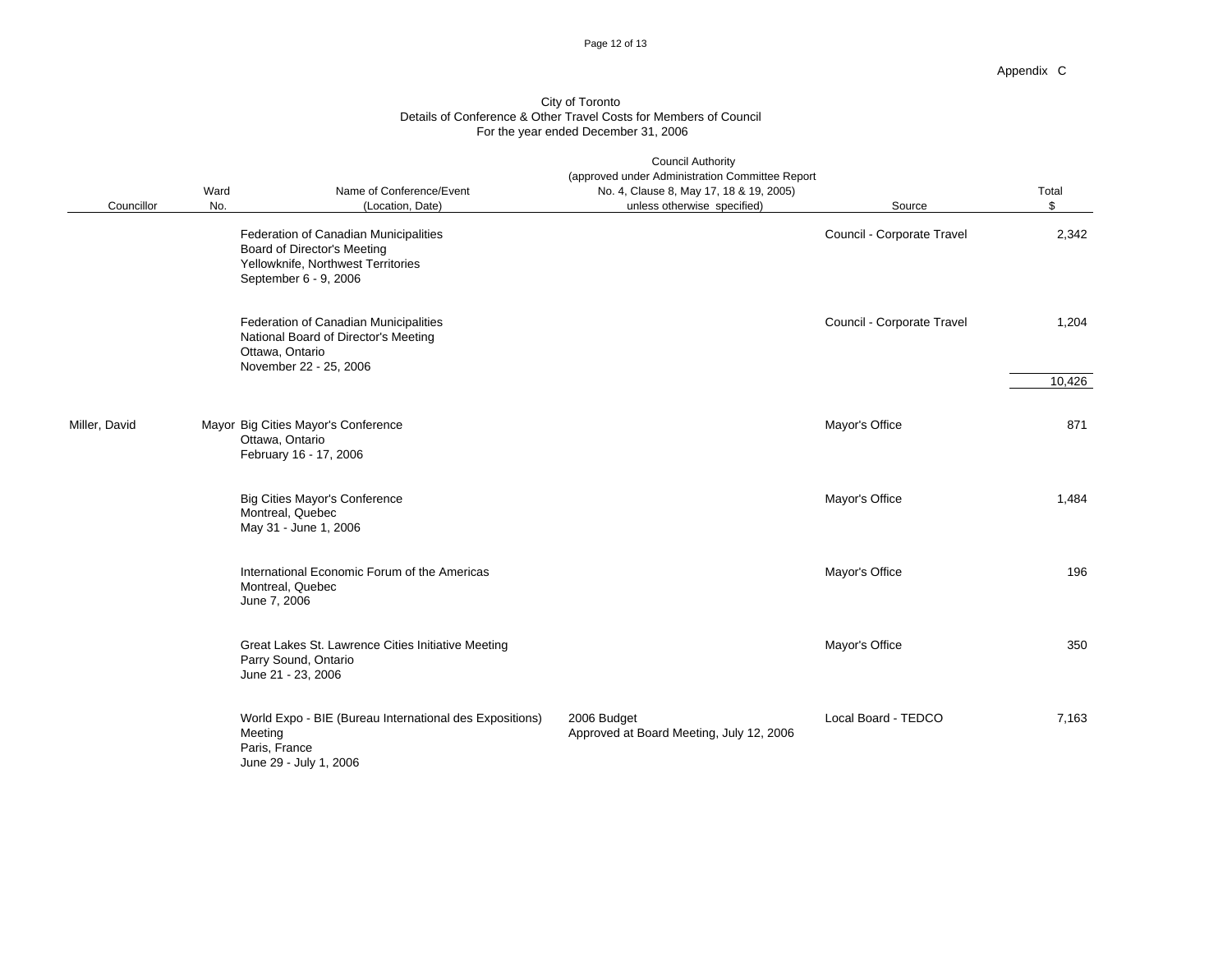#### Page 13 of 13

|            |      | For the year ended December 31, 2006                                                                                    |                                                                                                                                                       |                |                          |  |  |
|------------|------|-------------------------------------------------------------------------------------------------------------------------|-------------------------------------------------------------------------------------------------------------------------------------------------------|----------------|--------------------------|--|--|
| Councillor | Ward | Name of Conference/Event<br>(Location, Date)                                                                            | <b>Council Authority</b><br>(approved under Administration Committee Report<br>No. 4, Clause 8, May 17, 18 & 19, 2005)<br>unless otherwise specified) | Source         | Total                    |  |  |
|            |      | U.S. - Canada Mayor's Summit on the Western<br>Hemisphere Travel Initiative<br>Windsor, Ontario<br>July 20, 2006        |                                                                                                                                                       | Mayor's Office | 556                      |  |  |
|            |      | Federation of Canadian Municipalities<br>Minister Cannon Joint Working Group<br>Ottawa, Ontario<br>August 30 - 31, 2006 |                                                                                                                                                       | Mayor's Office | 898                      |  |  |
|            |      | <b>GRAND TOTAL</b>                                                                                                      |                                                                                                                                                       |                | $\frac{11,518}{138,650}$ |  |  |

# City of Toronto Details of Conference & Other Travel Costs for Members of Council

| Council - Corporate Travel            | 51,608  |
|---------------------------------------|---------|
| Council - Office Travel               | 18,167  |
| Mayor's Office                        | ,355    |
| City Divisions                        | 10,962  |
| Local Boards & Special Purpose Bodies | 53,558  |
| <b>GRAND TOTAL</b>                    | 138,650 |

Note: The reported travel expenses include as applicable, air fare, registration fees, hotel accommdation, ground transportation, kilometrage, and sundry expenses which include per diem allowance.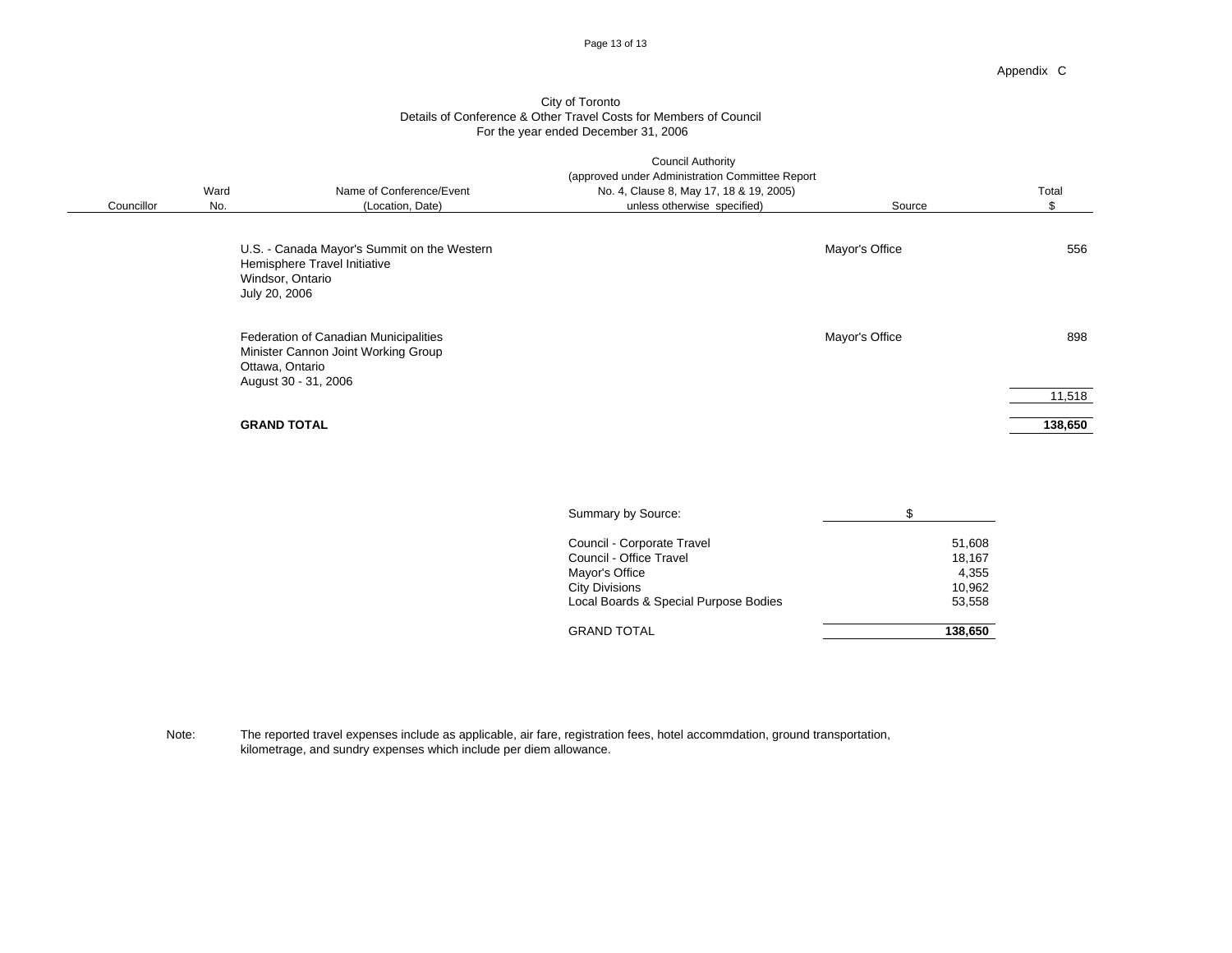#### Page 1 of 1

Appendix D

|                      |                | For the year ended December 31, 2006                       |                  |              |          |  |
|----------------------|----------------|------------------------------------------------------------|------------------|--------------|----------|--|
|                      |                |                                                            | Travel/          |              |          |  |
|                      | Ward           |                                                            | Conference       |              | Total    |  |
| Councillor           | N <sub>0</sub> | City Division                                              | (See Appendix C) | Other        | Expenses |  |
|                      |                |                                                            |                  |              |          |  |
|                      |                |                                                            |                  |              |          |  |
| Ainslie, Paul        |                | 41 Technical Services Division - Survey & Mapping Services |                  |              |          |  |
| Altobello, Gerry     |                | 35 Technical Services Division - Survey & Mapping Services |                  |              | 20       |  |
| Augimeri, Maria      |                | 9 Economic Development, Culture & Tourism Division         | 3,458            |              |          |  |
|                      |                | Technical Services Division - Survey & Mapping Services    |                  |              | 3,498    |  |
| Barron, Harvey       |                | 35 Technical Services Division - Survey & Mapping Services |                  |              | 241      |  |
| Carroll, Shelley     |                | 33 Technical Services Division - Survey & Mapping Services |                  |              | 160      |  |
| Cowbourne, Gay       |                | 44 Technical Services Division - Survey & Mapping Services |                  | 120          | 120      |  |
| Del Grande, Michael  |                | 39 Policy, Planning, Finance & Administration Division     |                  | 1,949        | 1,949    |  |
| Feldman, Mike        |                | 10 Economic Development, Culture & Tourism Division        | 1,414            |              | 1,414    |  |
| Fletcher, Paula      |                | 30 Technical Services Division - Survey & Mapping Services |                  | 120          | 120      |  |
| Grimes, Mark         |                | 6 Technical Services Division - Survey & Mapping Services  |                  |              | 80       |  |
| Li Pretti, Peter     |                | 8 Technical Services Division - Survey & Mapping Services  |                  | $20^{\circ}$ | 201      |  |
| Lindsay-Luby, Gloria |                | 4 Economic Development, Culture & Tourism Division         | 3.426            |              | 3,426    |  |
| Mammoliti, Giorgio   |                | Technical Services Division - Survey & Mapping Services    |                  |              | 90       |  |
| McConnell, Pam       |                | 28 Technical Services Division - Survey & Mapping Services |                  |              | 120      |  |
| Milczyn, Peter       |                | 5 Technical Services Division - Survey & Mapping Services  |                  |              | 20       |  |
| Minnan-Wong, Denzil  |                | 34 Technical Services Division - Survey & Mapping Services |                  |              | 120      |  |
| Moscoe, Howard       |                | 15 Technical Services Division - Survey & Mapping Services |                  | 923          | 923      |  |
| Palacio, Ceasar      |                | 17 Technical Services Division - Survey & Mapping Services |                  | 241          | 241      |  |
| Pantalone, Joe       |                | 19 Economic Development, Culture & Tourism Division        | 1,478            |              |          |  |
|                      |                | Technical Services Division - Survey & Mapping Services    |                  | 80           | 1,558    |  |
| Rae, Kyle            |                | 27 Economic Development, Culture & Tourism Division        | 1,186            |              |          |  |
|                      |                | Technical Services Division - Survey & Mapping Services    |                  |              | 1,226    |  |
| Soknacki, David      |                | 43 Technical Services Division - Survey & Mapping Services |                  |              | 40       |  |
| Miller, David        |                | Mayor Public Information & Creative Services Division      |                  | 802          |          |  |
|                      |                | Technical Services Division - Survey & Mapping Services    |                  | 201          | 1,003    |  |
|                      |                |                                                            |                  |              |          |  |
|                      |                |                                                            | 10,962           | 5,628        | 16,590   |  |
|                      |                |                                                            |                  | (Note 1)     |          |  |
|                      |                |                                                            |                  |              |          |  |

# City of Toronto Expenses for Members of Council Charged to City Divisions For the year ended December 31, 2006

Note 1 Other expenses are made up of \$ 2,877 for standard and customized maps provided by Technical Services Division, Survey & Mapping Services Section; \$ 1,949 for printing & distribution of newsletters provided by Policy, Planning, Finance & Administration Division, Cluster B, and \$ 802 for translation services provided by Public Information & Creative Services Division.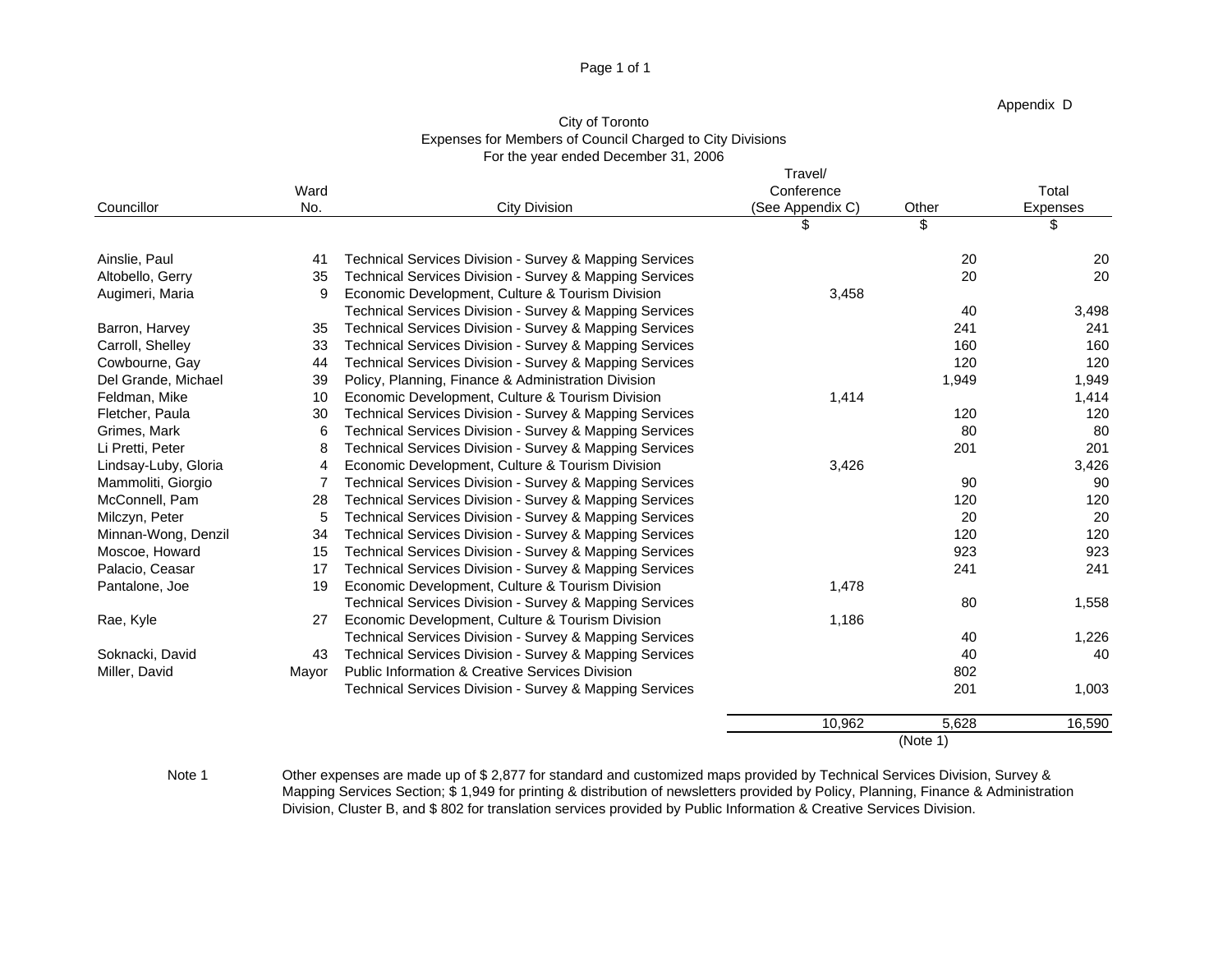### Page 1 of 1 Appendix E For the Year Ended December 31, 2006 City of Toronto Remuneration and Expenses of Members of Council Paid by Local Boards and Other Special Purpose Bodies

|                                 |              |                       |                                             |                                                           | Travel/                                                                                              |           |                |
|---------------------------------|--------------|-----------------------|---------------------------------------------|-----------------------------------------------------------|------------------------------------------------------------------------------------------------------|-----------|----------------|
|                                 |              | Ward                  |                                             |                                                           | Conference                                                                                           |           | Total          |
| Councillor                      |              | No.                   | Remuneration                                | Kilometrage                                               | (See Appendix C)                                                                                     | Other     | Expenses       |
|                                 |              |                       |                                             |                                                           |                                                                                                      |           |                |
| Ainslie, Paul                   | (Note 2 & 3) | 41                    | 669                                         | 194                                                       |                                                                                                      |           | 194            |
| Ashton, Brian                   |              |                       |                                             |                                                           | 7,436                                                                                                |           | 7,436          |
| Augimeri, Maria                 | (Note 2)     |                       | 1,506                                       | 339                                                       |                                                                                                      |           | 339            |
| Bussin, Sandra                  |              | 32                    |                                             |                                                           | 1,133                                                                                                |           | 1,133          |
| Cowbourne, Gay                  |              | 44                    | waived                                      | waived                                                    |                                                                                                      |           | $\overline{0}$ |
| De Baeremaeker, Glen            |              | 38<br>10 <sup>1</sup> | waived<br>2,750                             | waived                                                    |                                                                                                      |           | $\overline{0}$ |
| Feldman, Mike                   | (Note 4)     |                       |                                             |                                                           | 3,660                                                                                                | 136<br>75 | 136<br>3,735   |
| Fletcher, Paula                 | (Note 3)     |                       | 2,175                                       | 637                                                       |                                                                                                      |           | 637            |
| Ford, Rob                       |              |                       |                                             |                                                           | 2,242                                                                                                |           | 2,242          |
| Giambrone, Adam<br>Grimes, Mark |              |                       |                                             |                                                           |                                                                                                      | 806       | 806            |
| Hall, Suzan                     | (Note 2)     |                       | 1,422                                       | waived                                                    |                                                                                                      |           | $\overline{0}$ |
|                                 |              |                       |                                             | 161                                                       |                                                                                                      | 471       | 632            |
| Kelly, Norman                   |              |                       | 753                                         | waived                                                    |                                                                                                      |           | $\overline{0}$ |
| Lindsay Luby, Gloria            |              |                       |                                             |                                                           | 8,150                                                                                                |           | 8,150          |
| Mammoliti, Giorgio              |              |                       |                                             |                                                           | 4,155                                                                                                | 26        | 4,181          |
| Mihevc, Joe                     |              |                       |                                             |                                                           | 3,096                                                                                                |           | 3,096          |
| Milczyn, Peter                  |              |                       | 585                                         | 185                                                       | 8,120                                                                                                |           | 8,305          |
| Moscoe, Howard                  |              |                       |                                             |                                                           | 3,123                                                                                                |           | 3,123          |
| Pantalone, Joe                  |              |                       |                                             | 141                                                       | 1,731                                                                                                | 44        | 1,916          |
| Rae, Kyle                       |              | 27                    |                                             |                                                           | 1,686                                                                                                |           | 1,686          |
| Saundercook, Bill               |              | 13                    |                                             |                                                           | 1,863                                                                                                |           | 1,863          |
| Thompson, Michael               | (Note 2 & 3) | 37                    | 167                                         | 48                                                        |                                                                                                      |           | 48             |
| Mayor Miller, David             |              |                       |                                             |                                                           | 7,163                                                                                                |           | 7,163          |
|                                 |              |                       | 10,027                                      | 1,705                                                     | 53,558                                                                                               | 1,558     | 56,821         |
|                                 |              |                       | (Note 1)                                    |                                                           |                                                                                                      |           |                |
| Notes:                          |              |                       |                                             |                                                           |                                                                                                      |           |                |
|                                 |              |                       |                                             | The remuneration was paid by the following organizations: |                                                                                                      |           |                |
|                                 |              |                       |                                             |                                                           | Toronto and Region Conservation Authority (being a per diem                                          |           |                |
|                                 |              |                       |                                             |                                                           | of \$83.64 per meeting attended per twenty-four hour period)                                         |           |                |
|                                 |              |                       |                                             |                                                           | Social Housing Services Corporation paid honorarium of \$2,750.                                      |           |                |
|                                 |              |                       |                                             |                                                           |                                                                                                      |           |                |
|                                 |              |                       |                                             |                                                           | Donated the per diem remuneration received from the Toronto and Region Conservation Authority to the |           |                |
|                                 |              |                       | Conservation Foundation of Greater Toronto. |                                                           |                                                                                                      |           |                |
|                                 |              |                       |                                             |                                                           |                                                                                                      |           |                |
|                                 |              |                       |                                             |                                                           | Donated the kilometrage payment received from the Toronto and Region Conservation Authority to the   |           |                |
|                                 |              |                       | Conservation Foundation of Greater Toronto. |                                                           |                                                                                                      |           |                |
|                                 |              |                       |                                             |                                                           | Councillor Feldman donated remuneration of \$1,375 to Youth Link and \$1,375 to CAMH Foundation.     |           |                |
|                                 |              |                       |                                             |                                                           |                                                                                                      |           |                |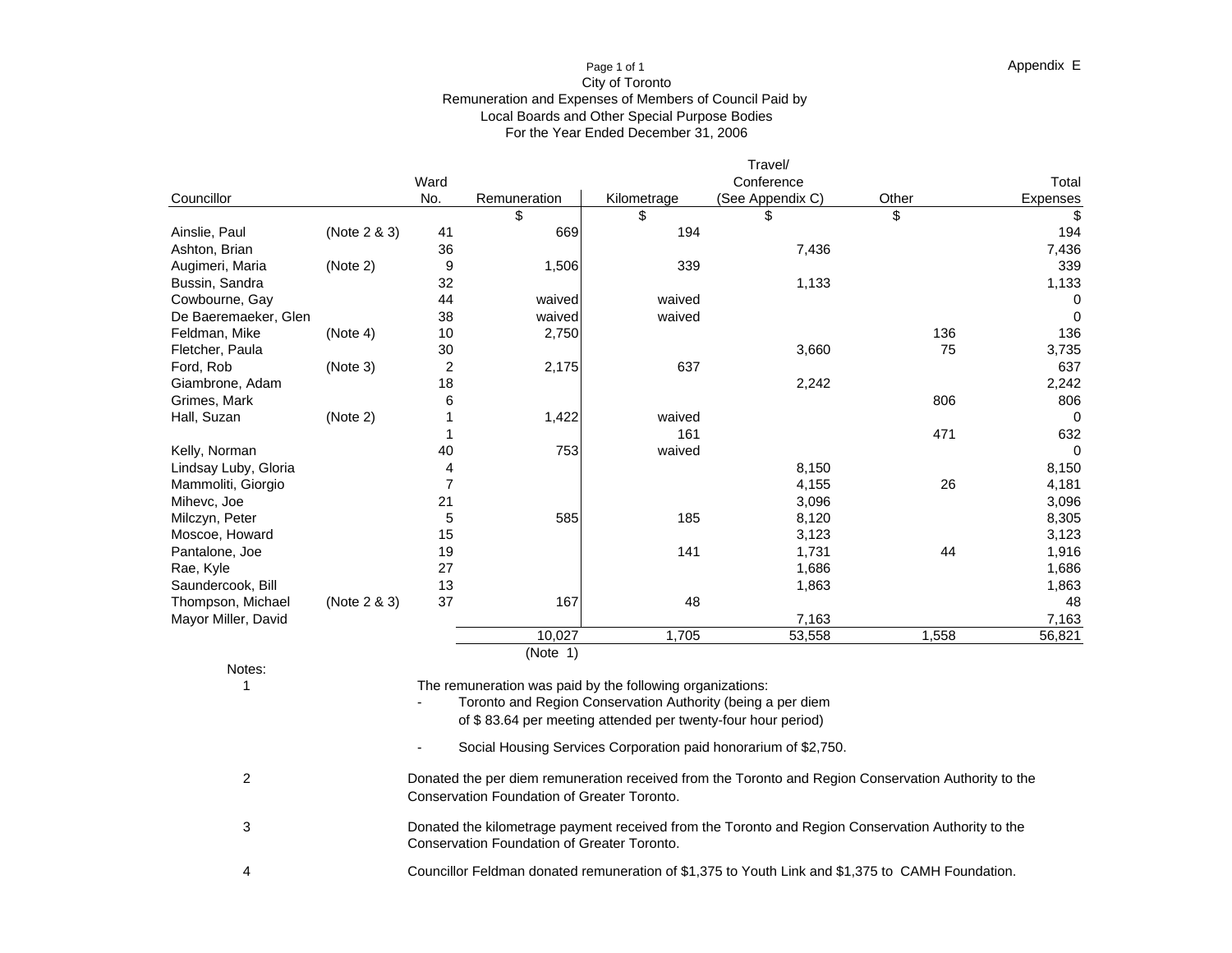#### Appendix F

|                      |                     |       |                                              |         | Tor the year chaca December 31, 2000                                               |           |          |             |                                                                    |                           |        |           |
|----------------------|---------------------|-------|----------------------------------------------|---------|------------------------------------------------------------------------------------|-----------|----------|-------------|--------------------------------------------------------------------|---------------------------|--------|-----------|
|                      | Benefits & Supplies |       | Office Transportation, Printing<br>& Parking | Courier | Wireless<br>Salaries & Equipment Car Expenses Postage & Communications<br>Services | Telephone | Expenses | & Promotion | Professional Travel<br>Meeting Advertising & Technical<br>Services | (See<br>Appendix C) Other |        | Total     |
|                      |                     |       |                                              |         |                                                                                    |           |          |             |                                                                    |                           |        |           |
| Mayor                | 174,841             |       | 4,332                                        |         | 3,285                                                                              |           |          |             |                                                                    | 4,355                     |        | 186,813   |
| Staff                | 1,407,060           |       | 200                                          |         | 11,686                                                                             |           |          |             |                                                                    | 5,953                     |        | 1,424,899 |
| Misc. Other (Note 1) |                     | 8,482 |                                              | 10,690  |                                                                                    | 11,852    | 2,778    | 1,397       | 147,689                                                            |                           | 10,262 | 193,150   |
| Total                | 1,581,901           | 8,482 | 4,532                                        | 10,690  | 14,971                                                                             | 11,852    | 2,778    | 1,397       | 147,689                                                            | 10,308                    | 10,262 | 1,804,862 |
|                      |                     |       |                                              |         |                                                                                    |           |          |             | (Note 2)                                                           |                           |        |           |

# City of Toronto Analysis of Mayor's Office Expenses For the year ended December 31, 2006

#### Notes:

1 Expenses charged to the Mayor's Office accounts but not assigned to a particular staff.

2 Professional & technical services:

|                                                    | $\overline{\phantom{a}}$ $\overline{\phantom{a}}$   |  |
|----------------------------------------------------|-----------------------------------------------------|--|
|                                                    | <b>Contract Contract Contract Contract Contract</b> |  |
|                                                    | 143,052                                             |  |
| Strategic Advisory Services<br>Consulting Services | 3,500                                               |  |
| Other                                              | 1.127<br>, 1 J 1                                    |  |
| Total                                              | 147,689                                             |  |
|                                                    |                                                     |  |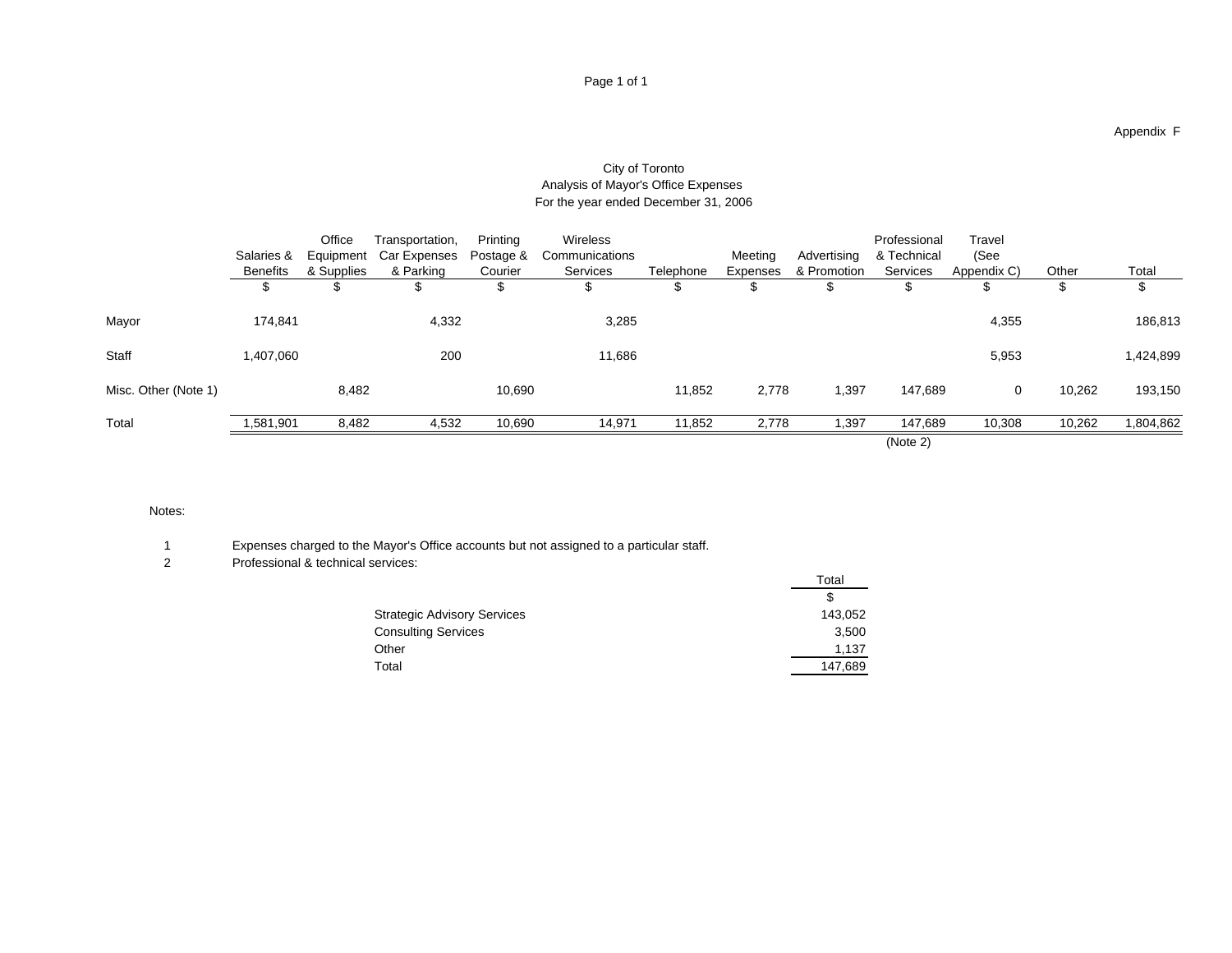### Appendix G

### City of Toronto Authority for Payment of Remuneration and Expenses For the Year ended December 31, 2006

(a) Members of Council

- Minutes of Council of February 5, 1998, Minute No. 154, for Council remuneration.
- Notice of Motion, as adopted by Council on January 2, 6, 8 and 9, 1998, for office expenses and staffing for Members of Council.
- Strategic Policies and Priorities Committee Report No. 22, Clause 10, as adopted by Council on July 8-10, 1998, authorizing the Business Travel Budget for Members of Council of \$5,000.00 per Member per annum.
- Corporate Services Committee Report No. 7, Clause 13, as adopted by Council on June 3-5, 1998, for Office Administration and Expenses of Members of Council, was amended by the Strategic Policies and Priorities Committee Report No. 8, Clause 1 which was adopted by Council on April 26-28, 1999, and further amended by Administration Committee Report No.4 , Clause 2, titled "Expenses of Members of Council" adopted, as amended, by Council on February 29, March 1 and 2, 2000.
- Administration Committee Report No. 13, Clause 3, as adopted by Council on June 7-9, 2000, and Administration Committee Report No. 19, Clause 4, as adopted by Council at its regular meeting on October 3-5, 2000, and its Special Meeting of October 6, 10 and 11, 2000, for Conditions of Employment - Council Staff Members.
- Administration Committee Report No. 1, Clause 1, as adopted by Council on January 30, 31 and February 1, 2001 on the options for constituency offices and reallocation of vacant second floor office space at City Hall.
- Administration Committee Report No. 11, Clause 2, as adopted by Council on July 24-26, 2001, on policies/guidelines to govern constituency office leases and policies respecting goods, services and space below market value.
- Administration Committee Report No. 16, Clause 5, as adopted by Council on August 1-4, 2000, regarding a 3% annual salary increase for Councillors in 2001, 2002 and 2003 and that for each of the following years the annual salary increase be based on the Toronto Consumer Price Index, as determined by Statistics Canada.
- Administration Committee Report No. 5, Clause 4, as adopted by Council on May 21-23, 2002, regarding Council Travel Protocol for reporting Council travel where such travel is budgeted in City departments.
- Administration Committee Report No. 14, Clause 2, as adopted by Council on November 26-28, 2002, regarding the new Municipal Act 2003 adjustment to elected officials salary, pension and benefits. The new Municipal Act eliminated the one-third tax free portion of an elected official salary. The adjustment increased the gross salary for Councillors to \$82,097.64 and for the Mayor to \$139,197.90, effective January 1, 2003, thereby ensuring that their normal net pay was maintained.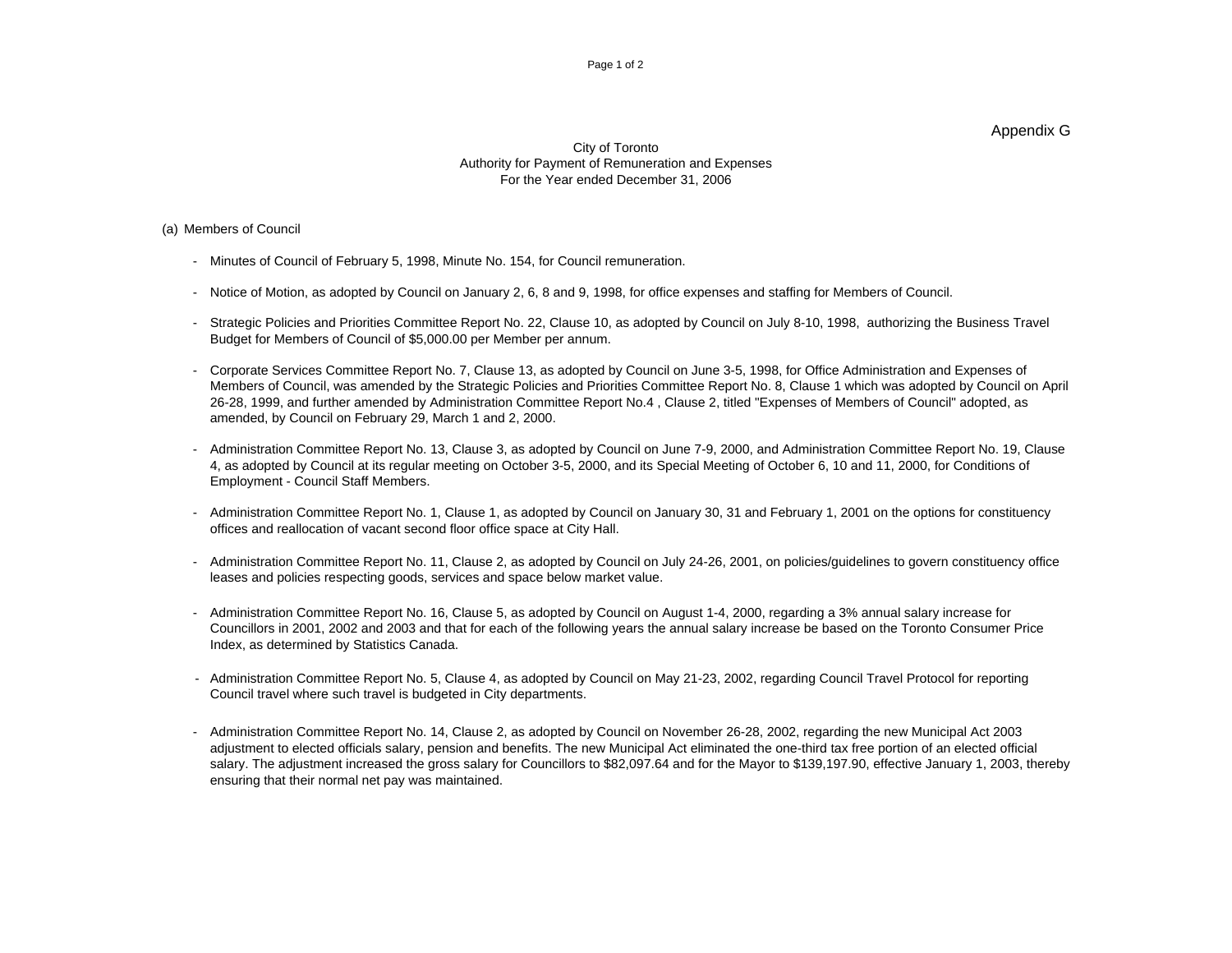### Appendix G

### City of Toronto Authority for Payment of Remuneration and Expenses For the Year ended December 31, 2006

- Administration Committee Report No. 4, Clause 8, as adopted by Council on May 17-19, 2005, amending the current Business Travel policy for members of Council to reflect the changes in municipal association structure and names and to include new municipal associations.
- Administration Committee Report No. 4, Clause 24, as adopted by Council on May 17-19, 2005, regarding the nature and level of documentation required to support Members of Council expenses.
- Policy and Finance Committee Report No. 6, Clause 56, as adopted by Council on July 25-27, 2006, for the Conditions of Employment for Council staff. The contract of the contract of the contract of the contract of the contract of the contract of the contract of the contract of the contract of the contract of the contract of the contract of the contract of the con

(b) Council Appointees to Agencies, Boards, Commissions, Corporations and Other Special Purpose Bodies

- The authority for specific appointments, payment of remuneration and expenses for board of directors and/or citizen appointees are not listed in detail but are kept on file by the individual board or special purpose body. The specific authority for travel expenses is listed on Appendix C.
- Policy and Finance Committee Report No. 9, Clause 16, as adopted by Council on September 22-25, 2003, regarding the policy on remuneration and expense reimbursement for City of Toronto Agencies, Boards, Commissions and Corporations.
- Policy and Finance Committee Report No. 7, Clause 8, adopted as amended by Council on July 19-21 and 26, 2005, regarding the policy on remuneration for citizen board appointees to Corporate and Commercial Boards of the City of Toronto.
- Policy and Finance Committee Report No. 1, Clause 2, adopted as amended by Council on January 31-February 2, 2006, regarding the remuneration for citizen appointees to Agencies, Boards, Commissions and Corporations.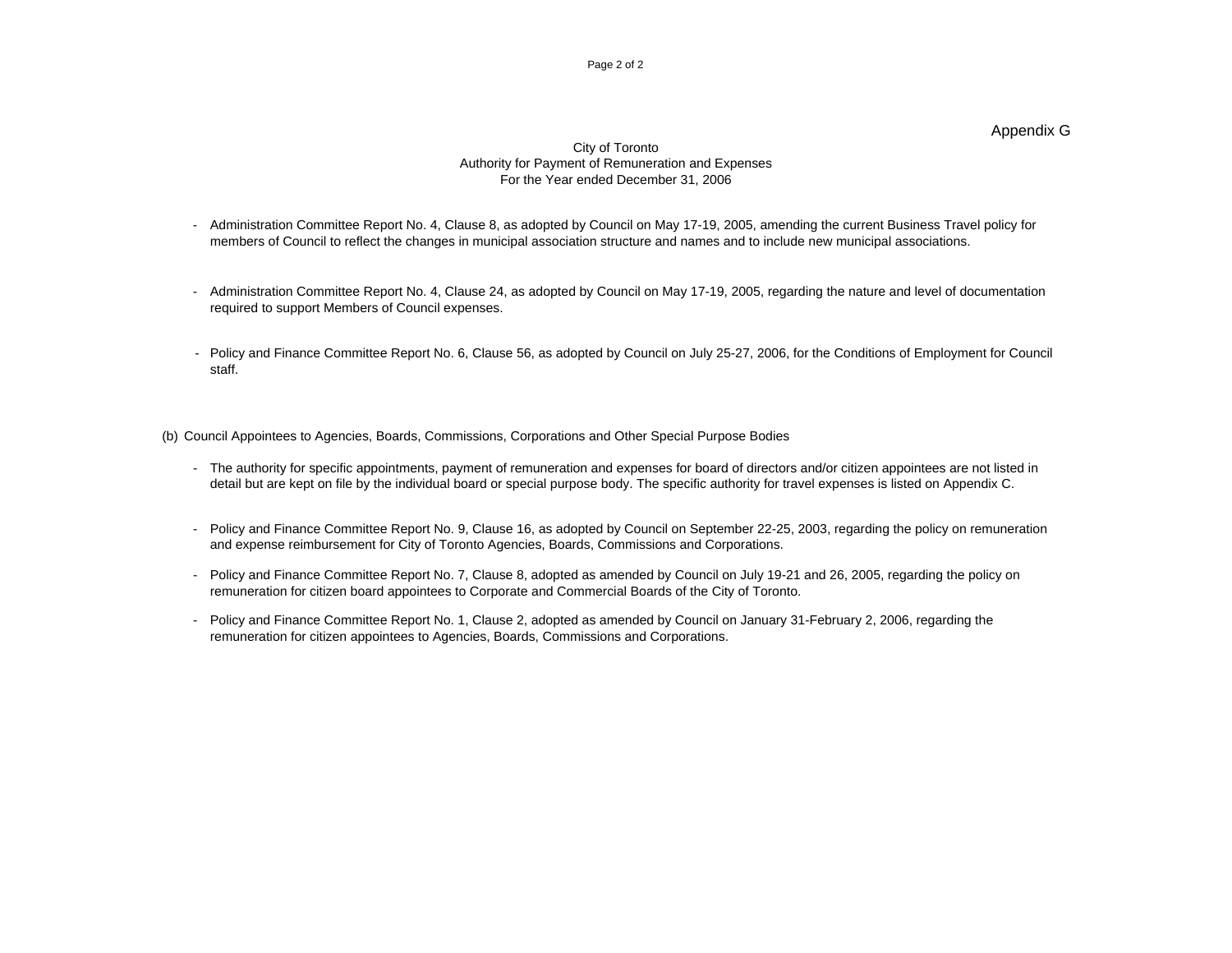Note: Members of Council are indicated by a single asterisk (\*). The authority for these payments is shown on Appendix G (b).

|                                                  | Local Boards & Special Purpose Bodies | Remuneration<br>as Member of Local Board or<br><b>Other Special Purpose Body</b> | Expenses |
|--------------------------------------------------|---------------------------------------|----------------------------------------------------------------------------------|----------|
|                                                  |                                       |                                                                                  |          |
| Alumnae Theatre Company, Board of Management     |                                       | nil                                                                              | nil      |
| Arenas                                           |                                       |                                                                                  |          |
| George Bell Arena                                |                                       | nil                                                                              | nil      |
| Larry Grossman Forest Hill Memorial Arena        |                                       |                                                                                  | nil      |
| Leaside Memorial Community Gardens               |                                       | nil                                                                              |          |
| McCormick Arena                                  |                                       | nil                                                                              |          |
| Moss Park Arena                                  |                                       |                                                                                  |          |
| North Toronto Memorial Arena                     |                                       |                                                                                  |          |
| Ted Reeve Arena                                  |                                       |                                                                                  |          |
| William H. Bolton Arena                          |                                       | nil                                                                              | nil      |
| Art Gallery of Ontario                           |                                       | nil                                                                              | nil      |
| Balmy Beach Park, Board of Management            |                                       | nil                                                                              | nil      |
| Bring Back the Don Task Force                    |                                       | nil                                                                              | nil      |
| Campbell House (Sir William Campbell Foundation) |                                       | nil                                                                              | nil      |
| Canadian Opera Company                           |                                       | nil                                                                              | nil      |
| 192 Carlton Street, Board of Management          |                                       | nil                                                                              | nil      |
| City of York Employees Pension & Benefit Fund    |                                       | nil                                                                              | nil      |
| Committees of Adjustment                         |                                       |                                                                                  |          |
| Etobicoke/York                                   |                                       |                                                                                  |          |
| D. Godley                                        |                                       | 7,350                                                                            | 778      |
| R. Jennings                                      |                                       | 8,483                                                                            | nil      |
| T. Melnyk                                        |                                       | 8,567                                                                            | 954      |
| G. Severino                                      |                                       | 8,450                                                                            | nil      |
| P. Valenti                                       |                                       | 8,400                                                                            | 187      |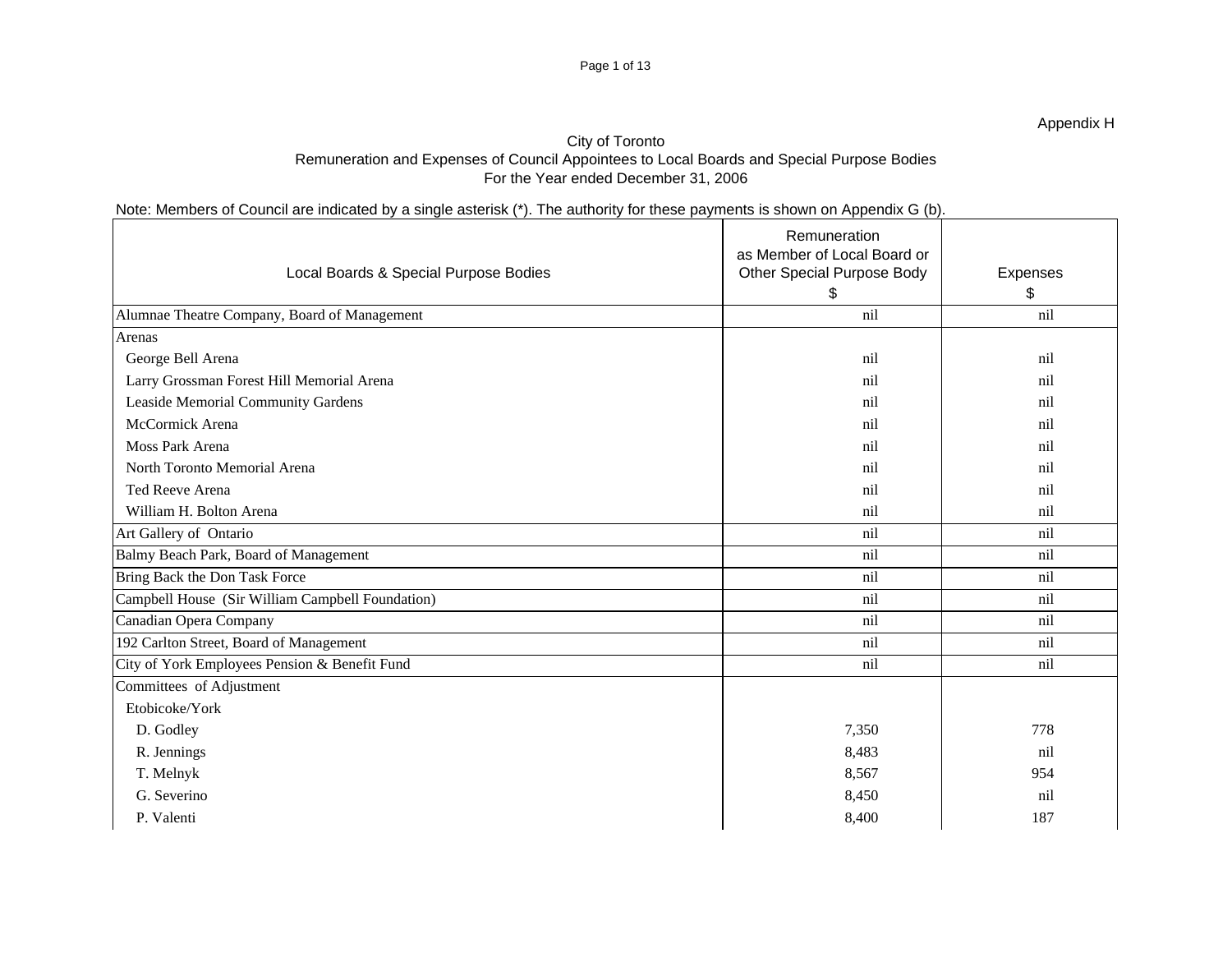# Note: Members of Council are indicated by a single asterisk (\*). The authority for these payments is shown on Appendix G (b).

|                                | Local Boards & Special Purpose Bodies | $\overline{\phantom{a}}$<br>$\overline{\phantom{a}}$<br>Remuneration<br>as Member of Local Board or<br><b>Other Special Purpose Body</b> | Expenses   |
|--------------------------------|---------------------------------------|------------------------------------------------------------------------------------------------------------------------------------------|------------|
|                                |                                       |                                                                                                                                          | - \$       |
| North York                     |                                       |                                                                                                                                          |            |
| I. Lallouz                     |                                       | 8,050                                                                                                                                    | 102        |
| D. Peacock                     |                                       | 8,050                                                                                                                                    | 479        |
| R. Pletsch                     |                                       | 8,400                                                                                                                                    | 262        |
| G. Sterling                    |                                       | 7,350                                                                                                                                    | nil        |
| J. Williams                    |                                       | 8,350                                                                                                                                    | nil        |
|                                |                                       |                                                                                                                                          |            |
| Scarborough                    |                                       |                                                                                                                                          |            |
| R. Froner                      |                                       | 4,900                                                                                                                                    | 328        |
| J. Henderson                   |                                       | 5,317                                                                                                                                    | 438        |
| A. Khan                        |                                       | 4,900                                                                                                                                    | 385        |
| B. Manget                      |                                       | 4,900                                                                                                                                    | 168        |
| L. Miskin                      |                                       | 3,383                                                                                                                                    | 230        |
|                                |                                       |                                                                                                                                          |            |
| Toronto/East York<br>A. Bushby |                                       | 12,950                                                                                                                                   | nil        |
| M. Clark                       |                                       | 12,200                                                                                                                                   | nil        |
|                                |                                       | 12,250                                                                                                                                   | nil        |
| F. Costa                       |                                       |                                                                                                                                          |            |
| K. Gardner                     |                                       | 12,600                                                                                                                                   | nil<br>729 |
| G. Vasilopoulos                |                                       | 12,950                                                                                                                                   |            |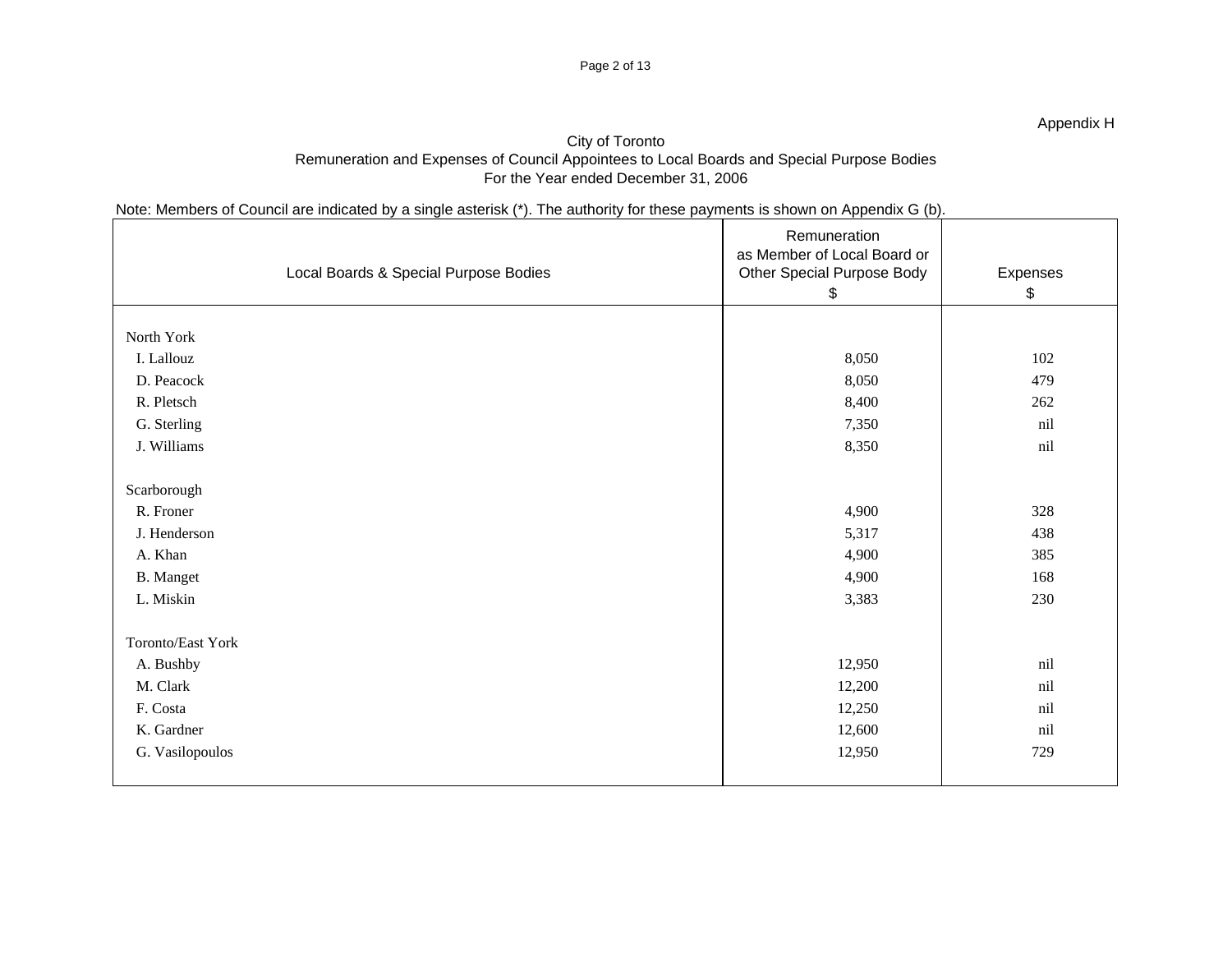# Note: Members of Council are indicated by a single asterisk (\*). The authority for these payments is shown on Appendix G (b).

|                                         | Remuneration<br>as Member of Local Board or |          |
|-----------------------------------------|---------------------------------------------|----------|
| Local Boards & Special Purpose Bodies   | <b>Other Special Purpose Body</b>           | Expenses |
| <b>Community Centres</b>                |                                             |          |
| Applegrove Community Complex            |                                             |          |
| T. Bura                                 | nil                                         | 36       |
| A. Dewan                                | nil                                         | 90       |
| Cecil Community Centre                  |                                             |          |
| Central Eglinton Community Centre       |                                             |          |
| 519 Church Street Community Centre      |                                             |          |
| Community Centre 55                     |                                             |          |
| Eastview Neighbourhood Community Centre | nil                                         |          |
| Harbourfront Community Centre           |                                             |          |
| Ralph Thornton Community Centre         | nil                                         |          |
| Scadding Court Community Centre         |                                             |          |
| Swansea Town Hall Community Centre      | nil                                         | nil      |
| Crescent Town Club Inc.                 |                                             |          |
| B. Dale                                 | 450                                         | nil      |
| Design Exchange                         | nil                                         | nil      |
| <b>Enwave Energy Corporation</b>        |                                             |          |
| P. Brown                                | 35,151                                      | nil      |
| V. Fonseca                              | 17,575                                      | nil      |
| M. Lawson                               | 9,783                                       |          |
| J. McManus                              | 20,000                                      | nil      |
| M. Nobrega                              | 20,000                                      | nil      |
| H. Reisman                              | 5,356                                       | 50       |
| R. Stenzler                             | 8,390                                       | nil      |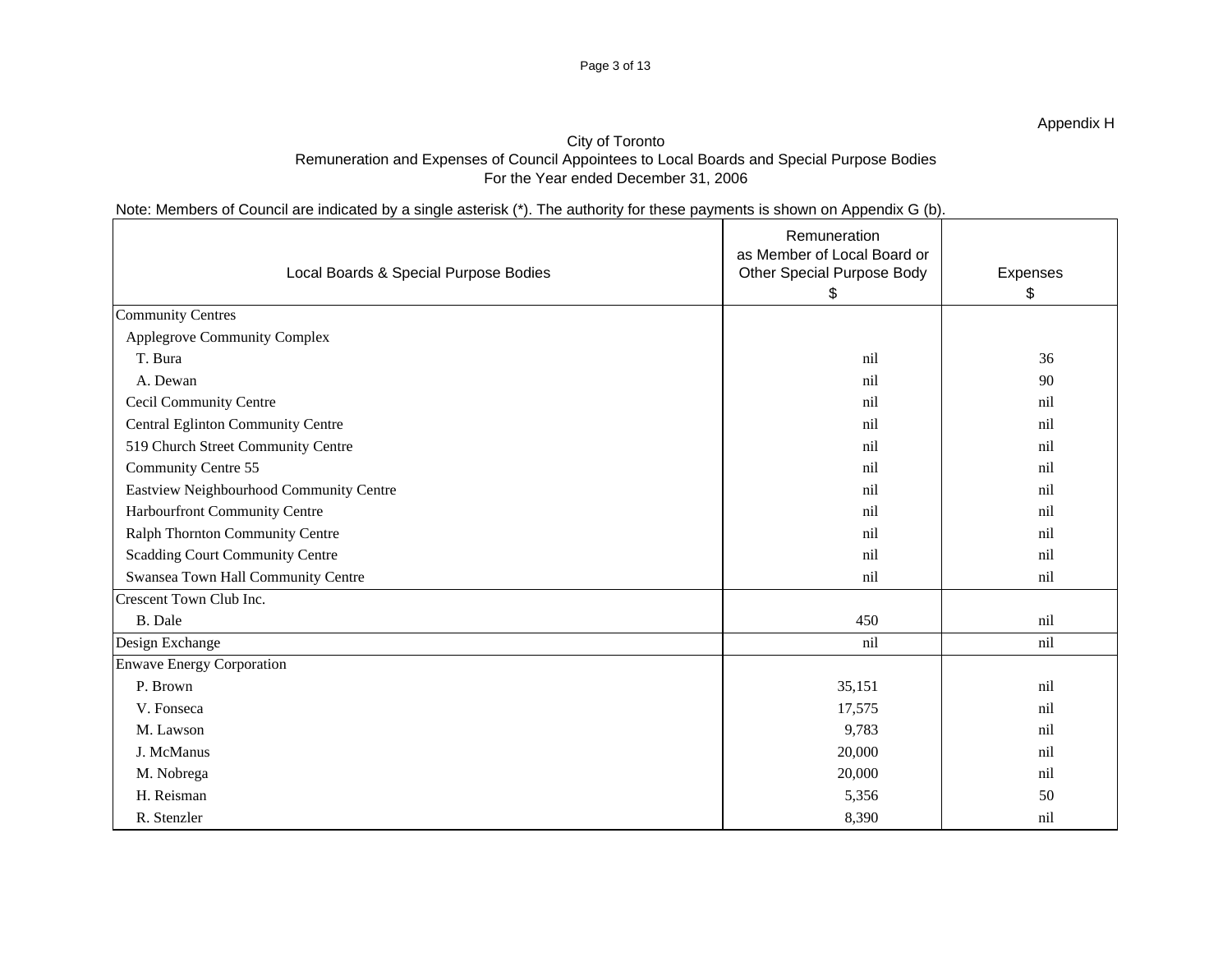# Note: Members of Council are indicated by a single asterisk (\*). The authority for these payments is shown on Appendix G (b).

| Local Boards & Special Purpose Bodies           | Remuneration<br>as Member of Local Board or<br>Other Special Purpose Body | Expenses |
|-------------------------------------------------|---------------------------------------------------------------------------|----------|
| Examining Board                                 |                                                                           |          |
| J. Cado                                         | 822                                                                       | nil      |
| R. Cadoo                                        | 3,197                                                                     | nil      |
| W. Carrigan                                     | 2,951                                                                     | nil      |
| D. Lee                                          | 1,234                                                                     |          |
| M. Rosenberg                                    | 1,234                                                                     | nil      |
| W. Ruhig                                        | 2,951                                                                     |          |
| E. Tipping                                      | 2,020                                                                     | nil      |
| D. Todd                                         | 2,020                                                                     | nil      |
| <b>Exhibition Place</b>                         |                                                                           |          |
| <b>Canadian National Exhibition Association</b> | nil                                                                       | nil      |
| <b>Canadian National Exhibition Association</b> | nil                                                                       | nil      |
| Municipal Section of the Membership             |                                                                           |          |
|                                                 |                                                                           |          |
| Exhibition Place, Board of Governors            |                                                                           | 1,916    |
| *J. Pantalone<br>Good Neighbour's Club          | nil<br>nil                                                                | nil      |
| Guild Renaissance Group                         | nil                                                                       | nil      |
| Harbourfront Centre                             |                                                                           |          |
|                                                 | nil                                                                       | nil      |
| Heritage Toronto                                | nil                                                                       | nil      |
| Home First Society                              | nil                                                                       | nil      |
| Hummingbird Centre for the Performing Arts      | nil                                                                       | nil      |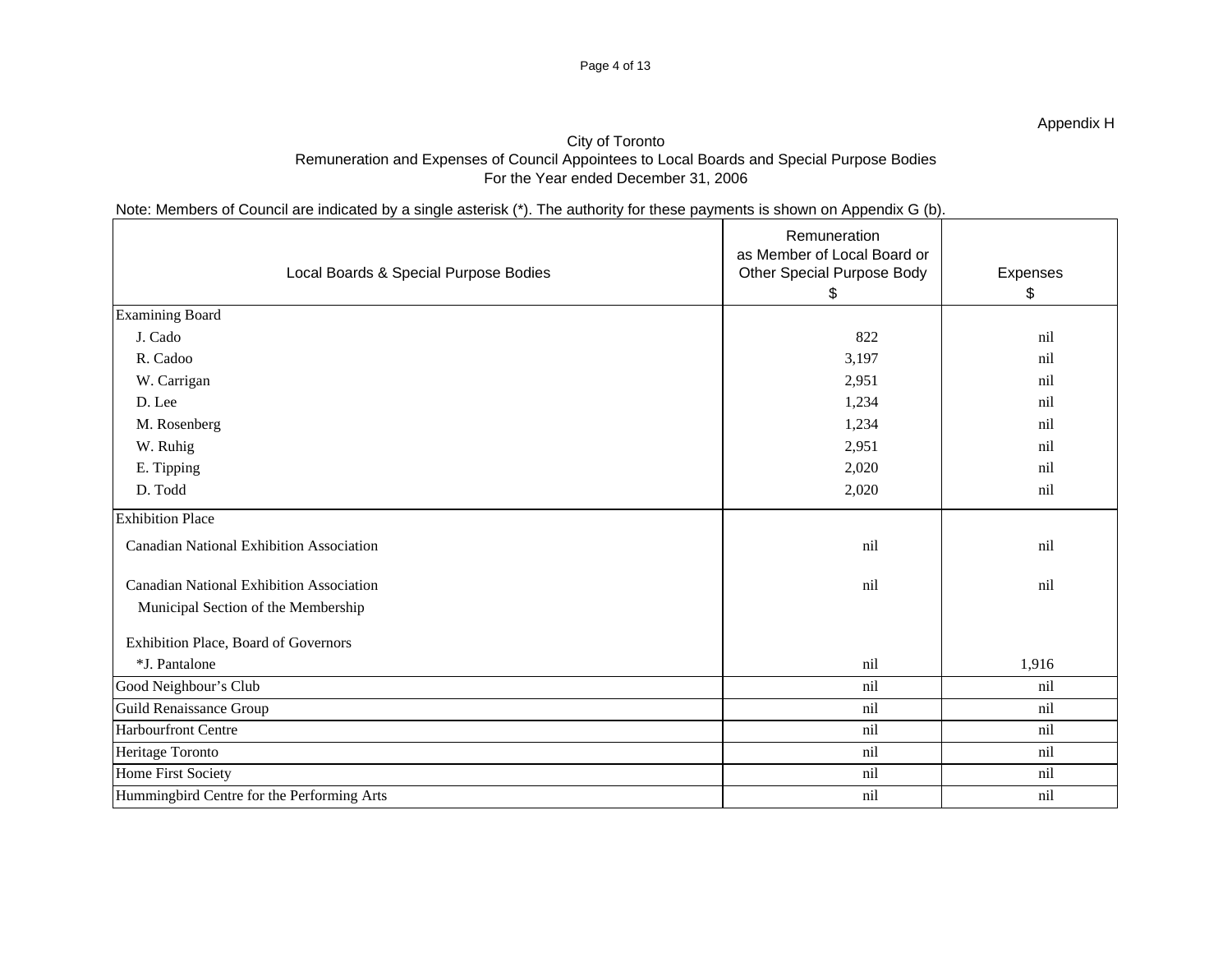Note: Members of Council are indicated by a single asterisk (\*). The authority for these payments is shown on Appendix G (b).

|                                                                    | Remuneration                      |          |
|--------------------------------------------------------------------|-----------------------------------|----------|
|                                                                    | as Member of Local Board or       |          |
| Local Boards & Special Purpose Bodies                              | <b>Other Special Purpose Body</b> | Expenses |
|                                                                    |                                   |          |
| International Council for Local Environmental Initiatives - Canada | nil                               | nil      |
| Lorraine Kimsa Theatre for Young People                            | nil                               | nil      |
| Metropolitan Toronto Convention Centre                             |                                   |          |
| R. Brent                                                           | 625                               | nil      |
| G. Buckles                                                         | 250                               | nil      |
| Metropolitan Toronto Pension Fund                                  |                                   |          |
| G. Clarkson                                                        | 7,500                             | nil      |
| Metropolitan Toronto Police Benefit Fund                           |                                   |          |
| G. Clarkson                                                        | 7,500                             | nil      |
| Museum Boards                                                      |                                   |          |
| Collection & Conservation                                          | nil                               | nil      |
| Fort York Museum                                                   | nil                               | nil      |
| Gibson House/Zion School House                                     | nil                               | nil      |
| Montgomery's Inn                                                   |                                   |          |
| J. Etter                                                           | nil                               | 209      |
| S. Pye                                                             |                                   | 52       |
| Museum & Heritage Services                                         |                                   |          |
| Scarborough Historical Museum                                      |                                   | nil      |
| Spadina/Colborne Lodge/Mackenzie House                             |                                   |          |
| J. Thompson                                                        | nil                               | 26       |
| Todmorden Mills                                                    |                                   |          |
| York Museum                                                        |                                   |          |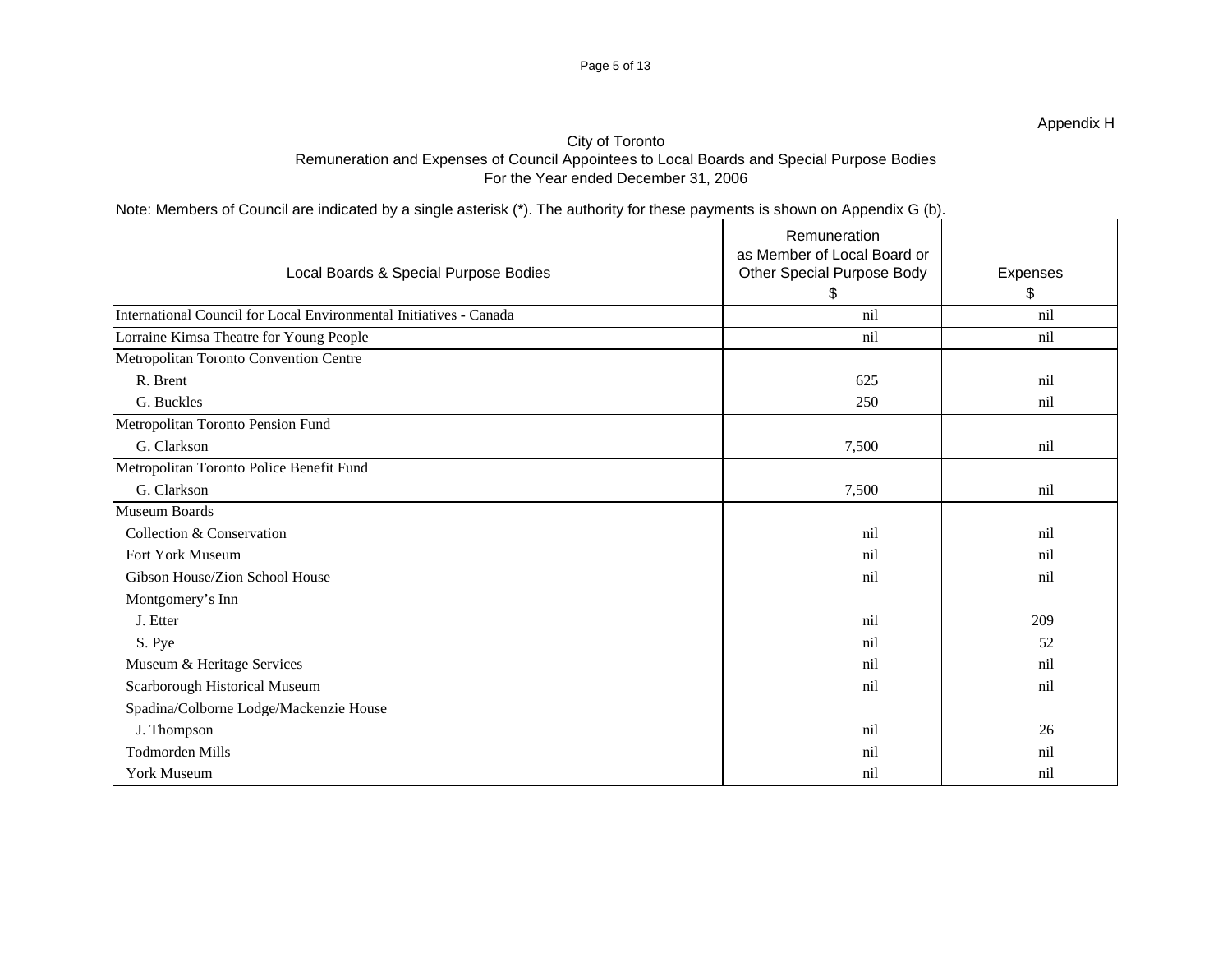# Note: Members of Council are indicated by a single asterisk (\*). The authority for these payments is shown on Appendix G (b).

|                                 |                                                          | Remuneration                                              |          |
|---------------------------------|----------------------------------------------------------|-----------------------------------------------------------|----------|
|                                 | Local Boards & Special Purpose Bodies                    | as Member of Local Board or<br>Other Special Purpose Body | Expenses |
|                                 |                                                          |                                                           |          |
|                                 | Property Standards Committee and Fence Viewers Committee |                                                           |          |
| A. Beaumont                     |                                                          | 600                                                       | nil      |
| Y. Chan                         |                                                          | 450                                                       | nil      |
| <b>B.</b> Dalton                |                                                          | 600                                                       | nil      |
| D. Di Serio                     |                                                          | 675                                                       | ni       |
| B. Dolan                        |                                                          | 300                                                       | nil      |
| <b>B.</b> Ewles                 |                                                          | 600                                                       |          |
| R. Gillis                       |                                                          | 525                                                       |          |
| M. Handler                      |                                                          | 600                                                       | ni       |
| M. Marini                       |                                                          | 600                                                       | nil      |
| L. Nolan                        |                                                          | 150                                                       |          |
| Z. Ozden                        |                                                          | 525                                                       |          |
| N. Smith                        |                                                          | 600                                                       |          |
| D. Strelchuk                    |                                                          | 675                                                       | nil      |
| A. Telfer                       |                                                          | 225                                                       | nil      |
| D. Topp                         |                                                          | 600                                                       | nil      |
| W. Wilson                       |                                                          | 600                                                       | nil      |
| Rooming House Hearing Committee |                                                          |                                                           |          |
| F. Breeze                       |                                                          | 4,370                                                     | nil      |
| Runnymede Healthcare Centre     |                                                          | nil                                                       | nil      |
| The Scarborough Hospital        |                                                          | nil                                                       | nil      |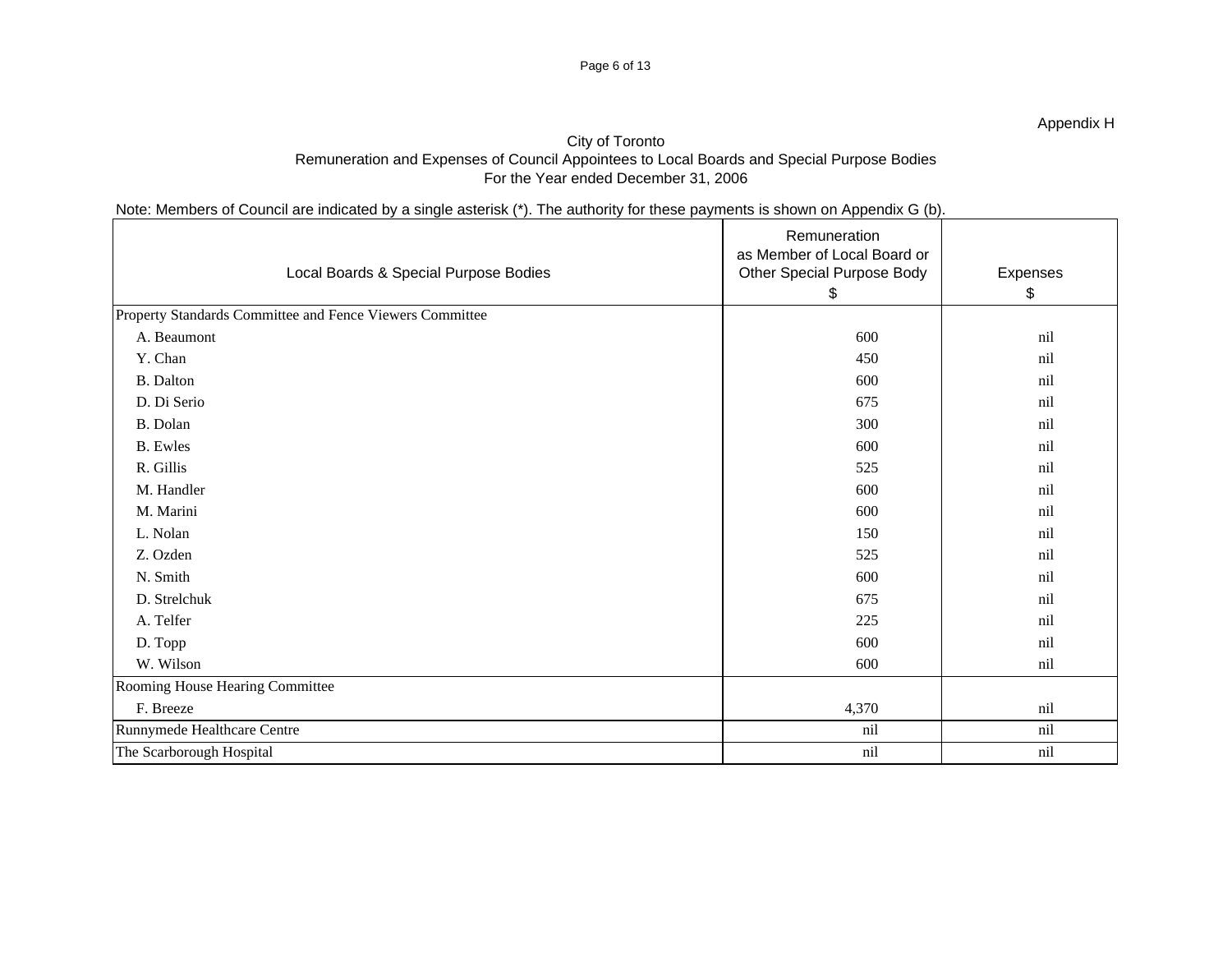# Note: Members of Council are indicated by a single asterisk (\*). The authority for these payments is shown on Appendix G (b).

| Local Boards & Special Purpose Bodies                                                                                                                                                                        | Remuneration<br>as Member of Local Board or<br>Other Special Purpose Body | Expenses |
|--------------------------------------------------------------------------------------------------------------------------------------------------------------------------------------------------------------|---------------------------------------------------------------------------|----------|
| Sinking Fund Committee                                                                                                                                                                                       |                                                                           |          |
| J. Alexander                                                                                                                                                                                                 | 5,000                                                                     | nil      |
| J. Black                                                                                                                                                                                                     | 5,000                                                                     |          |
| J. Claydon                                                                                                                                                                                                   | 5,000                                                                     |          |
| L. Thompson                                                                                                                                                                                                  | 5,000                                                                     | nil      |
| Social Housing Services Corporation (note 1)                                                                                                                                                                 |                                                                           |          |
| L. Brittain (note 2)                                                                                                                                                                                         | 2,800                                                                     | nil      |
| *M. Feldman (note 3)                                                                                                                                                                                         | 2,750                                                                     | nil      |
| Note 1: This is an independent, non-profit corporation created by provincial legislation (Social<br>Housing Reform Act, 2000). The remuneration of Board member is authorized by Section 147 of this<br>Act. |                                                                           |          |
| Note 2: Donated honorarium to the City of Toronto.                                                                                                                                                           |                                                                           |          |
| Note 3: Donated honorarium to charities: Youthlink and CAMH Foundation.                                                                                                                                      |                                                                           |          |
| St. Lawrence Centre for the Arts                                                                                                                                                                             | nil                                                                       | nil      |
| Thistletown Multi-Service Centre                                                                                                                                                                             | nil                                                                       | nil      |
| Toronto Arts Council                                                                                                                                                                                         | nil                                                                       | nil      |
| Toronto Artscape Inc.                                                                                                                                                                                        | nil                                                                       | nil      |
| Toronto Atmospheric Fund                                                                                                                                                                                     | nil                                                                       | nil      |
| Toronto Board of Health                                                                                                                                                                                      |                                                                           |          |
| S. Cary-Meagher                                                                                                                                                                                              | 1,500                                                                     | nil      |
| C. Crowe                                                                                                                                                                                                     | 1,250                                                                     | nil      |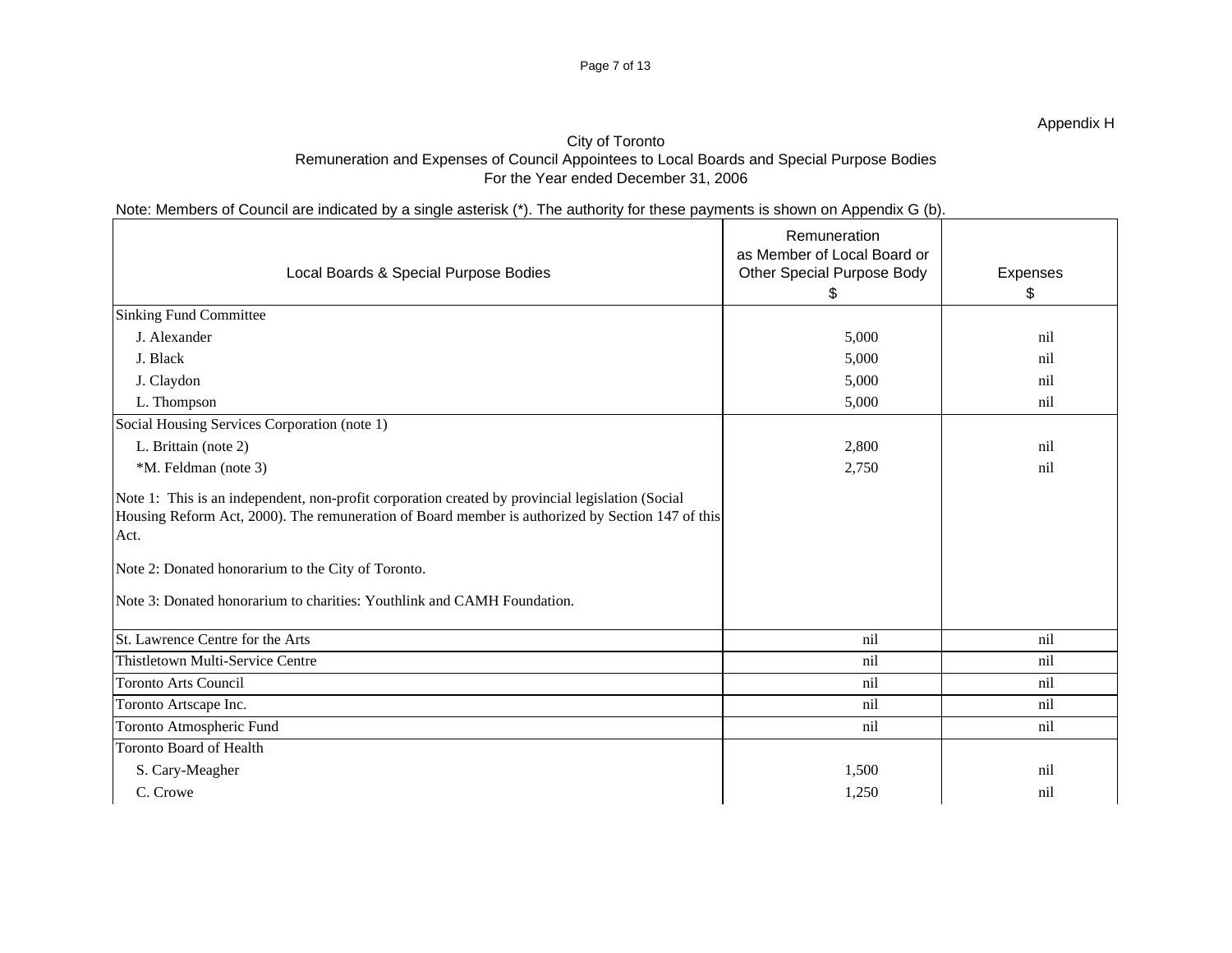Note: Members of Council are indicated by a single asterisk (\*). The authority for these payments is shown on Appendix G (b).

|                                       |                                                 | Remuneration                                              |          |
|---------------------------------------|-------------------------------------------------|-----------------------------------------------------------|----------|
|                                       | Local Boards & Special Purpose Bodies           | as Member of Local Board or<br>Other Special Purpose Body | Expenses |
|                                       |                                                 |                                                           |          |
| N. Gilbert                            |                                                 | 1,750                                                     | nil      |
| B. Hyndman                            |                                                 | 1,925                                                     | nil      |
| F. Nelson                             |                                                 | 2,300                                                     | 144      |
| R. Roffey                             |                                                 | 1,750                                                     | 17       |
| V. Sterling                           |                                                 | 1,250                                                     | 75       |
| Toronto Centre for the Arts           |                                                 | nil                                                       | nil      |
| (formerly NYPACC)                     |                                                 |                                                           |          |
|                                       | Toronto Civic Employees' Pension & Benefit Fund |                                                           |          |
| A. Smith                              |                                                 | 7,500                                                     | nil      |
| Toronto Community Housing Corporation |                                                 |                                                           |          |
| M. Adam                               |                                                 | 10,885                                                    | 7,706    |
| J. Brewin                             |                                                 | 13,605                                                    | 290      |
| *P. Fletcher                          |                                                 | nil                                                       | 3,735    |
| *S. Hall                              |                                                 | nil                                                       | 632      |
| M. Kosny                              |                                                 | 22,418                                                    | 13,946   |
| *G. Mammoliti                         |                                                 | nil                                                       | 4,181    |
| C. Martin                             |                                                 | 5,449                                                     | 1,873    |
| P. Milton                             |                                                 | 10,623                                                    | 156      |
| D. Mitchell                           |                                                 | 10,892                                                    | 3,032    |
| J. Simalchik                          |                                                 | 10,885                                                    | 2,285    |
| R. Struys                             |                                                 | 14,712                                                    | 3,572    |
| N. Volk                               |                                                 | 10,195                                                    | 5,825    |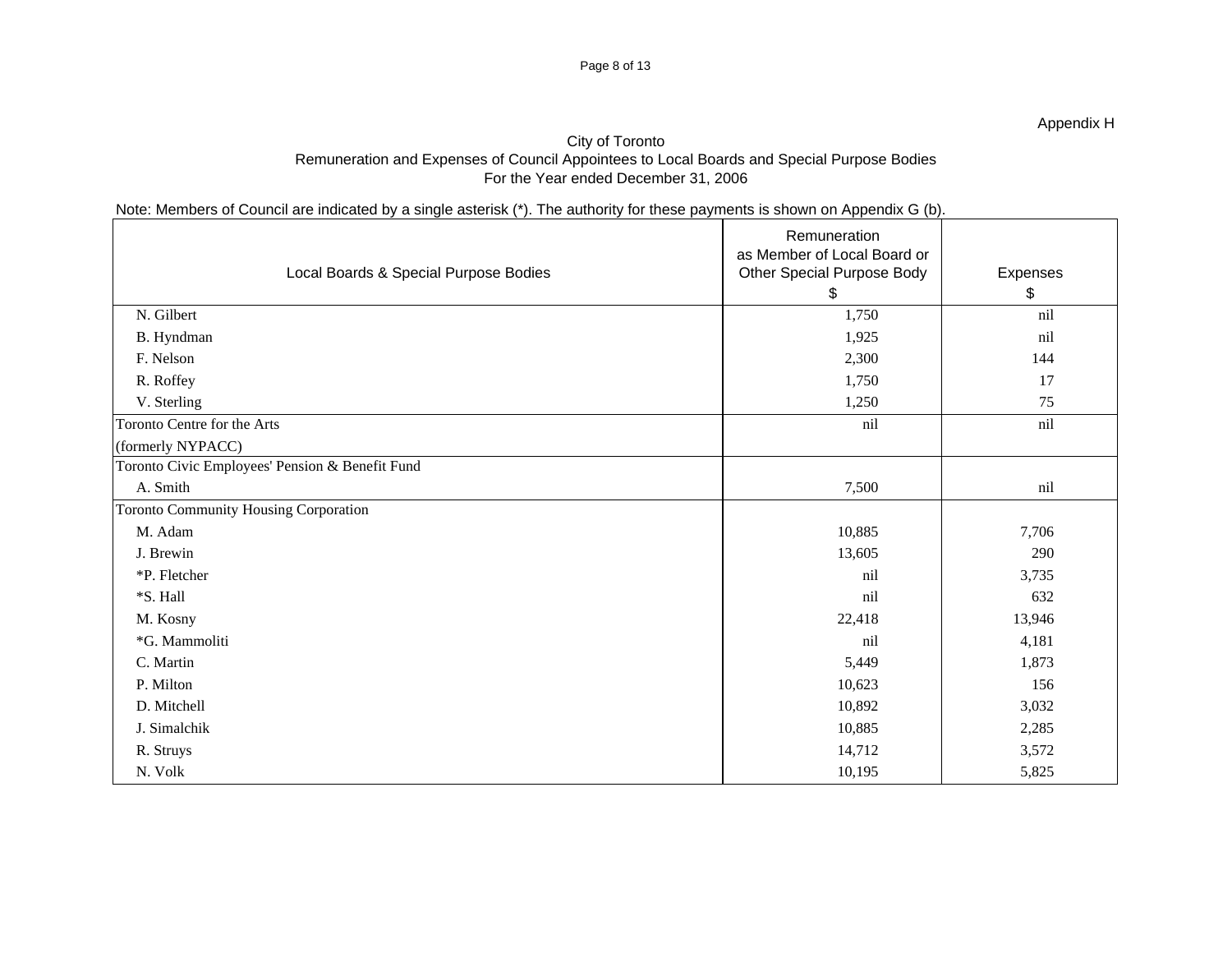# Note: Members of Council are indicated by a single asterisk (\*). The authority for these payments is shown on Appendix G (b).

| ___<br>$\overline{\phantom{a}}$<br>Remuneration |                                                            |
|-------------------------------------------------|------------------------------------------------------------|
| as Member of Local Board or                     |                                                            |
|                                                 | Expenses                                                   |
|                                                 |                                                            |
|                                                 |                                                            |
|                                                 | 7,436                                                      |
|                                                 | nil                                                        |
| 3,958                                           | nil                                                        |
|                                                 | nil                                                        |
| 3,500                                           | nil                                                        |
| nil                                             | 136                                                        |
| 8,750                                           | nil                                                        |
| nil                                             | 806                                                        |
| nil                                             | 8,150                                                      |
| 4,458                                           | nil                                                        |
| 6,958                                           | nil                                                        |
| nil                                             | 8,120                                                      |
| nil                                             | 7,163                                                      |
| 3,000                                           | nil                                                        |
| 3,958                                           | nil                                                        |
| 12,000                                          | nil                                                        |
|                                                 |                                                            |
| 7,500                                           | nil                                                        |
| nil                                             | nil                                                        |
|                                                 | <b>Other Special Purpose Body</b><br>nil<br>3,500<br>3,458 |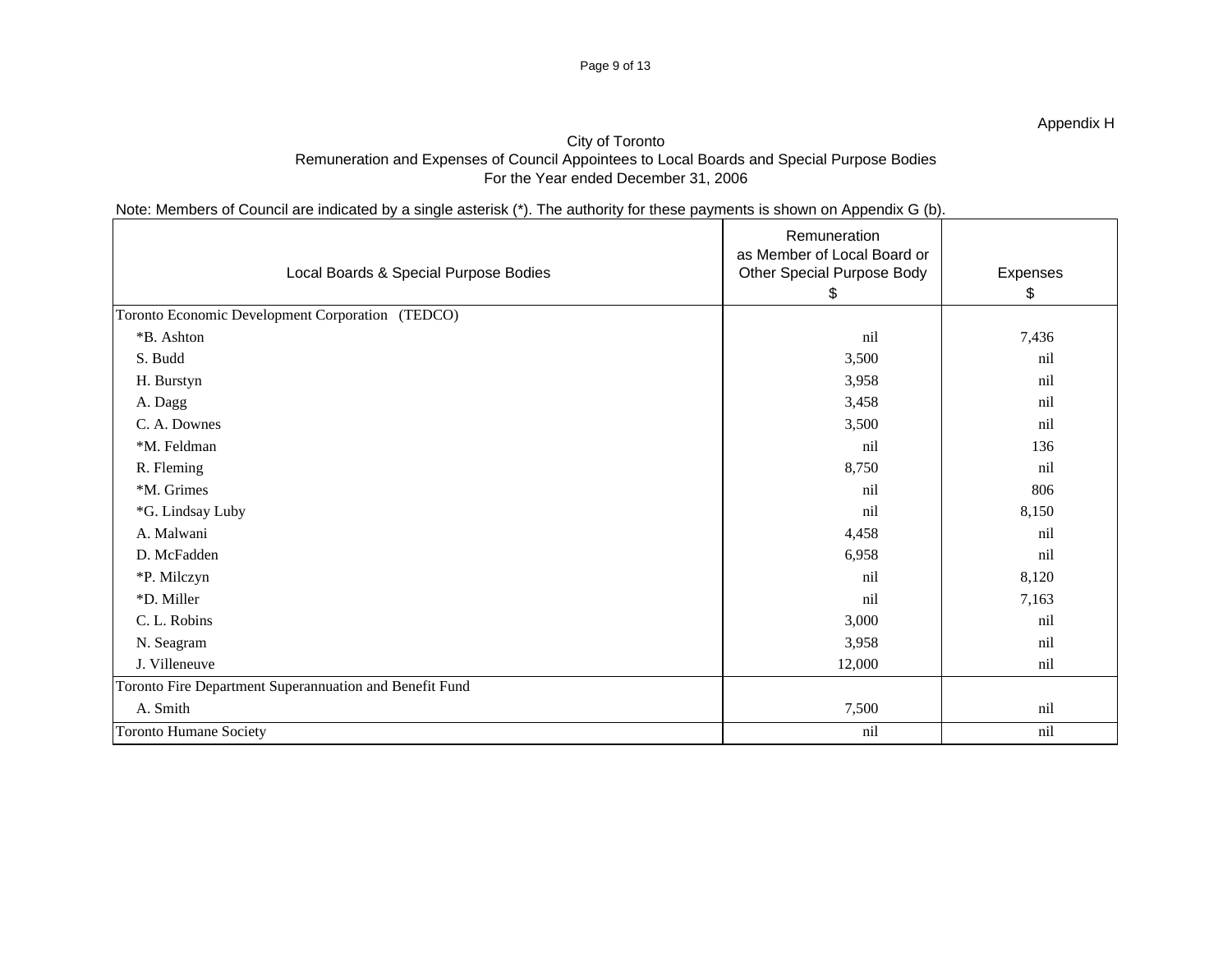# Note: Members of Council are indicated by a single asterisk (\*). The authority for these payments is shown on Appendix G (b).

|                                           |                                       | ___<br>$\overline{\phantom{a}}$<br>Remuneration |          |
|-------------------------------------------|---------------------------------------|-------------------------------------------------|----------|
|                                           |                                       | as Member of Local Board or                     |          |
|                                           | Local Boards & Special Purpose Bodies | Other Special Purpose Body                      | Expenses |
|                                           |                                       |                                                 |          |
| Toronto Hydro Corporation                 |                                       |                                                 |          |
| C. Bastable                               |                                       | 5,125                                           | nil      |
| J. Beed                                   |                                       | 27,500                                          | nil      |
| D. Bumstead                               |                                       | 28,500                                          | nil      |
| P. Callon                                 |                                       | 23,500                                          | nil      |
| B. Chu                                    |                                       | 28,500                                          | 244      |
| C. R. Copeland                            |                                       | 75,000                                          | nil      |
| L. R. Cullingworth                        |                                       | 26,500                                          | nil      |
| F. Frantisak                              |                                       | 30,500                                          | ni       |
| J. Marshall                               |                                       | 27,500                                          | nil      |
| D. M. Williams                            |                                       | 5,125                                           | nil      |
| Toronto International Film Festival Group |                                       | nil                                             | nil      |
| <b>Toronto Licensing Tribunal</b>         |                                       |                                                 |          |
| A. Amenta                                 |                                       | 12,300                                          | nil      |
| C. A. Cushnie                             |                                       | 12,300                                          | nil      |
| A. Golden                                 |                                       | 12,300                                          | nil      |
| W. Habbib                                 |                                       | 12,300                                          | nil      |
| D. Horrox                                 |                                       | 4,100                                           | nil      |
| L. Miskin                                 |                                       | 5,125                                           | nil      |
| C. Shirtliff-Hinds                        |                                       | 12,300                                          |          |
| W. Weissglas                              |                                       | 18,000                                          | 'nï      |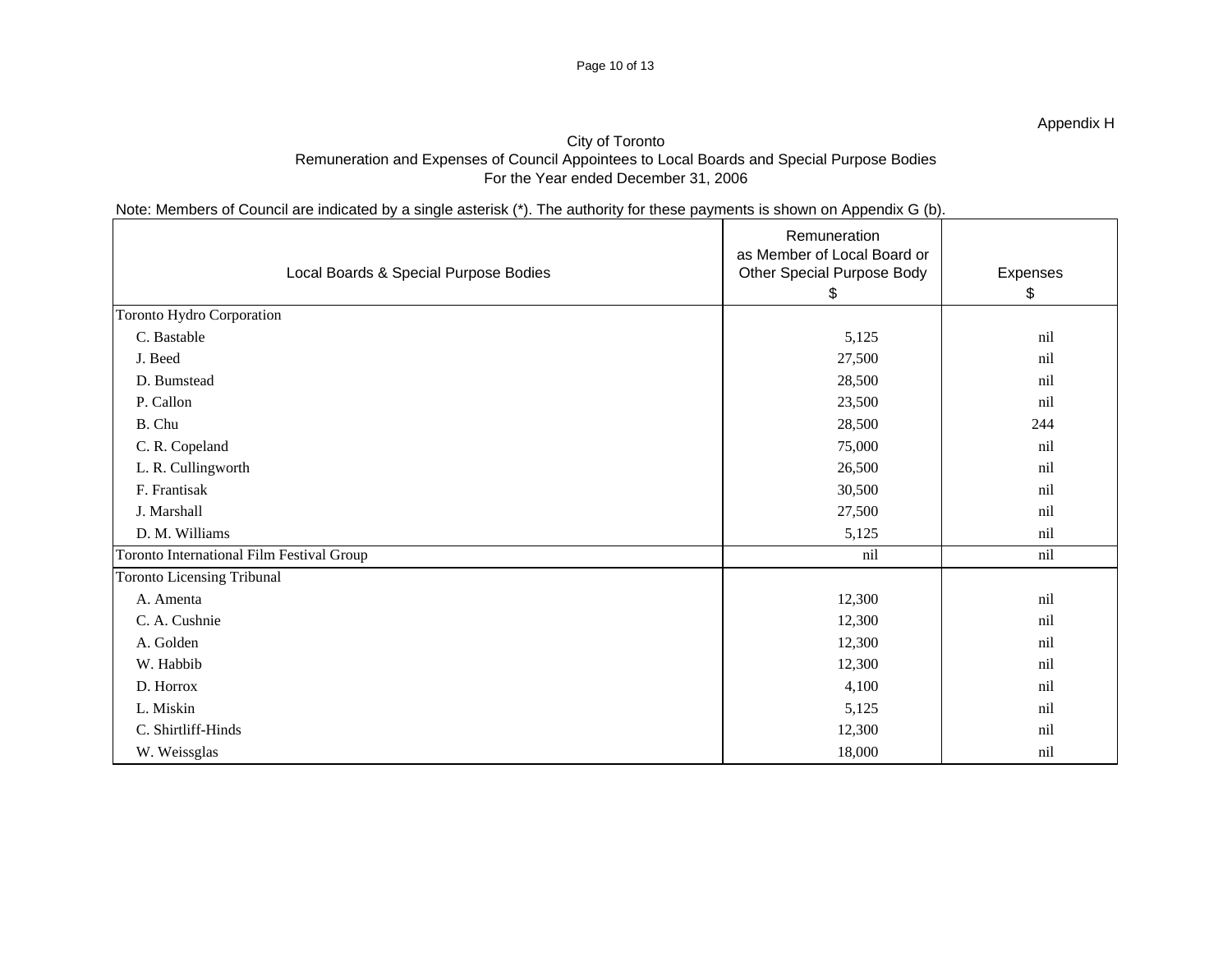# Note: Members of Council are indicated by a single asterisk (\*). The authority for these payments is shown on Appendix G (b).

|                                                                                   | __<br>Remuneration<br>as Member of Local Board or |          |
|-----------------------------------------------------------------------------------|---------------------------------------------------|----------|
| Local Boards & Special Purpose Bodies                                             | <b>Other Special Purpose Body</b>                 | Expenses |
|                                                                                   |                                                   |          |
| Toronto Parking Authority                                                         |                                                   |          |
| R. J. Brent                                                                       | 7,537                                             | nil      |
| S. Kumorek                                                                        | 7,537                                             | 902      |
| J. W. Maletich                                                                    | 7,537                                             | 331      |
| M. Pestaluky                                                                      | 7,537                                             | nil      |
| *K. Rae                                                                           | nil                                               | 1,686    |
| G. K. Soulis                                                                      | 10,767                                            | 3,276    |
| Toronto Police Services Board                                                     |                                                   |          |
| A. Mukherjee                                                                      | 90,614                                            | 5,838    |
| Toronto Public Library Board                                                      |                                                   |          |
| L. Aspin                                                                          | 500                                               | 1,443    |
| W. Booth                                                                          | 1,000                                             | 2,391    |
| M. Church                                                                         | 500                                               | nil      |
| K. Gallagher-Ross                                                                 | 750                                               | nil      |
| M. Ghandikota                                                                     | 500                                               | 1,944    |
| O. Lawrence                                                                       | 500                                               | 2,408    |
| G. Mason                                                                          | 500                                               | nil      |
| K. Wilson                                                                         | 500                                               | 253      |
| Note: The remuneration is an honorarium to cover expenses that members may incur. |                                                   |          |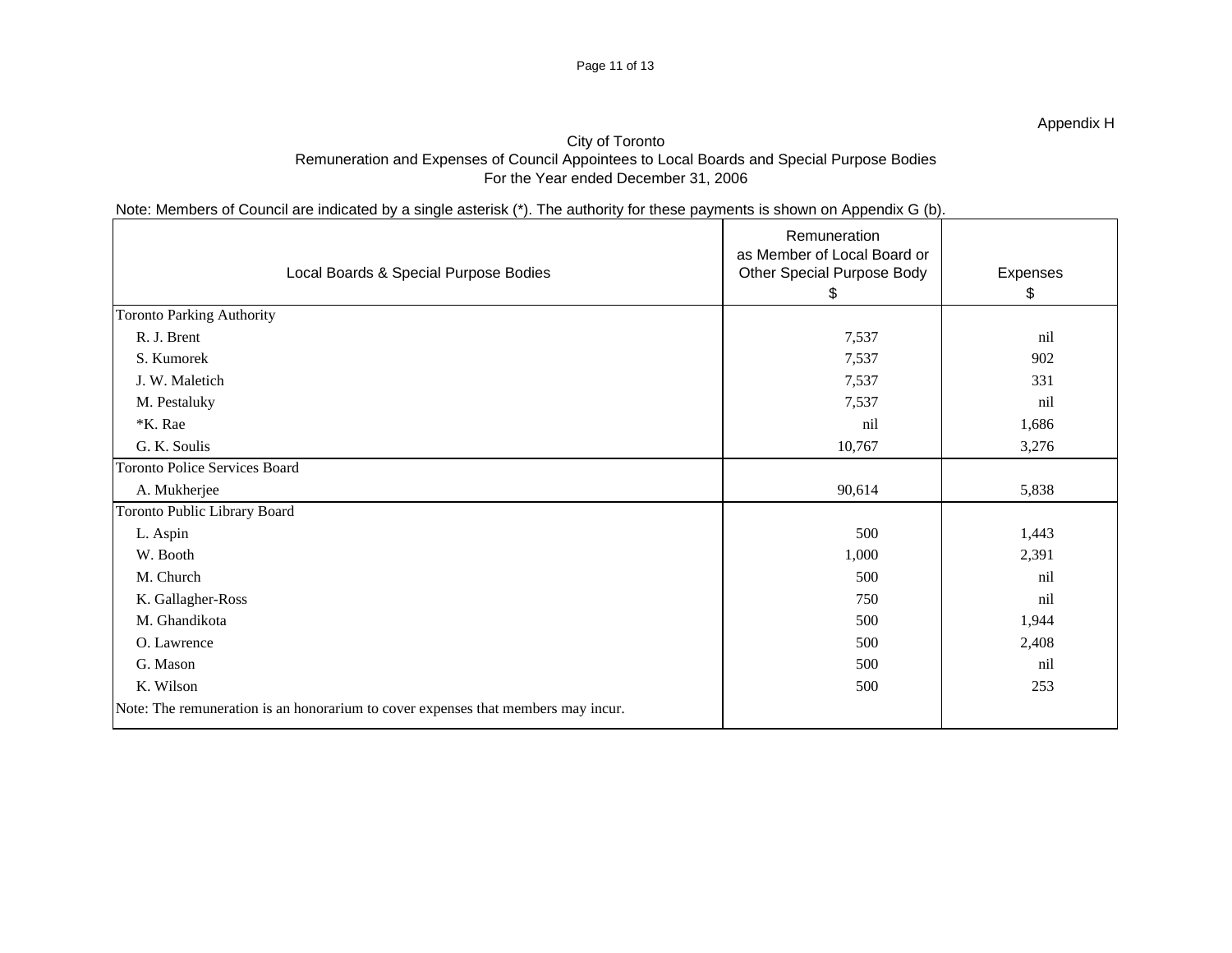# Note: Members of Council are indicated by a single asterisk (\*). The authority for these payments is shown on Appendix G (b).

|                                                                                     | Remuneration                                              |          |  |
|-------------------------------------------------------------------------------------|-----------------------------------------------------------|----------|--|
| Local Boards & Special Purpose Bodies                                               | as Member of Local Board or<br>Other Special Purpose Body | Expenses |  |
|                                                                                     |                                                           |          |  |
| Toronto and Region Conservation Authority                                           |                                                           |          |  |
| *P. Ainslie (note $1 \& 2$ )                                                        | 669                                                       | 194      |  |
| *M. Augimeri (note 1)                                                               | 1,506                                                     | 339      |  |
| *G. Cowbourne (attended sixteen meetings but waived per diem                        | nil                                                       | nil      |  |
| and mileage payment)                                                                |                                                           |          |  |
| *G. De Baeremaeker (attended four meetings but waived per diem                      | nil                                                       | nil      |  |
| and mileage payment)                                                                |                                                           |          |  |
| <i>*R.</i> Ford (note 2)                                                            | 2,175                                                     | 637      |  |
| P. Gough                                                                            | 1,004                                                     | 892      |  |
| D. Gurin                                                                            | 1,171                                                     | 1,436    |  |
| $\cdot$ S. Hall (note 1 & 2a)                                                       | 1,422                                                     | nil      |  |
| *N. Kelly (note 2a)                                                                 | 753                                                       | nil      |  |
| *P. Milczyn                                                                         | 585                                                       | 185      |  |
| D. O'Brien                                                                          | 36,720                                                    | 3,230    |  |
| A. Schulz (note 2)                                                                  | 1,338                                                     | 85       |  |
| $*M$ . Thompson (note 1 & 2)                                                        | 167                                                       | 48       |  |
| Note 1: Donated per diem payment to The Conservation Foundation of Greater Toronto. |                                                           |          |  |
| Note 2: Donated mileage payment to The Conservation Foundation of Greater Toronto.  |                                                           |          |  |
| 2a: Waived mileage payment.                                                         |                                                           |          |  |